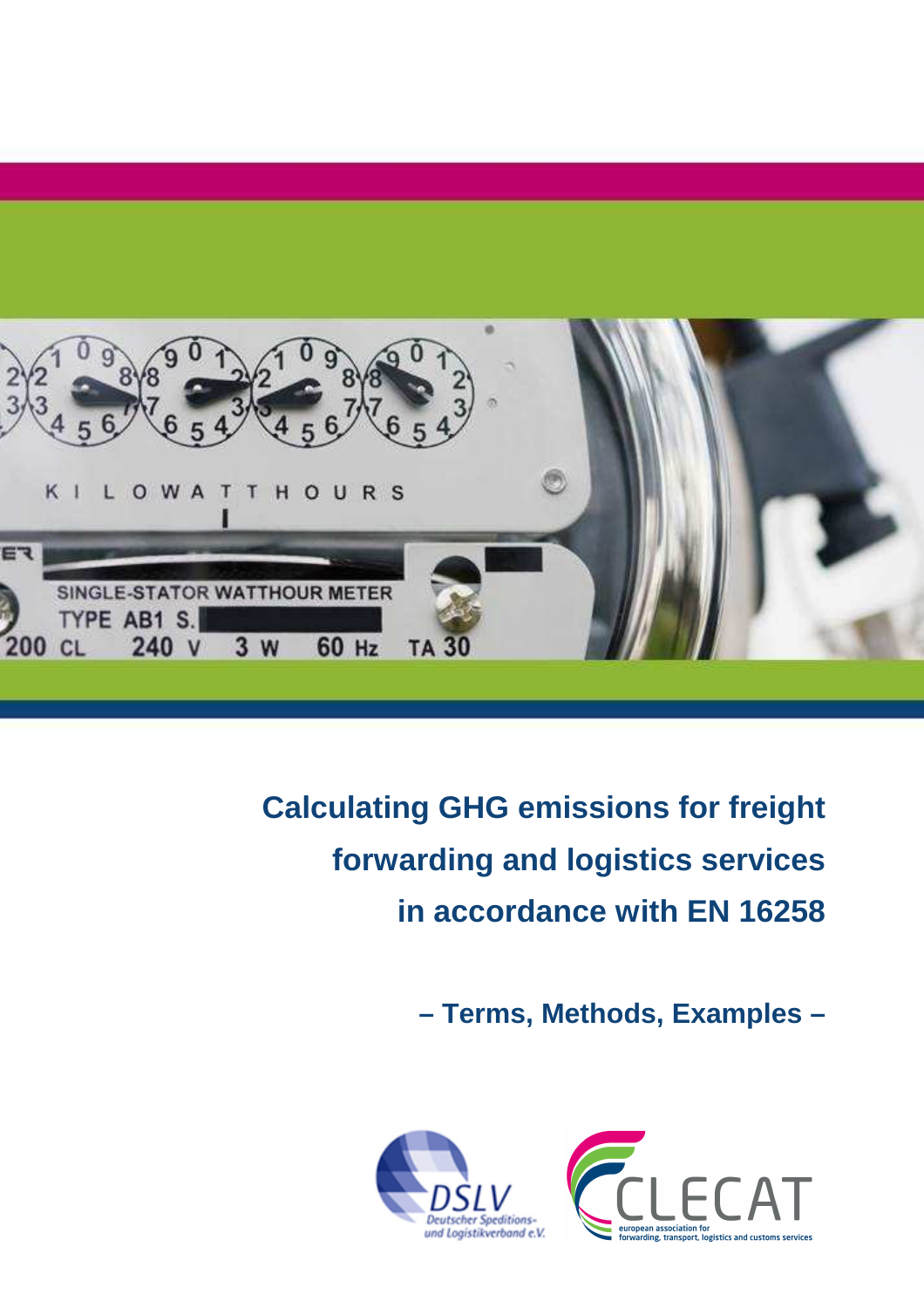# **Calculating GHG emissions for freight forwarding and logistics services**  (April 2012)

| Authors:      | Dipl.-Ing. Martin Schmied,<br><b>INFRAS</b> – Forschung und Beratung,<br>Mühlemattstrasse 45, 3007 Bern, Switzerland<br>(E-Mail: Martin.Schmied@infras.ch)                                    |
|---------------|-----------------------------------------------------------------------------------------------------------------------------------------------------------------------------------------------|
|               | and                                                                                                                                                                                           |
|               | Dipl.-Wirtschafts-Ing. Wolfram Knörr<br>ifeu - Institut für Energie- und Umweltforschung Heidelberg GmbH,<br>Wilckens Straße 3, 69120 Heidelberg, Germany<br>(E-Mail: Wolfram.Knoerr@ifeu.de) |
| Editor:       | Dipl.-Ing. Christa Friedl,<br>Wissenschaftsjournalistin<br>Krefeld, Germany<br>(E-Mail: Christa.Friedl@web.de)                                                                                |
| Translation:  | Lynda Hepburn, BSc, MSc, MITI<br>Freelance science translator<br>7/2 Shandon Street, Edinburgh EH11 1QH, United Kingdom<br>(E-mail: lynda@summittranslations.co.uk)                           |
| Published by: | European Association for Forwarding, Transport, Logistics and<br><b>Customs Services (CLECAT)</b>                                                                                             |

Federal Ministry for the Environment, Nature Conservation and Nuclear Safety



The R&D project which forms the basis of this guide was carried out under contract to the German Federal Ministry for the Environment, Nature Conservation and Nuclear Safety (BMU). Responsibility for the content rests with the authors.

The information provided in this guide was carefully researched, processed and checked. However, no undertaking can be made that all information shown is complete, correct and up-to-date at all times. CLECAT expressly points out that this guide contains only general information and in no way replaces legal or other advice for taking measures in individual cases which are made on the basis of the technical information contained in this guide. CLECAT and the authors are exempt from liability except for deliberate or grossly negligent false information.

The contents of this guide are protected by copyright. No use is permitted outside the strict limits of the copyright law without agreement of the author and any such use is liable to prosecution. This applies in particular to reproduction, editing, translation, microfilming and storage and processing in electronic systems.

 $\overline{\epsilon}$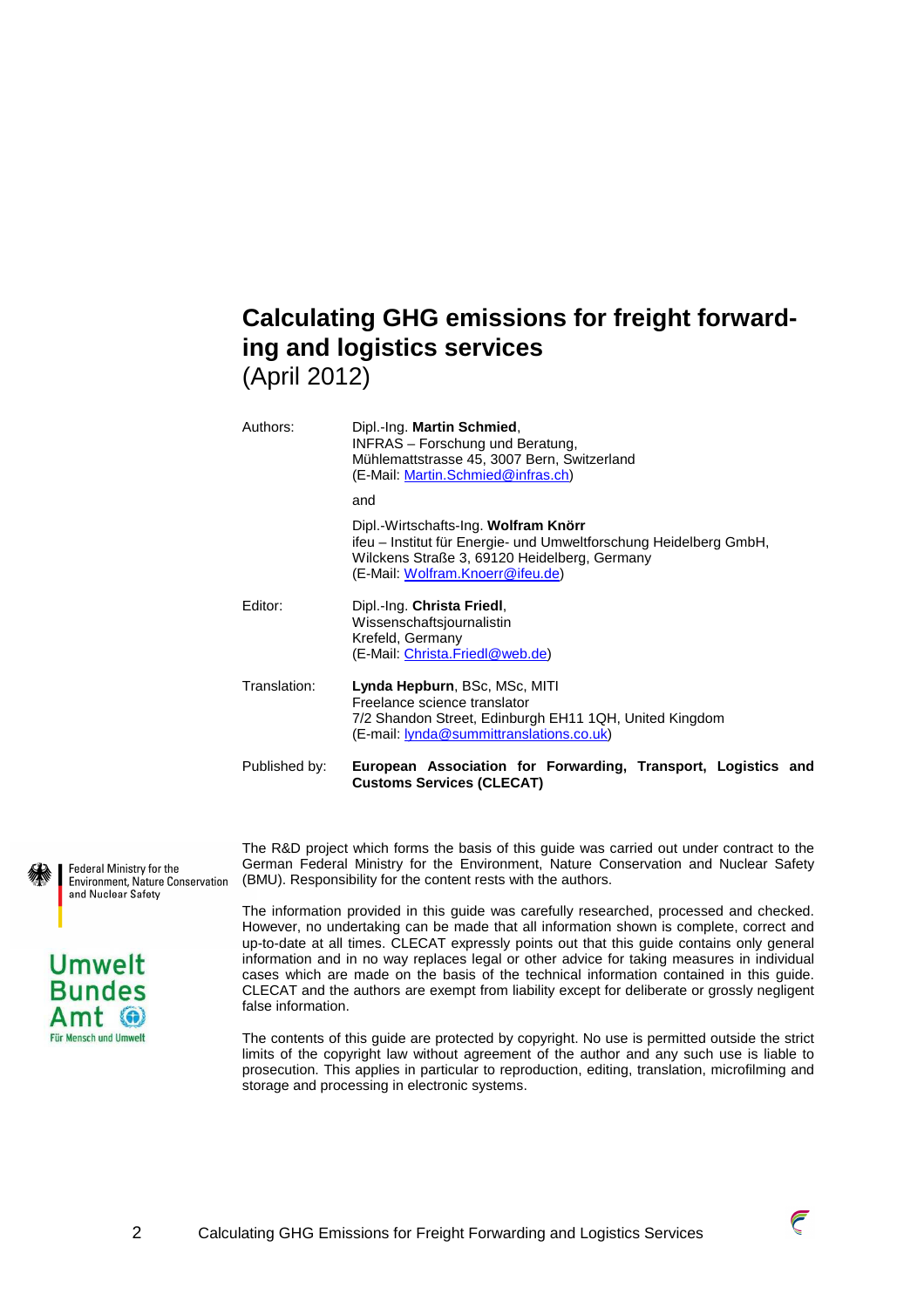# **Contents**

| $\mathbf 1$    |                                                          |
|----------------|----------------------------------------------------------|
| $\mathbf{2}$   | Climate protection and carbon footprints in logistics 12 |
| 3              |                                                          |
| 4              | Standards and norms - what framework is there? 18        |
| 5              | Determining standardised consumption values and          |
| 6              | Allocation: consumption and emissions from individual    |
| $\overline{7}$ | Calculation methods for transport services – two ways,   |
| 8              | Measuring energy consumption - what you need to do 39    |
| 9              | Reaching your goal quickly without own measured          |
| 10             |                                                          |
| 11             | Calculations for buildings, warehouses and handling53    |
| 12             |                                                          |
| 13             |                                                          |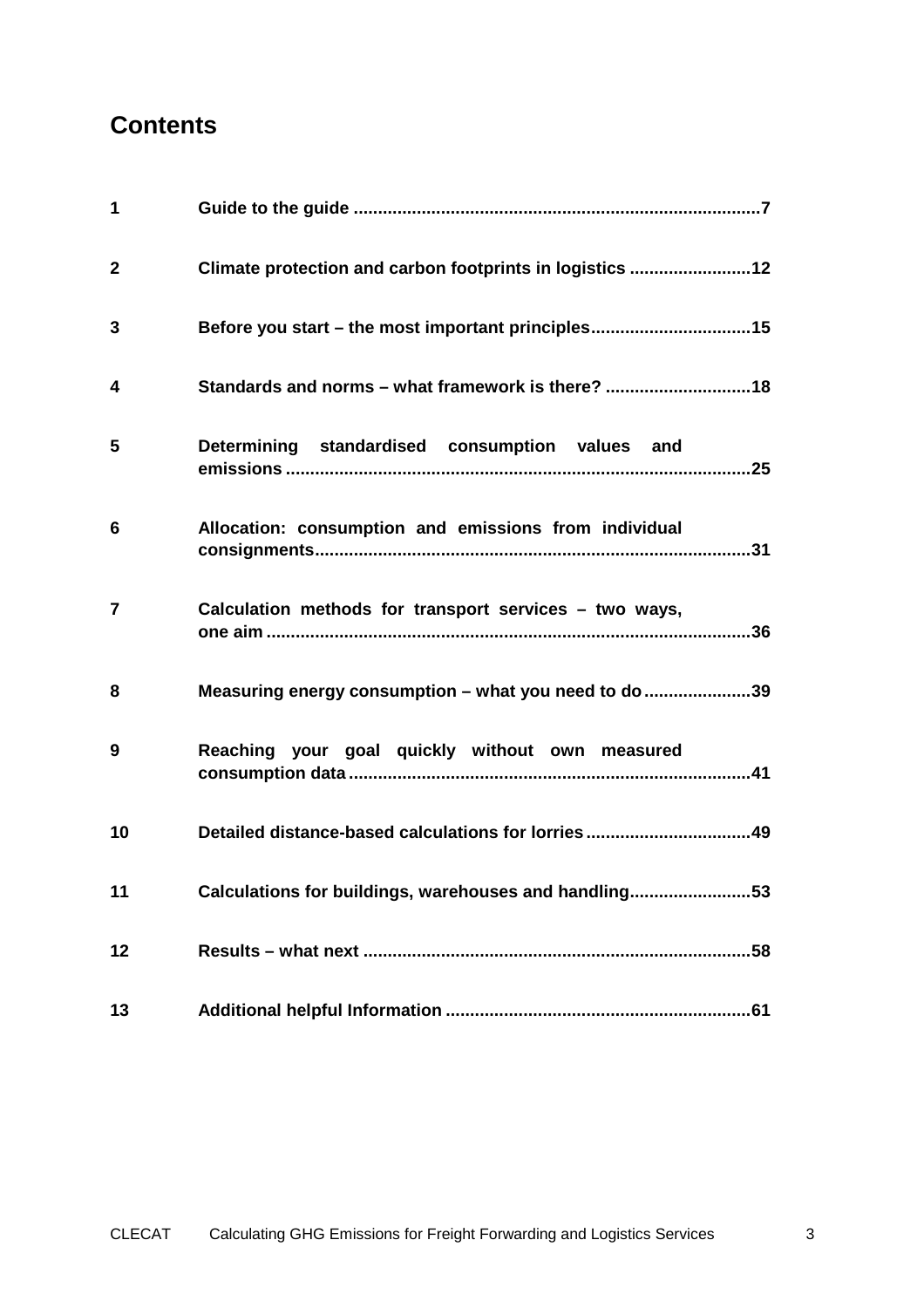### **Introduction by CLECAT, the European Association for Forwarding, Transport, Logistics and Customs Services**

Transport is responsible for over 30% of final energy consumption. Management and reduction of energy consumption in transport are key societal challenges in relation to climate change and security of supply. Standardization provides tools to support the various stakeholders in managing those challenges.

CLECAT is therefore pleased to present to its members and other interested parties the English edition of the DSLV guide 'Calculating GHG emissions for freight forwarders and logistics services', which provides for a practical tool for logistics service providers that seek to make use of the CEN standard in order to determine their environmental footprint and seek ways to reduce it. Anyone with experience in the measuring of the carbon footprint of logistics knows that this can be complicated, not the least because up to now there has been no standard way of doing it. The publication of the CEN standard EN 16258, covering a "Methodology for calculation and declaration of energy consumption and GHG emissions of transport services (freight and passengers)" earlier this year was therefore welcomed by CLECAT. We are convinced that a standardised calculation methodology will benefit industry, facilitate communication on the results and enable comparisons of energy consumptions and GHG emissions of different transport operations realised by companies.

The CEN standard provides for a common approach and framework for the calculation and declaration of energy consumption and emissions for transport services irrespective of the level of complexity. The standard includes standardised procedures for calculating emissions for the transport of individual consignments and partial loads and methods for determining data for subcontractors. However, the standard remains complex and theoretical. We are therefore pleased to support our members with implementation guidelines providing further operational details.

It is quite clear that industry will benefit from being pro-active in this area as climate change will not go-away but remain an important transport policy issue. Ambitious targets have been set at EU level to cut GHG emissions by 2020 and 2050. However, sectorial GHG-emissions have not been set but this is likely to happen in the future.

Significant efforts have already been made by industry to improve the energy efficiency of freight transport. These gains in energy efficiency have however not been sufficient to outweigh the growth in emissions caused by larger transport freight volumes, due to a strong increase in global trade and the further integration of the enlarged EU. A mere transfer of goods transport from the road to alternative modes of transport will not be sufficient to mitigate large quantities of GHG emissions, and will have

 $\overline{\epsilon}$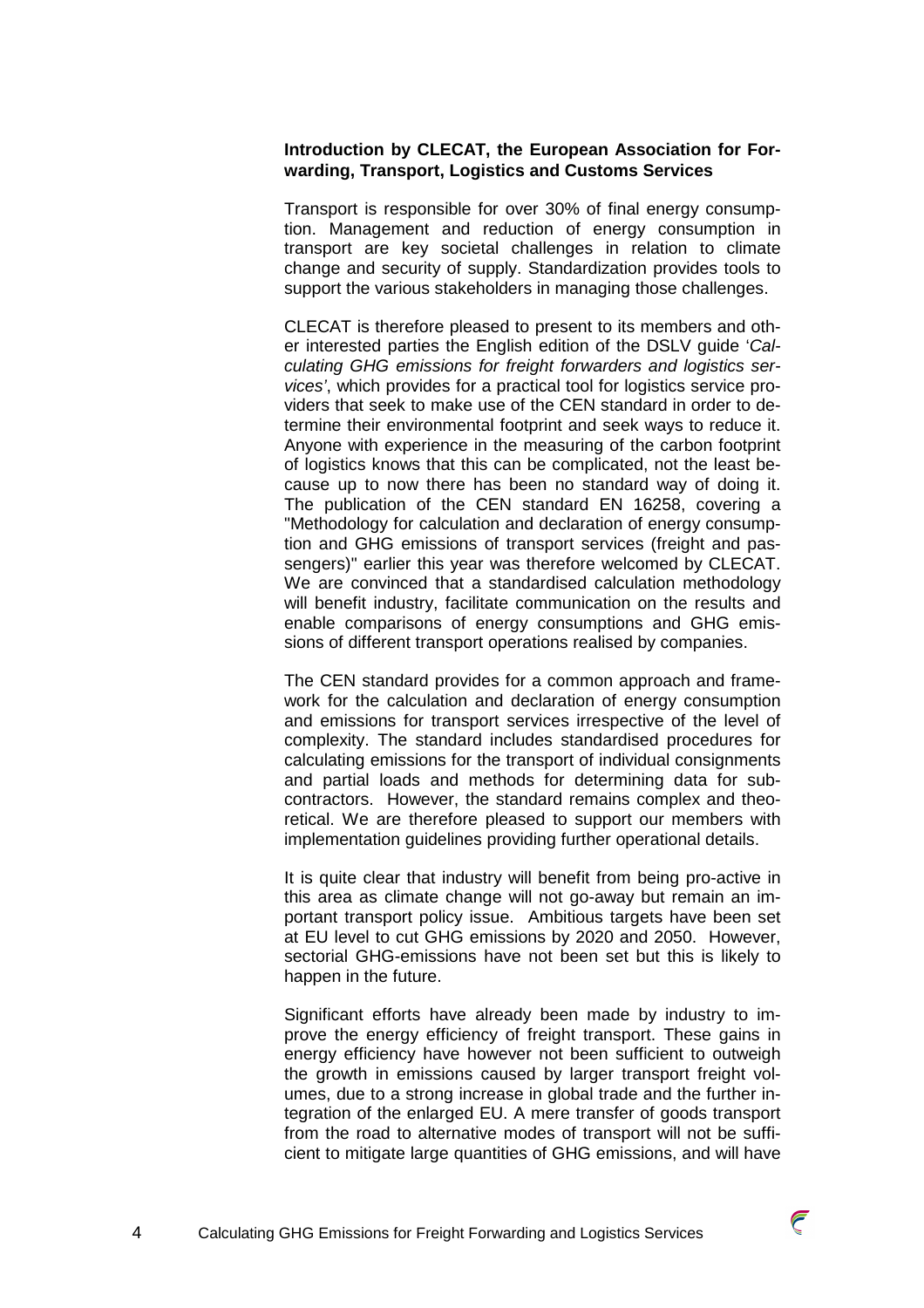just as little effect as an increased use of biofuels, because the potential of both measures in its own right is too limited. It is the combination of a number of measures taken by industry that will eventually lead to a significant reduction in GHG emissions.

Companies are increasingly seeking to reduce their footprint which is suiting both economic and environmental objectives. Even when the motivation to reduce energy consumption may initially be economic, improved efficiencies in the supply chain have positive effects on the environment. Only with a uniform standard can industry understand how and where the optimum emission savings can be made in their supply chains.

At the same time CLECAT is of the opinion that governments should continue to look at technology development, strengthened research into new technology and fuels, increased use of information technology and integrated mobility management as well as a wide variety of non-technology policy tools with potential to improve economic efficiency and reduce emissions.

Simply measuring emissions is not an end in itself. As in every other sector, the calculation of GHG emissions in goods transport and logistics is the first step to understanding and subsequently reducing emissions. This will support in further advancing reduction or avoidance strategies.

A standard is not set in stone and will need to be reviewed on a regular basis. At the same time, voluntary initiatives such as Green Freight Europe, will need to integrate the standard in its system. Also, we hope that individual Member States and in particular France who has been in the driving seat at European level, and the first to make the measuring of emissions in transport mandatory, will bring the values included in its legislation in line with the European standard.

We would like to thank the DSLV for offering CLECAT the opportunity to publish the updated English version of the guidelines. Special thanks are also due to the German Federal Environmental Agency and the German Federal Ministry for the Environment, Nature Conservation and Nuclear Safety for providing the funding for the research and the publication of the guidelines.

Nicolette van der Jagt Director General CLECAT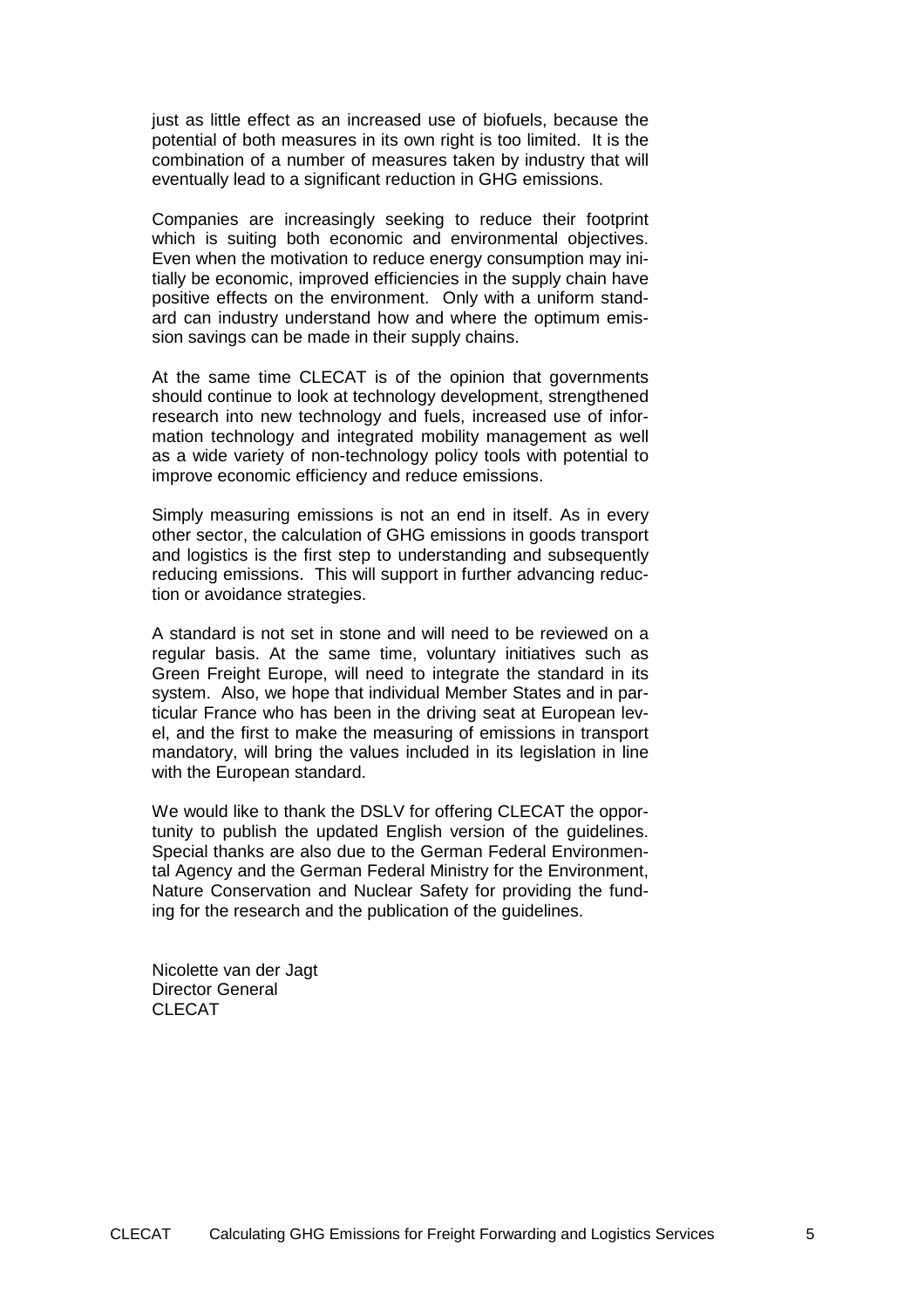# **Introduction by the German Federal Environment Agency (Umweltbundesamt)**

Freight traffic is essential for supplying companies with raw materials and upstream products, and consumers with durable and consumable goods. It is an important requirement for production based on a division of labour and for a broad range of goods. The closer the trade links between regions and the further apart these regions lie, the more freight transport takes place.

The total freight transport volume in Germany – as a product of the quantity and distance transported – rose by around 22 percent between 2000 and 2010 and will probably continue to increase over the next few decades. In a forecast to the year 2025, the Federal Ministry of Transport, Building and Urban Development therefore assumes a growth in road freight transport services of 79 percent compared to 2004. One disadvantage of this development is the increase in the negative environmental effects of freight transport – in particular the production of environmentally damaging carbon dioxide (CO2). The freight transport sector needs to make a larger contribution to reducing CO2 emissions than it has in the past. One fundamental requirement when developing initiatives to reduce emissions in logistics companies is to know the scope and origin of the company's CO2 emissions. This shows where and how the energy consumption and therefore the emissions can be reduced most efficiently. This produces not only direct cost-savings but also a competitive advantage when the commitment to the environment is relayed to the clients.

In order to provide assistance for freight forwarding and logistics companies in their climate protection endeavours, the BMU and UBA have initiated a research project on emission monitoring, the results of which have been incorporated in this guide.

After all, you can only manage what you know.

Jochen Flasbarth President of the German Federal Environment Agency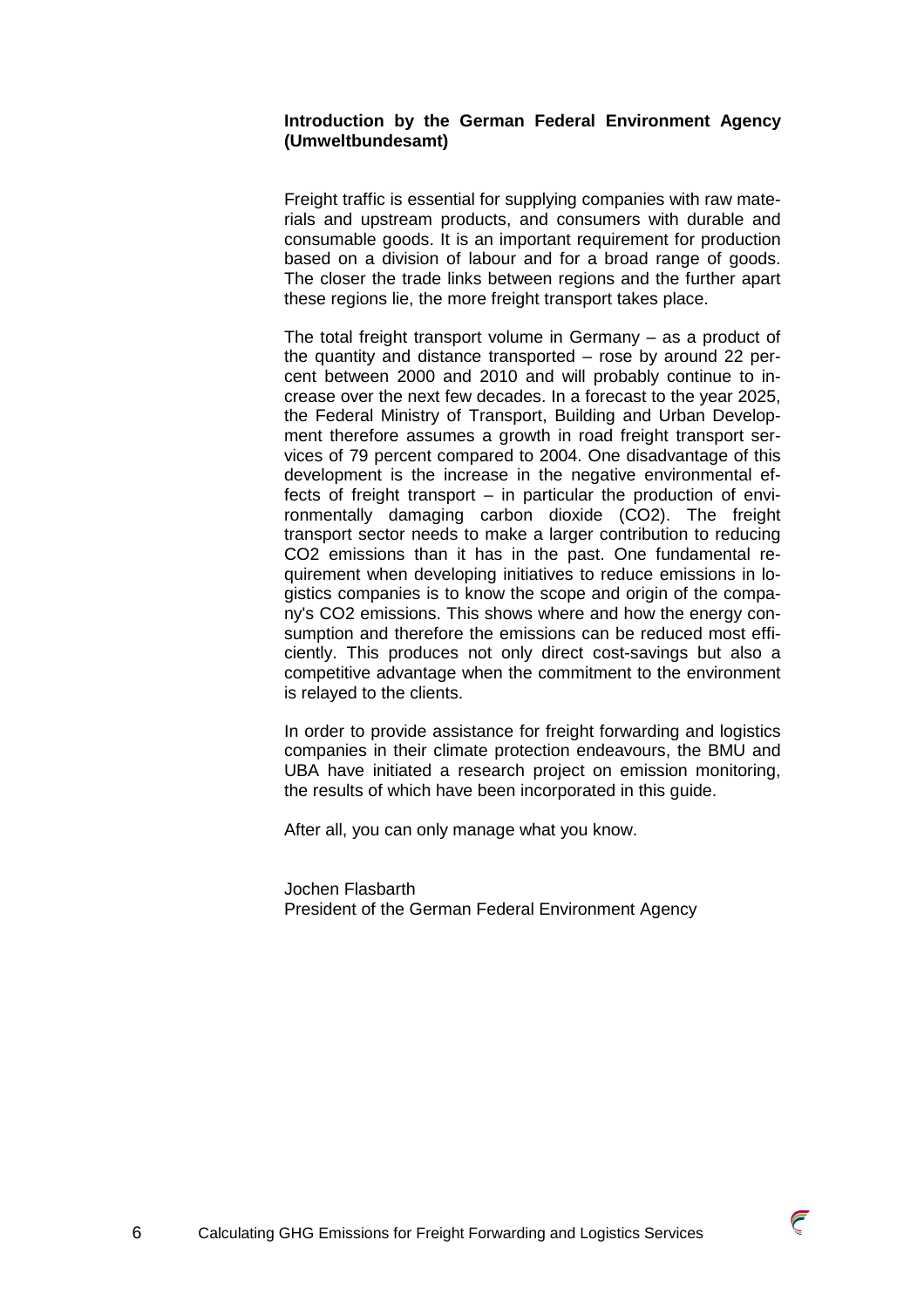# **1 Guide to the guide**

The calculation of greenhouse gas emissions is nothing fundamentally new. For a number of years many businesses, including companies from the freight forwarding and logistics sector, have been recording carbon dioxide  $(CO<sub>2</sub>)$  values for products and services. However, the calculation methods applied differ, the reliability of the results is often doubtful and evaluation of the results not always easy.

A few examples:

Biofuels are often assessed as though they did not produce any greenhouse gas emissions at all. This assumption is wrong, because growing, harvesting and transporting the plants used for producing the fuels uses energy and therefore creates emissions just like the actual manufacture of the biofuels.

When calculating emissions, some companies disregard the empty trip component of the vehicles used. As a result, the calculated values only show part of the reality.

Calculations for air transport are often difficult to compare when cargo and passengers are transported in the same aircraft, as the exact allocation of the calculated emissions often does not follow a consistent methodology.

In order to achieve more **accuracy, transparency** and **consistency** in the calculation of energy consumption and greenhouse gas emissions in the logistics sector, a new standard has been developed over the last few years by the European Committee for Standardization (CEN: French Comité Européen de Normalisation). This guide presents the contents, suggested calculation methods and requirements of the new standard **"Methodology for calculation and declaration of energy consumption and greenhouse gas emissions of transport services"**. It therefore shows exactly how carriers, forwarders or logistics companies can calculate energy consumption and greenhouse gas emissions in compliance with the new standard.

Anyone who has never before been involved with carbon footprints for transport services will realise that producing them can be complicated and time-consuming. The guide helps to make the calculations as easy as possible and to keep the effort to a necessary minimum. Small and mediumsized businesses will find it easiest to implement the new standard. Such companies usually have exact records of their diesel consumption and can calculate the greenhouse gas emissions associated with this without much effort. This guide explains how this is done, what **equations** to use and what **background information** is required for them.

The layout of the guide is explained with the help of a flow diagram showing background information and calculation aids:

- Companies which wish to calculate their energy consumption and greenhouse gas emissions must be aware of basic relationships, terms and standards. **Chapters 3, 4 and 5** contain the **basic information on climate protection and carbon footprints**.
- **Chapter 5** also presents an overview of the new standard **"Methodology for calculation and declaration of energy consumption**

**The purpose of the guide** 

**The new EN 16258 Standard** 

**Layout of the guide**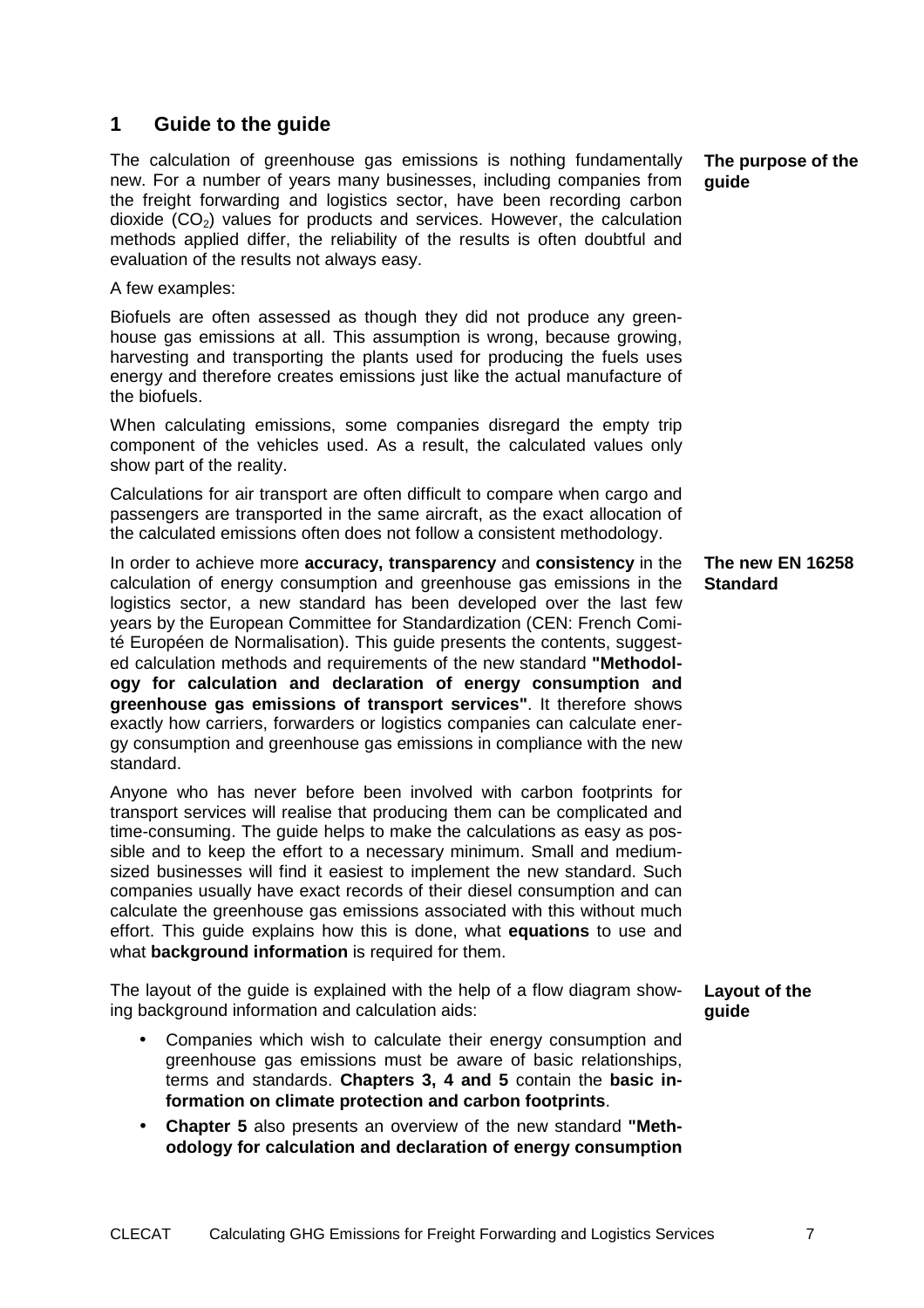**and greenhouse gas emissions of transport services" (EN 16258)**. This standard forms the basis for all explanations and sample calculations in this guide, in as far as they concern transport services.

- The practical application starts in **Chapter 6**. Carriers or freight forwarders who know their own fuel and energy consumption or can calculate it themselves will find fixed **conversion factors and equations** which can be used to determine energy consumption and greenhouse gas emissions for a specific transport route in conformity with the EN 16258 standard. This chapter is therefore a starting point for the standard-compliant calculation of energy consumption and greenhouse gas emissions, particularly for small and medium-sized companies, because they usually have accurate figures for the energy consumption of the mode of transport which they use.
- **Chapter 7** deals with the standard-compliant **allocation**: how are the calculated consumption and emissions divided between individual consignments?
- **Chapter 8** describes the different **methods for determining energy consumption** (measurement and calculation) which are permitted by the standard EN 16258.
- **Chapter 9** describes the different options for **measuring energy consumption** which are specified by the new standard.
- If there are no available measured values for energy consumption and load utilisation for the mode of transport, then this can be calculated with the aid of a **distance-based approach**. **Chapter 10** explains how this is done – divided into lorry, train, ship and aircraft.
- **Chapter 11** describes **distance-based calculations** once more in particular detail for **lorries**.
- Energy is used and greenhouse gas emissions created not only by vehicles but also by **buildings, warehouses and handling**. **Chapter 12** provides aids to calculation.
- Finally, **Chapter 13** describes how to **correctly evaluate and report the results**.



 $\overline{\epsilon}$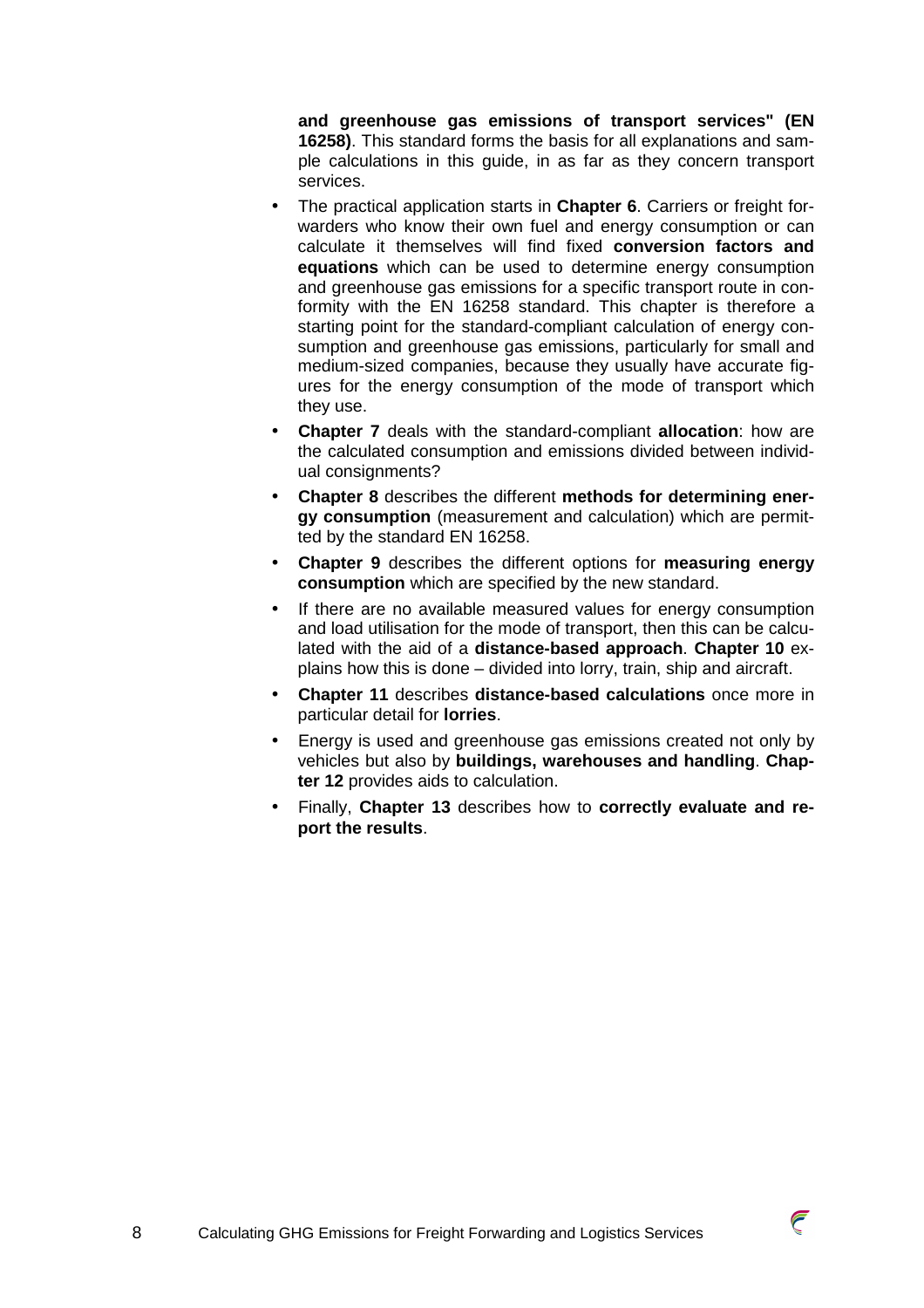

It is also important to know:

This quide is based on the new European standard EN 16258. Where the standard contains clear provisions, these are used for the calculations in this guide. If the standard leaves options for selection, these are described and recommendations made. However, the important point to remember is that the standard in its present form focuses exclusively on transport. Calculation of energy consumption and emissions for buildings, warehouses and handling are not governed by the current version of the standard. However, the calculation methods for these areas presented in Chapter 12 correspond in essence to the provisions of the standard, even if they are not explicitly dealt with there. According to the standard EN 16258 the results may well be calculated but must be presented separately from the results for transport calculated in compliance with the standard. The methods used must be clearly described.

**EN 16258 as a basis**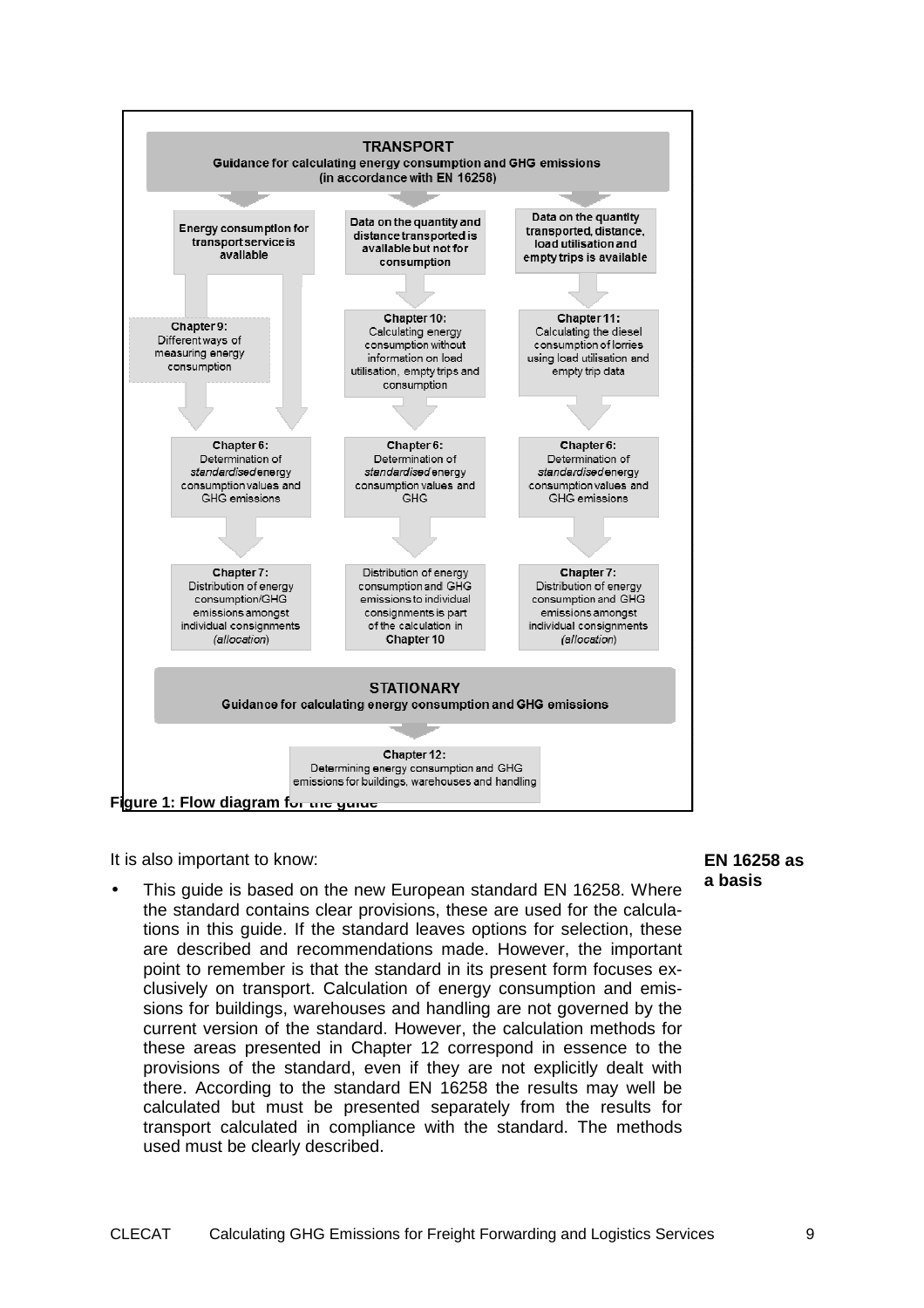- The specifications, conversion factors and sample calculations in this guide apply in principle to Europe. However, intercontinental transport by air and ship can also be calculated using the instructions in this guide – the specifications apply anywhere in the world.
- The practical section of each chapter contains one or more simple **sample calculations** which apply the instructions of the standard EN 16258 and illustrate how to proceed. It should be noted that, if rounded intermediate results are presented, these will be used for further calculation.
- This guide is obviously unable to take into account all possible transport services and calculation cases – this applies particularly to rail, ship and air modes of transport. For descriptions of the detailed procedure for these modes of transport and especially lorry transport, reference must be made to more detailed literature.

In a nutshell: the guide provides **two types of benefits**. First it demonstrates on the basis of **sample calculations** how to determine reliable and realistic figures for consumption and greenhouse gas emissions which are in accordance with the new standard EN 16258. Secondly, it supplies **standard values for the calculation**, e.g. conversion factors for fuels and electricity, specific energy consumption figures, data for different fuels and means of transport, factors for the climatic effect of greenhouse gases and refrigerants. These standard values are also referred to as default values and comply with the requirements of the new standard. Last but not least, the guide attaches great importance to a simple but often forgotten message: a result is only ever as good as its data source. The more values which are directly measured for a specific transport service, the better the result will represent reality. However, in practice, values are very often simply not available. For this reason the guide indicates ways in which a useable and standard-compliant result can be attained with the help of values from databases. **Benefit for the reader** 

Whichever method is used, **what is important is that the selected procedure can be understood by the reader of the final results (internally or externally). For this reason the route taken to reach the result must be stated. Numerical values can only be turned into unambiguous statements when it is clear which methods were used and under what constraints they were determined. Only then is an evaluation of the results, a comparison of values and the correct selection of climate protection measures possible. It is not without reason that the new standard EN 16258 requires the calculation method and the default values in particular to be clearly shown.** 

 $\widehat{\epsilon}$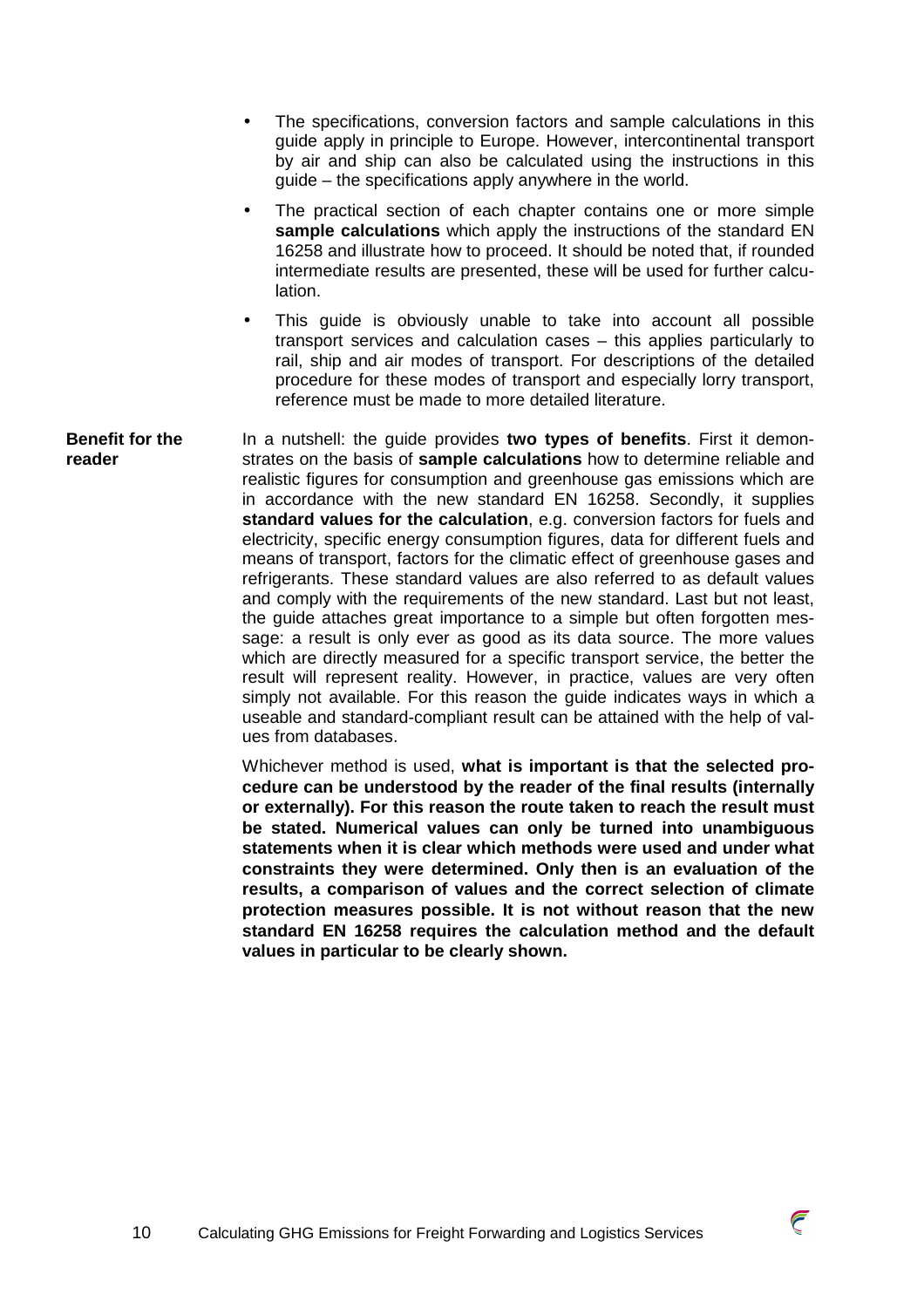Factors for converting energy consumption data into the **standardised energy consumption unit MJ** and into **greenhouse gas emissions** (**for fuels based on the specifications in the standard EN 16258**):

**An overview of the most important conversion factors**

|                              | <b>Energy consumption</b> |                 | Greenhouse gas emissions<br>(as CO2e = CO2 equivalents) |             |                 |                |
|------------------------------|---------------------------|-----------------|---------------------------------------------------------|-------------|-----------------|----------------|
|                              | <b>Unit</b>               | direct<br>(TTW) | total<br>(WTW)                                          | <b>Unit</b> | direct<br>(TTW) | total<br>(WTW) |
| Diesel                       | MJ/I                      | 35.9            | 42.7                                                    | kg/l        | 2.67            | 3.24           |
| Diesel D5 (5 vol.-% biofuel) | MJ/I                      | 35.7            | 44.0                                                    | kg/l        | 2.54            | 3.17           |
| Compressed natural gas       | MJ/kg                     | 45.1            | 44.4                                                    | kg/kg       | 2.68            | 3.07           |
| Liquefied petroleum gas      | MJ/I                      | 25.3            | 50.5                                                    | kg/l        | 1.70            | 1.90           |
| Jet kerosene                 | MJ/kg                     | 44.1            | 52.5                                                    | kg/kg       | 3.18            | 3.88           |
| Heavy fuel oil (HFO)         | MJ/kg                     | 40.5            | 44.1                                                    | kg/kg       | 3.15            | 3.41           |
| Marine diesel/gas oil        | MJ/kg                     | 43.0            | 51.2                                                    | kg/kg       | 3.24            | 3.92           |
| Traction current EU-27       | MJ/kWh                    | 3.6             | 10.8                                                    | kg/kWh      | 0               | 0.468          |
| <b>Electricity EU-27</b>     | MJ/kWh                    | 3.6             | 10.2                                                    | kg/kWh      | 0               | 0.424          |

**Average consumption values** per tonne kilometre divided **according to mode of transport and vehicle types:**

| Mode of transport/<br><b>Vehicles</b> | Energy      | Unit    | Volume<br>goods | Average<br>goods | <b>Bulk</b><br>goods |
|---------------------------------------|-------------|---------|-----------------|------------------|----------------------|
| Lorry $< 7.5$ t GVW                   | Diesel      | 1/tkm   | 0.140           | 0.078            | 0.063                |
| Lorry 7,5-12 t GVW                    | Diesel      | l/tkm   | 0.108           | 0.061            | 0.050                |
| Lorry 12-24 t GVW                     | Diesel      | 1/tkm   | 0.063           | 0.036            | 0.029                |
| Lorry 24-40 t GVW                     | Diesel      | 1/tkm   | 0.038           | 0.023            | 0.020                |
| Train (electric traction)             | Electricity | kWh/tkm | 0.042           | 0.032            | 0.028                |
| Train (diesel traction)               | Diesel      | l/tkm   | 0.011           | 0.009            | 0.008                |
| Container ship                        | <b>HFO</b>  | kg/tkm  | 0.0089          | 0.0051           | 0.0037               |
| <b>Bulk ship</b>                      | <b>HFO</b>  | kg/tkm  | X               | x                | 0.0017               |
| Barge                                 | Diesel      | 1/tkm   | x               | x                | 0.0088               |
| Dedicated freighter                   | Kerosene    | kg/tkm  | 0.148           | x                | x                    |
| Belly freigth                         | Kerosene    | kg/tkm  | 0.258           | x                | x                    |

**Well-to-wheels greenhouse gas emissions per tonne kilometre** calculated using the table above (in accordance with EN 16258):

| Mode of transport/<br><b>Vehicles</b> | Energy      | Unit                    | Volume<br>goods | Average<br>goods | <b>Bulk</b><br>goods |
|---------------------------------------|-------------|-------------------------|-----------------|------------------|----------------------|
| Lorry $< 7.5$ t GVW                   | Diesel      | g CO <sub>2</sub> e/tkm | 454             | 253              | 204                  |
| Lorry 7,5-12 t GVW                    | Diesel      | q CO <sub>2</sub> e/tkm | 350             | 198              | 162                  |
| Lorry 12-24 t GVW                     | Diesel      | g CO <sub>2</sub> e/tkm | 204             | 117              | 94                   |
| Lorry 24-40 t GVW                     | Diesel      | q CO <sub>2</sub> e/tkm | 123             | 75               | 65                   |
| Train (electric traction)             | Electricity | q CO <sub>2</sub> e/tkm | 20              | 15               | 13                   |
| Train (diesel traction)               | Diesel      | q CO <sub>2</sub> e/tkm | 36              | 29               | 26                   |
| Container ship                        | <b>HFO</b>  | q CO <sub>2</sub> e/tkm | 30              | 17               | 13                   |
| Bulk ship                             | <b>HFO</b>  | q CO <sub>2</sub> e/tkm | x               | x                | 6                    |
| Barge                                 | Diesel      | q CO <sub>2</sub> e/tkm | x               | x                | 29                   |
| Dedicated freighter                   | Kerosene    | q CO <sub>2</sub> e/tkm | 574             | x                | x                    |
| Belly freigth                         | Kerosene    | q CO <sub>2</sub> e/tkm | 1,001           | x                | x                    |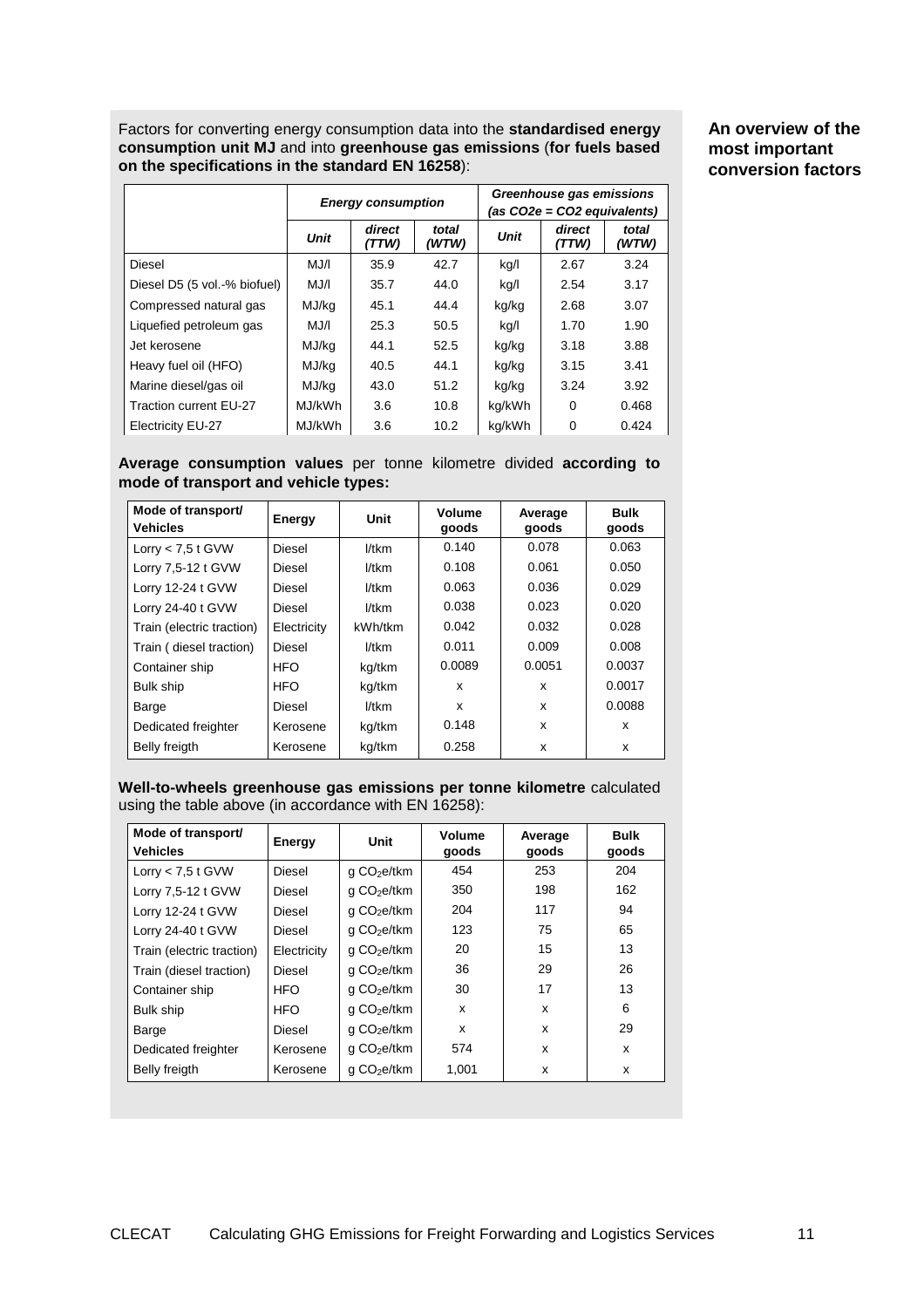# **2 Climate protection and carbon footprints in logistics**

When government, the media and environmental protection organisations warn about the consequences of climate change and global warming, they are referring to the greenhouse effect of human (anthropogenic) origin which is the aim of strategies for reducing or avoiding emissions. On the other hand, it is often forgotten that without a – natural – greenhouse effect there would be no life on earth. If it were not that certain gases in the atmosphere convert part of the solar radiation into heat, the average temperatures would not be plus 15 °C but minus 18 °C. Trace gases with a greenhouse effect such as carbon dioxide  $(CO<sub>2</sub>)$ , ozone, nitrous oxide and methane therefore guarantee that the earth is habitable in the first place.

Nevertheless, over the last century, **increasing amounts of greenhouse gases have been released into the atmosphere** from the operation of power plants and industrial processes but also from transport. Burning not only oil, gas and coal but also biomass inevitably produces carbon dioxide, as the carbon in the energy source combines with the oxygen in the air. This is a fixed chemical law. **The anthropogenic greenhouse effect** 

> Both the environmental effects and social consequences of prolonged climate change are dramatic, the **resulting economic costs** considerable. According to the Stern report published at the end of 2006, the annual costs for limiting the global rise in temperature to 2 °C are around 1% of the global gross domestic product. It would be even more expensive if the community of states did nothing. Climate change could then lead to annual losses of 5 to 20% of the global gross domestic product.

As it seems impossible to avoid an increase in the average global temperature, the community of states has agreed to **limit the further increase in temperature to 2 °C** and to reduce anthropogenically generated **greenhouse gas emissions by 50% globally by 2050** in order to avoid severe consequences for the environment. An above-average contribution (up to 80-95%) is expected from the industrialised nations. **Logistics at the centre of climate policy** 

> The European Union has made an initial commitment to reducing greenhouse gas emissions by 20% by the year 2020 (in comparison with 1990) – though without specifying the actual contributions from different sectors. However, goods traffic is already the focus of political activity. European policy in particular is increasingly linking legislation for (goods) traffic with environmental legislation. Environmental costs play an important role, especially in the discussions on internalising external costs for goods traffic. However, there is currently no decision as to whether greenhouse gas emissions will ever become a measure for a possible charge in the form of taxes or duties.

> Aside from this, all branches of industry are now discussing how they can reduce their outputs of greenhouse gases. The **logistics sector** has also been part of this discussion for a long time.

> It is likely that logistics processes will also form part of a climate protection strategy for the transport industry – regardless of whether it will be implemented by the service provider themselves or by sub-contractors. Increasing numbers of freight forwarders and logistics companies are therefore addressing the issue of how to make tangible reductions in emissions –

> > $\overline{\epsilon}$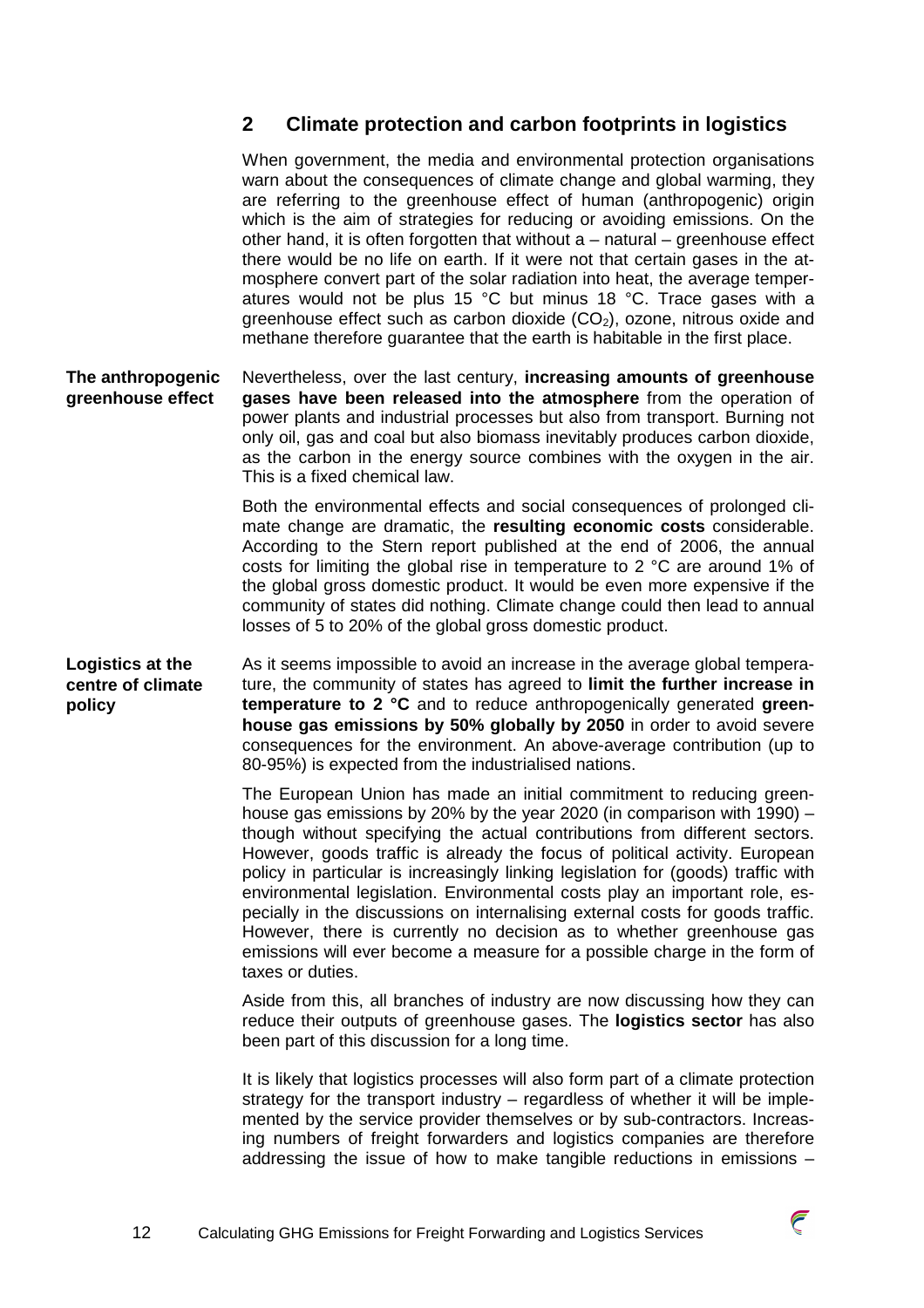either because they want to position their company as a pioneer in this area or because they wish to be prepared for possible transport industry and government requirements. However, a key driving force for transport service providers is to reduce dependence as far as possible on increasingly expensive oil through wide-ranging economies.

Anyone who wishes to successfully protect the climate must first **record** the **greenhouse gas emissions** which they produce as accurately and reliably as possible. Because "you cannot manage what you cannot measure" certainly applies here.

**The value of standardised calculations** 

If the amount and source of the greenhouse gas emissions produced during the manufacture of a product or from services are determined, then this is referred to as carbon dioxide (CO<sub>2</sub>) or **greenhouse gas footprints**.

However, up until now there were no consistent **standards for the calculation of greenhouse gas emissions from logistics services** – with the result that every company did this in different ways. The European standard **EN 16258 "Methodology for calculation and declaration of energy consumption and greenhouse gas emissions of transport services",**  which is published by the German Institute for Standardization (Deutsches Institut für Normung, DIN) as **DIN EN 16258** and by the British Standards Institution (BSI) as **BS EN 16258** should produce standardisation in the calculation methodology. This guide therefore takes up the new standard and demonstrates how greenhouse gas emissions for transport processes can be determined in a standardised manner**.**

A standardised calculation is necessary in the first place to create a reliable picture of the emissions produced. It also assists in targeting financial resources to those areas where the greatest amount of energy and therefore most emissions can be saved. Companies which record their emissions over a period of any length using the same methods can also present clear and credible evidence of the success of their efforts to protect the environment.

Many companies in the transport industry assume that a standardised calculation of greenhouse gas emissions will aid the selection of their logistics service provider. At first glance, low values of  $CO<sub>2</sub>$  per transported tonne and kilometre appear to promise climate-friendly transport. Caution must be urged about such a simple approach. **Comparisons of standardised CO2 characteristic values from different service providers are only possible if the transport services have the same defined boundary values.**

Even when they have been calculated in a standard manner, CO<sub>2</sub> **characteristic values are generally not convincing enough on their own**. A parcel carrier with a very fast delivery service may utilise the capacity of their vehicle less well than a competitor who collects and combines consignments and only delivers after several days. Even an ultra modern fleet cannot compensate for the higher emissions of partially loaded vehicles. The faster supplier may then have a poorer  $CO<sub>2</sub>$  characteristic value than the slower competitor  $-$  even if the company is otherwise very committed to environmental and climate protection.

It is more meaningful if forwarders judge their logistics service providers by the general progress the companies have made in terms of climate protec-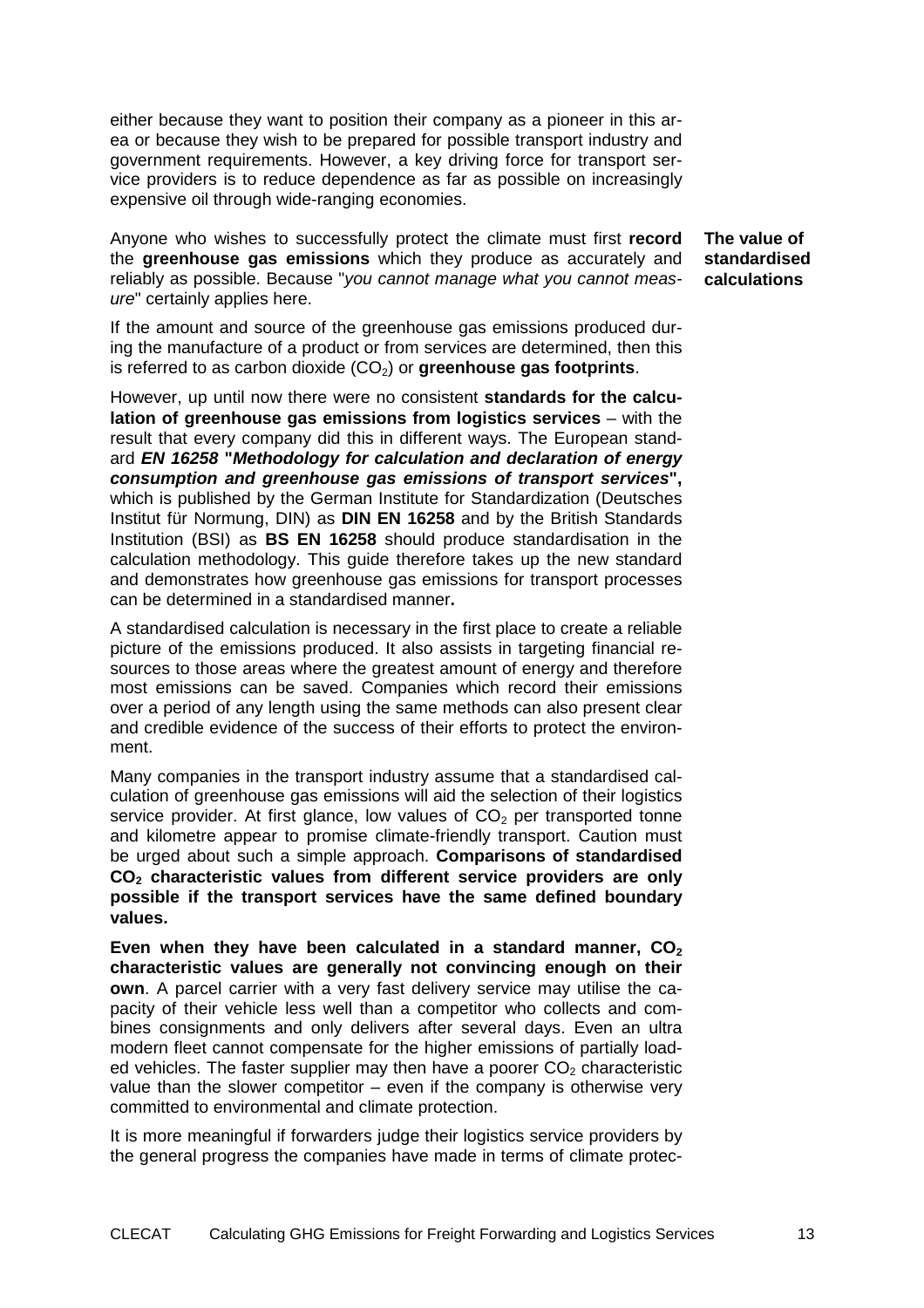tion. Standardised and standard-compliant calculations of  $CO<sub>2</sub>$  and greenhouse gas characteristic values can be important indices of this. They can aid the objective assessment of the logistics service provider's efforts towards protecting the climate.

**But one thing should be kept firmly in mind: measuring greenhouse gas emissions on their own is not an end in itself. In some cases it is more crucial to eliminate obvious energy guzzlers and inefficiency without having first carried out exact emission measurements. Simply measuring greenhouse gas emissions without avoiding these or at least reducing them does not contribute to climate protection.** 

![](_page_13_Picture_3.jpeg)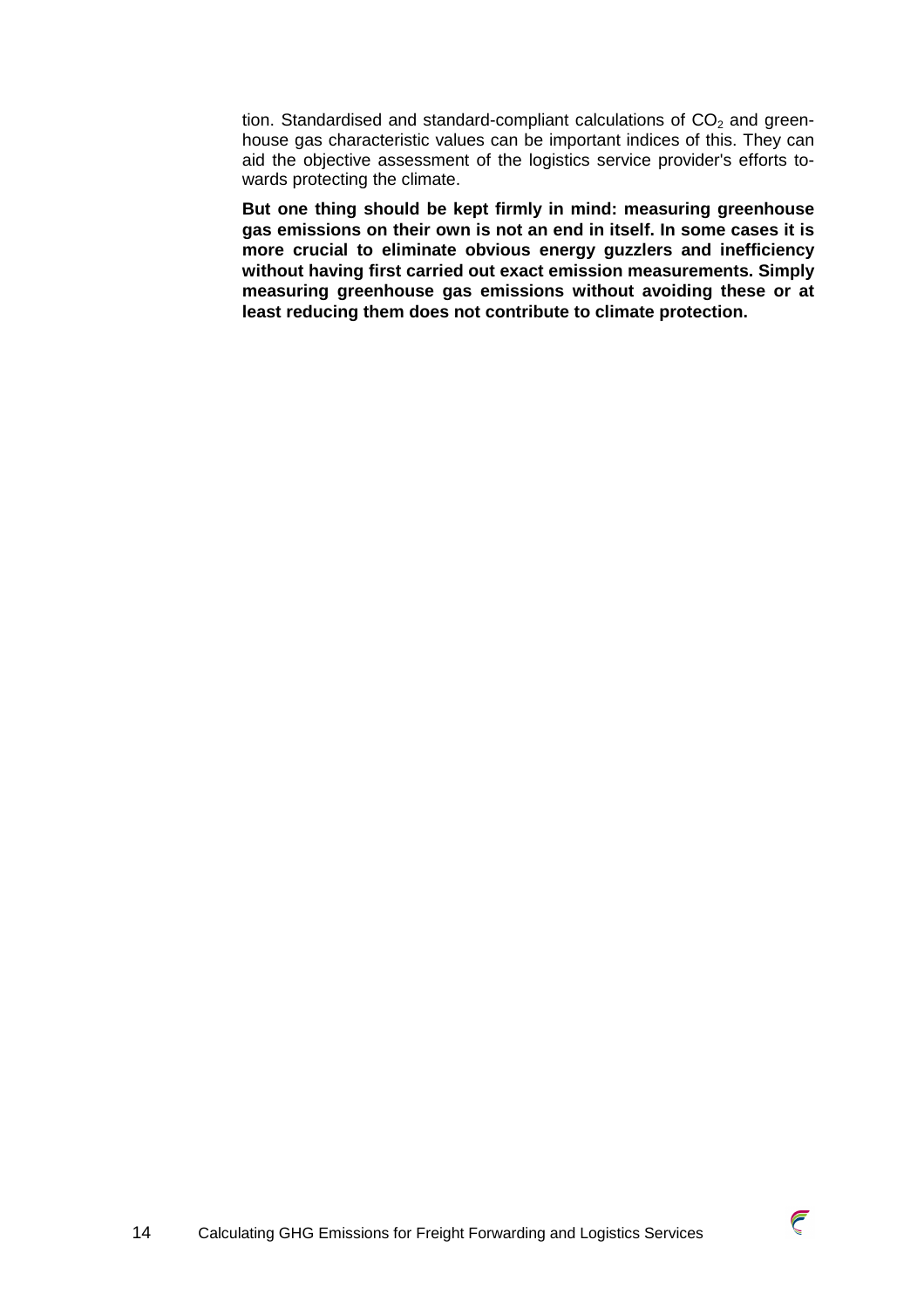# **3 Before you start – the most important principles**

Forwarding and logistics activities cover far more than merely transport from A to B. Goods have to be handled, rearranged and/or put into temporary storage. So fuel, electricity, heat or refrigerant are not only required for transport: greenhouse gas emissions occur along the entire logistics chain and need to be taken into account in a carbon footprint. Only then will a full picture be obtained. Generally, storage and handling account for the minor component of emissions – but in some cases they can be very important. What is essential for every calculation is the question of what exactly needs to go into the equation. This is what experts call **defining the system boundaries**.

Every transport service creates greenhouse gas emissions – the **direct emissions**. These are dependent on the type of vehicle, the load, the distance and the amount of fuel used. But the production of power and fuels, the manufacture of vehicles and construction of streets and the maintenance of the transport network also use energy and cause greenhouse gases – the **indirect emissions.** 

Indirect emissions from the **production of fuels** play an important role when producing the carbon inventory for logistics services. For example, for diesel all emissions – from extraction of the crude oil via its transport to the refinery, the actual distillation of the diesel and its transport to the filling station – have to be included. For electrically operated modes of transport such as trains, the carbon footprint requires information on the generation of the necessary power.

The **new Standard EN 16258 "Methodology for calculation and declaration of energy consumption and greenhouse gas emissions of transport services"** stipulates that **indirect energy consumption and emissions from the energy processes must be taken into account**. In this context the standard refers to well-to-tank and well-to-wheels emissions (see box). This guide therefore presents calculation methods for both direct emissions and for total emissions. The same applies to energy consumption. According to the standard EN 16258, indirect energy consumption and indirect emissions which arise from the manufacture, maintenance and disposal of vehicles or traffic infrastructure are to be explicitly excluded from the calculation.

**Definitions of energy consumption and emissions in accordance with EN 16258** 

- **Well-to-tank** (energy processes): Recording energy consumption and all indirect emissions from fuel provision from the well to the vehicle tank. Energy consumption includes losses during the production of the energy sources e.g. in high-voltage lines.
- **Tank-to-wheels** (vehicle processes): Recording all direct emissions from vehicle operation. Consumption here is referred to as final energy consumption.
- **Well-to-wheels** (vehicle and energy processes): The sum of well-to-tank and tank-to-wheels, i.e. direct and indirect emissions. Consumption here is referred to as primary energy consumption which, besides the end energy consumption, includes all losses from the upstream chain.

**Direct and indirect emissions**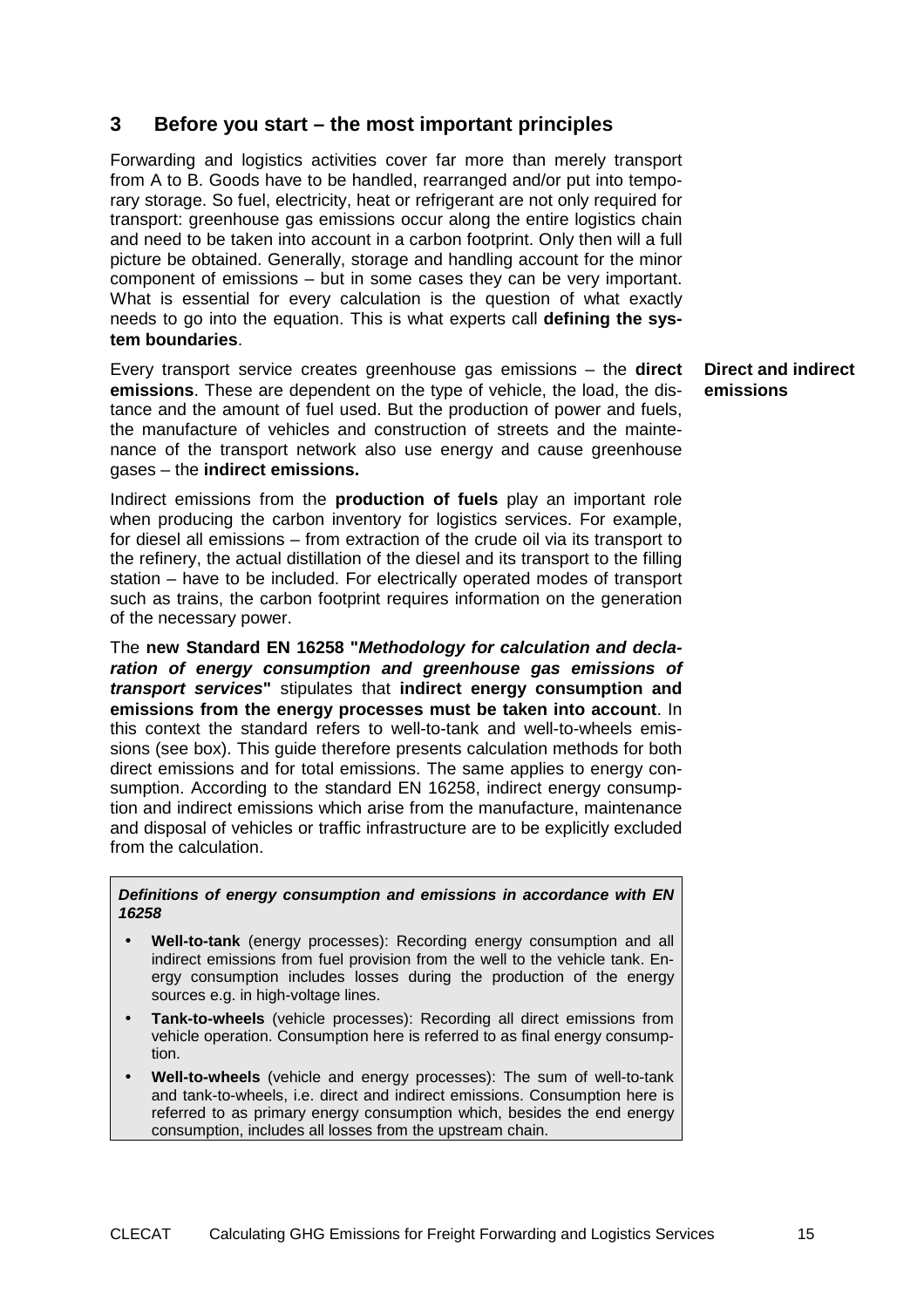**Energy consumption and greenhouse gas emissions** 

Logistics processes generally create emissions from the consumption of fuels or electricity. These can be calculated directly from consumption using fixed conversion factors. It is therefore a good idea – and a requirement of the standard EN 16258 – to show **energy consumption** for the transport service along with the greenhouse gas emissions in a comparable energy unit. In this guide all energy consumption values are therefore converted into the standard energy unit megajoules.

**Carbon dioxide (CO<sub>2</sub>)** is the greenhouse gas (GHG) which has the most extensive effects.  $CO<sub>2</sub>$  and greenhouse gas (GHG) are therefore often used synonymously. According to the Kyoto Protocol, there are five **additional greenhouse gases** besides carbon dioxide which are important: methane  $(CH_4)$ , nitrous oxide  $(N_2O)$ , hydrofluorocarbons (HFCs), perfluorocarbons (PFCs) and sulphur hexafluoride ( $SF<sub>6</sub>$ ). The last-named trace gases are often not the product of the combustion of oil, gas or fuels but result from industrial processes, or they reach the environment directly when used (e.g. fluorocarbons as refrigerants).

In the past many freight forwarders have only calculated the  $CO<sub>2</sub>$  emissions which they produce. However, currently applicable standards demand the **determination of all greenhouse gas emissions** without exception, because similar quantities of some gases heat the atmosphere far more than does carbon dioxide. This guide therefore shows the total quantities in the form of what is known as **CO2 equivalents**. The Global Warming Potential (GWP) is a deciding factor for the  $CO<sub>2</sub>$  equivalents: the greater the GWP, the more the gas contributes to global warming. A kilogramme of the refrigerant R-404A, for example, produces  $CO<sub>2</sub>$  equivalent emissions of 3.9 t – roughly corresponding to the amount which is produced by burning around 1,300 l of diesel.

For lorry transport there is only a slight difference – about 1-2% – between straight  $CO<sub>2</sub>$  emissions and equivalents. In contrast, for electrical power generation, the increase can be 4 to 10%, depending on the generation method.

| Greenhouse gas                               | <b>Chemical formula</b>           | <b>GWP factor</b><br>(100 a) |  |
|----------------------------------------------|-----------------------------------|------------------------------|--|
| Carbon dioxide                               | CO <sub>2</sub>                   |                              |  |
| Methane                                      | CH <sub>4</sub>                   | 25                           |  |
| Nitrous oxide (laughing gas)                 | N <sub>2</sub> O                  | 298                          |  |
| Refrigerant R-134A                           | CH <sub>2</sub> FCF <sub>3</sub>  | 1,430                        |  |
| Refrigerant R-404A                           | R-143a(52%)+R-125(44%)+R-134a(4%) | 3.922                        |  |
| <b>Sources:</b> IPCC 2007; own calculations. |                                   |                              |  |

 $\widehat{\epsilon}$ 

|  | Table 1: Global Warming Potential (GWP) for selected greenhouse gases |
|--|-----------------------------------------------------------------------|
|--|-----------------------------------------------------------------------|

The energy consumption and emissions depend on the total weight of the load (gross weight). If goods are transported on pallets or in packaging, the weight of the cargo supports such as pallets or packaging must be taken into account when determining energy consumption. Calculation of emissions therefore always requires information on how the item was transported and how heavy the cargo supports and transport packaging was. In the allocation of energy consumption and emissions to individual consignments **Load weight**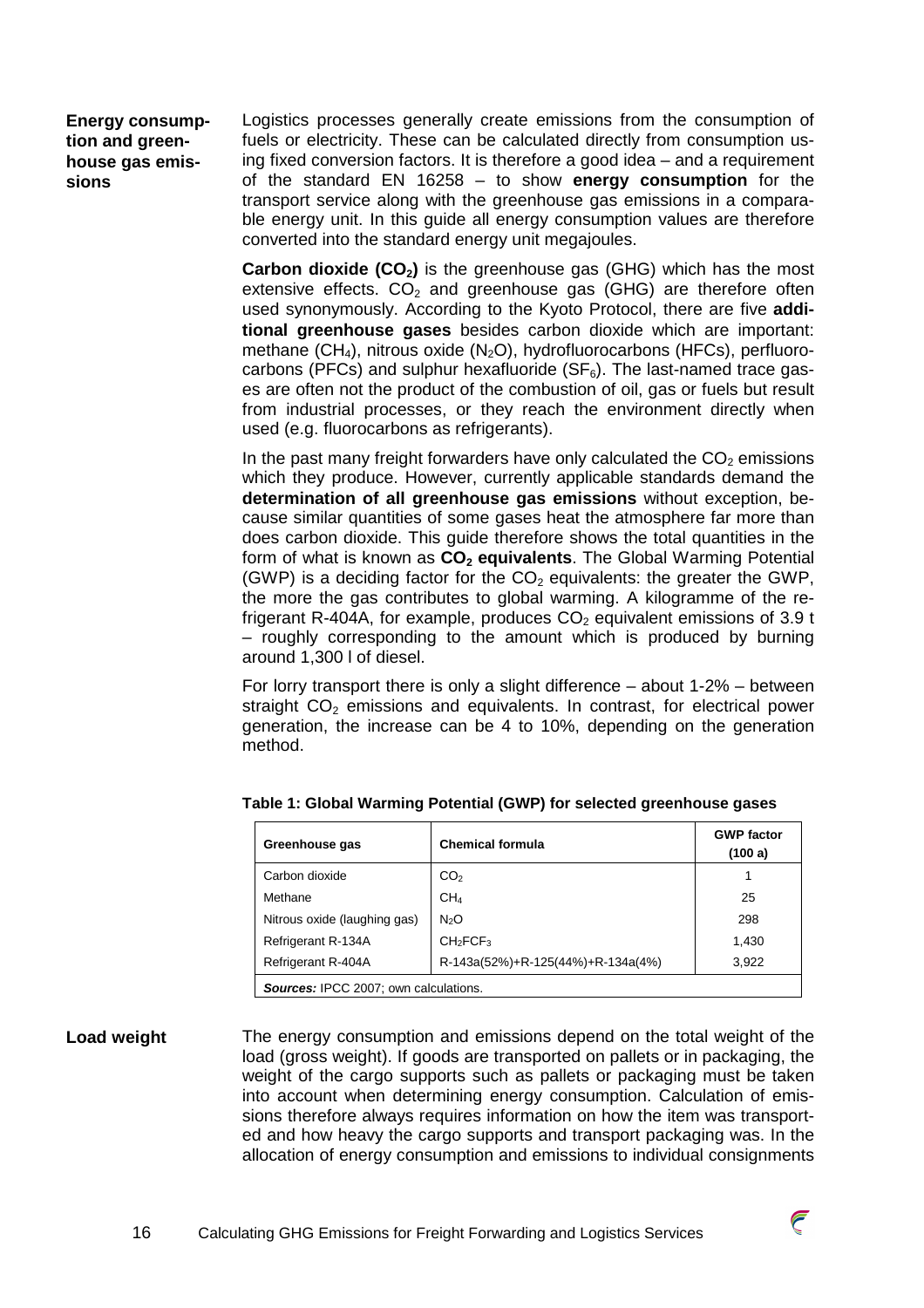in what follows, the standard EN 16258 stipulates that the weight of cargo supports must only be taken into account if they are a fixed part of the load (e.g. cargo loaded onto pallets by the client).

Transport services are often calculated on the basis of what is known as **chargeable weight** – a type of weight per unit volume on which the cargo area of the goods is based. As differing calculation principles are often used it is not so easy to convert from chargeable weight to **actual weight**. However, accurate calculation of energy consumption and emissions always requires actual weights in order to reach the correct results.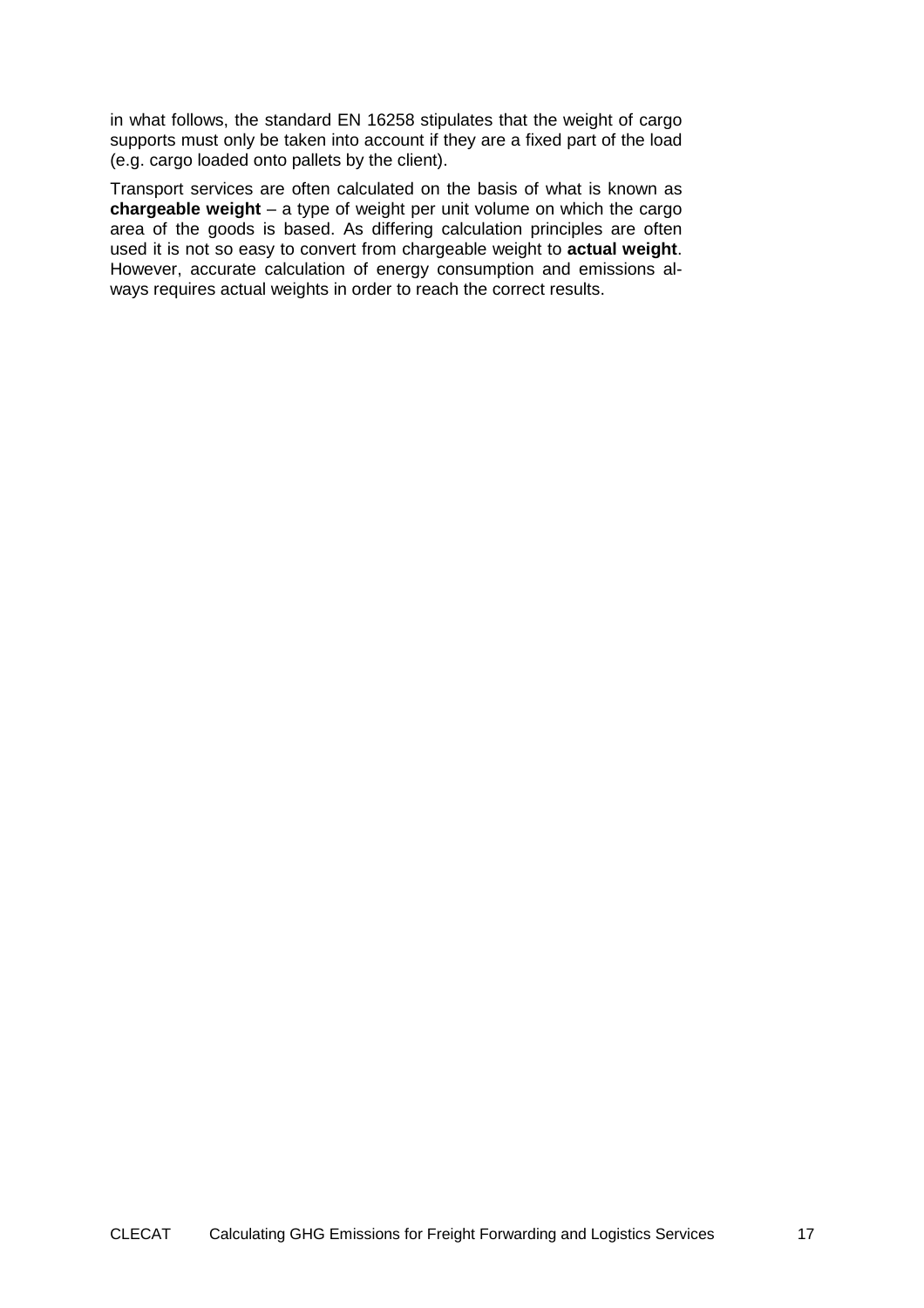# **4 Standards and norms – what framework is there?**

A series of standards and norms must be complied with when calculating the greenhouse gas emissions caused by logistics operations. The choice of standard depends on the **aim of the calculation**. If greenhouse gas emissions as an absolute quantity are to be determined for the **whole company**, then this is referred to as **Corporate Carbon Footprinting**. Different requirements and standards apply to this corporate carbon footprinting than to footprinting for individual transport services. The emissions from individual transport services can be important as part of the footprinting for an **individual product** – i.e. **Product Carbon Footprinting**. However, **carbon footprints can also be created for selected transport services** as such.

|                                                                                         | <b>Corporate Carbon</b><br><b>Footprinting</b>                                                                                                                                                       | <b>Product Carbon</b><br>Footprinting                                                  | <b>Transport services</b><br>footprinting                                                                           |  |
|-----------------------------------------------------------------------------------------|------------------------------------------------------------------------------------------------------------------------------------------------------------------------------------------------------|----------------------------------------------------------------------------------------|---------------------------------------------------------------------------------------------------------------------|--|
| <b>Standards and</b><br>norms                                                           | ISO 14064-1 and<br>GHG Protocol <sup>1)</sup>                                                                                                                                                        | PAS 2050; GHG<br>Protocol <sup>2)</sup>                                                | Standard<br>EN 16258 <sup>2)</sup>                                                                                  |  |
|                                                                                         |                                                                                                                                                                                                      | <b>ISO Standard (devel-</b><br>opment), (ISO 14040<br>ff.)                             |                                                                                                                     |  |
| <b>System boundaries</b>                                                                | Activities by own<br>company obligatory;<br>inclusion of sub-<br>contractors optional                                                                                                                | Total value-added<br>chain, irrespective of<br>whether own or third<br>party processes | Total transport chain,<br>irrespective of whether<br>own vehicles or vehi-<br>cles belonging to sub-<br>contractors |  |
| Environmental pa-<br>rameters                                                           | All greenhouse gases<br>(as CO <sub>2</sub> equivalents)                                                                                                                                             | All greenhouse gases<br>(as CO <sub>2</sub> equivalents)                               | All greenhouse gases<br>(as $CO2$ equivalents) +<br>energy consumption                                              |  |
| <b>Emissions from the</b><br>manufacture of<br>energy sources<br>(e.g. diesel)          | Manufacture of elec-<br>tricity used by own<br>company: yes<br>Other energy sources:<br>optional                                                                                                     | must be included                                                                       | must be included                                                                                                    |  |
| <b>Permitted methods</b><br>for allocating emis-<br>sions to individual<br>consignments | no provisions                                                                                                                                                                                        | preferably physical<br>variables (e.g. weight)<br>but monetary values<br>permitted     | only physical variables<br>(weight preferred, but<br>also number of pallets,<br>load metres, TEU etc.)              |  |
|                                                                                         | <sup>1)</sup> The details in the table relate to the "Corporate Accounting and Reporting Standard" of the GHG<br>Protocol. $-$ <sup>2)</sup> "Product Life Cycle Accounting and Reporting Standard". |                                                                                        |                                                                                                                     |  |
| Source: Öko-Institut data.                                                              |                                                                                                                                                                                                      |                                                                                        |                                                                                                                     |  |

### **Table 2: Comparison of current standards and norms**

To draw up the complete **carbon footprint of a freight forwarding company** first requires the emissions from the transport services carried out. This does not require the emissions from each single transport service: as a rule the total emissions from all transport journeys are adequate. So if the total fuel consumption of the lorry fleet is known, the total emissions of all transport services can be calculated directly (see chapter 6). The distribution of the emissions from a vehicle to each individual consignment, also known as **allocation**, is not necessary in the context of corporate carbon footprints. **Corporate carbon footprint** 

> The **methodical principles** are specified in the **ISO standard 14064-1** or the "**Corporate Accounting and Reporting Standard**" of the **Green-**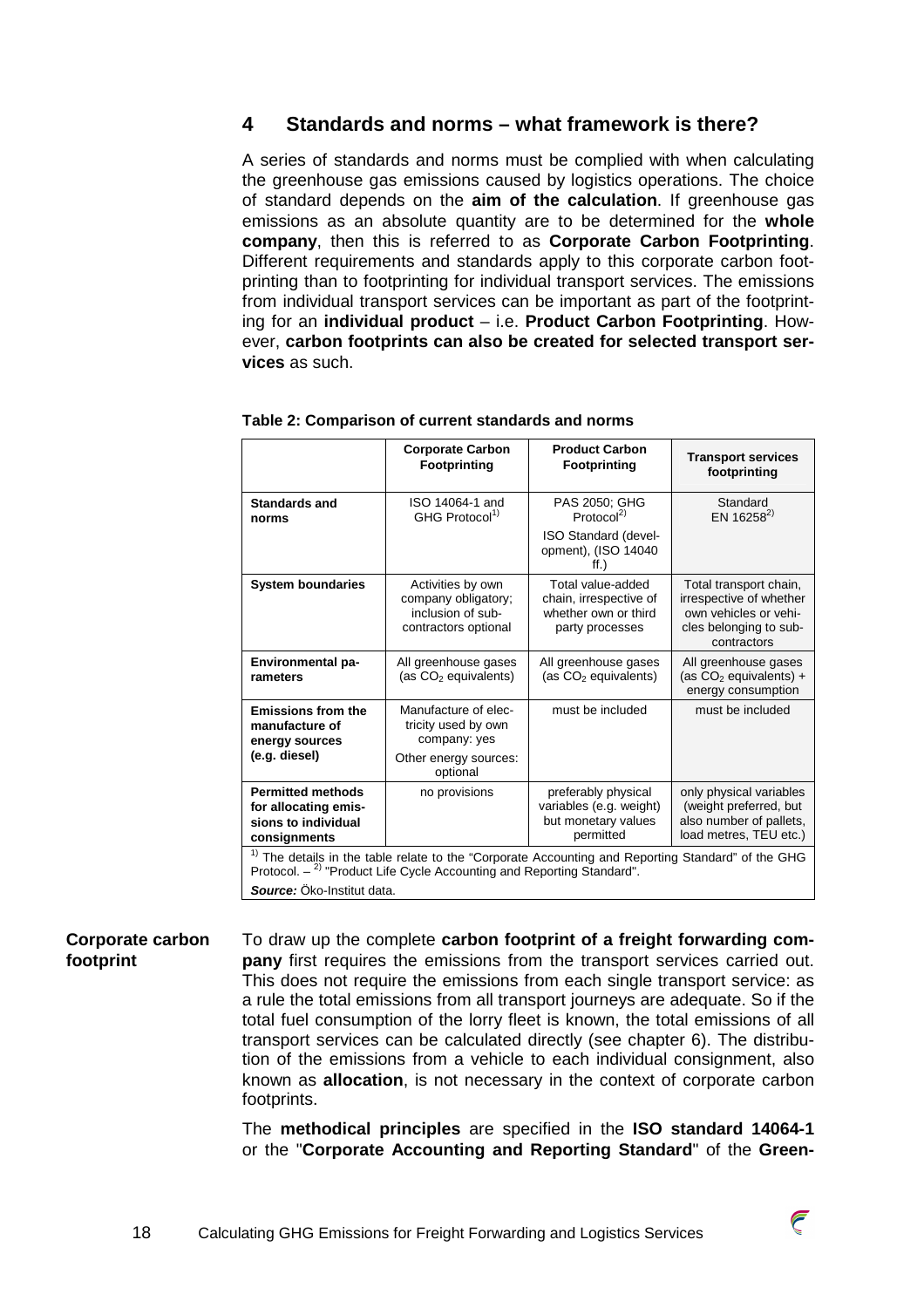**house Gas Protocol** which cover the same material to a large extent. The GHG Protocol is a standard used by many companies which, unlike the ISO 14064-1, does not have to be certified by an external auditor. In both standards not only  $CO<sub>2</sub>$  emissions but  $CO<sub>2</sub>$  equivalents are calculated (see Chapter 4).

Both **standards for creating corporate carbon footprints** require a clear **definition of the system boundaries**, i.e. an unambiguous specification of which parts of the company are included in the inventory. The standards distinguish between direct emissions which arise from the combustion of fuels from the company's own vehicles or from gas or heating oil in the company or are due to the release by the company itself of substances which impact on the environment (**Scope 1**), and indirect emissions. Indirect emissions are produced through the supply of electricity, district heating and process heat (**Scope 2**) and also from the services of subcontractors, from the buying and disposal of products, from the production of fuels or from business trips or journeys to work by staff (**Scope 3**).

**What is covered by the calculations: Scope 1, Scope 2, Scope 3** 

|                                                                                                                 | Scope | <b>Scope</b><br>2 | <b>Scope</b><br>3 |
|-----------------------------------------------------------------------------------------------------------------|-------|-------------------|-------------------|
| Energy consumption from company's own lorries, cars, locomo-<br>tives, ships, aircraft                          | X     |                   |                   |
| Liquefied petroleum gas/ compressed natural gas and fuel oil<br>consumption of company's own offices/warehouses | X     |                   |                   |
| Refrigerant losses from company's own offices, warehouses and<br>lorries                                        | X     |                   |                   |
| Power consumption by company's own offices/warehouses/cargo<br>handling equipment                               |       | X                 |                   |
| District heating consumption of company's own offic-<br>es/warehouses                                           |       | X                 |                   |
| Business trips, journeys to work<br>by staff                                                                    |       |                   | X                 |
| Transport services by sub-contractors<br>(lorry, rail, ship, plane)                                             |       |                   | X                 |
| Third party warehouses and cargo<br>handling equipment                                                          |       |                   | X                 |
| Energy consumption and emissions for energy sources<br>(e.g. diesel)                                            |       |                   | X                 |
| Energy consumption and emissions for products<br>(e.g. paper manufacture)                                       |       |                   | X                 |
| Source: own figure.                                                                                             |       |                   |                   |

**Table 3: Allocation of individual areas of importance for the environment to Scope 1 to 3 of the GHG Protocol**

Companies which compile GHG inventories in accordance with ISO 14064- 1 or the Corporate Accounting and Reporting Standard of the GHG Protocol must calculate Scope 1 and 2, while reporting Scope 3 emissions is optional. The transport services which were not carried out by the company itself but by contracted carriers or sub-contractors come under **Scope 3** – a significant proportion for many freight forwarders. Excluding these emissions would give a very incomplete picture. Scope 3 also covers greenhouse gas emissions which arise from extracting the crude oil, producing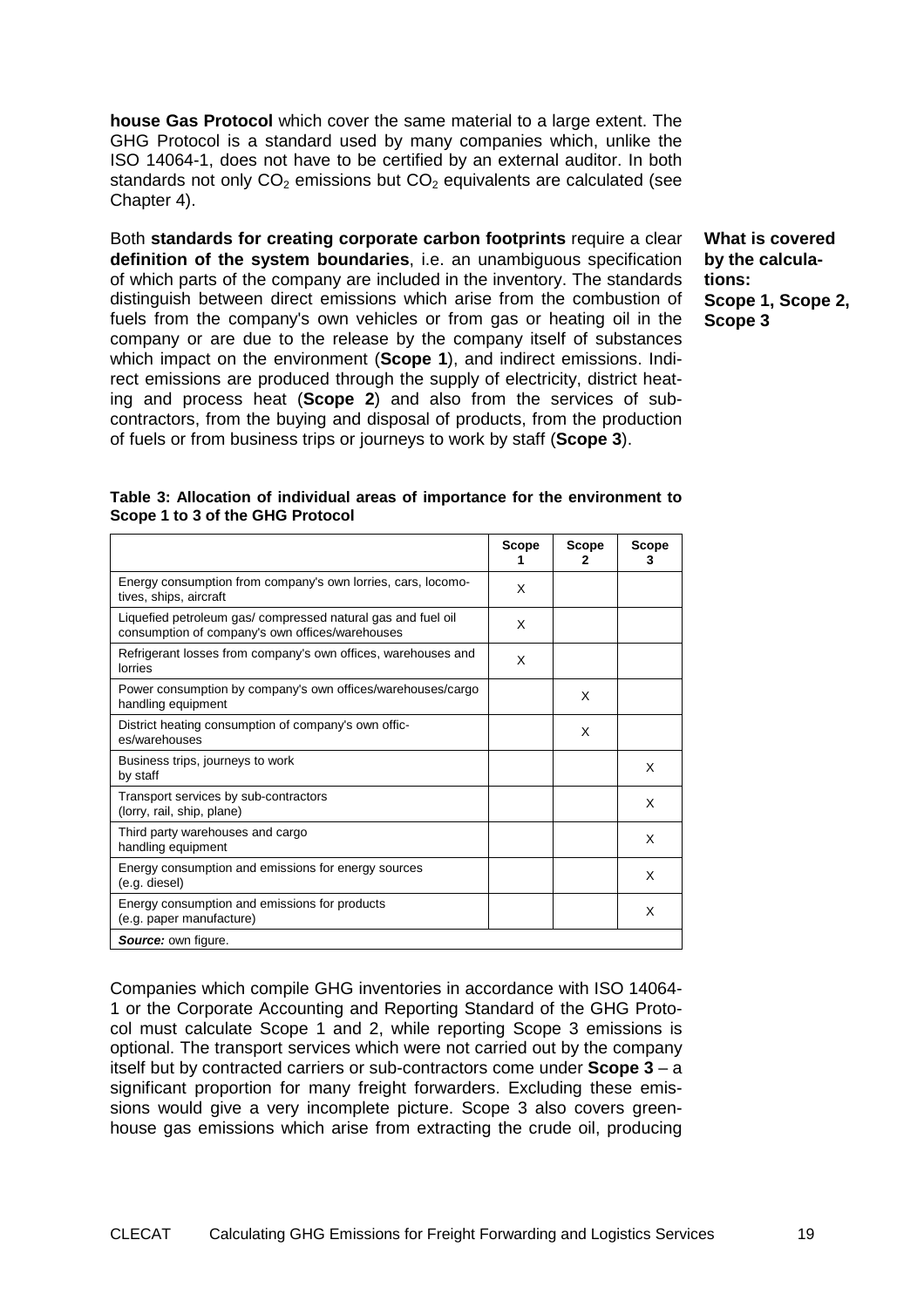the diesel in the refinery and from all supply transport services e.g. to filling stations.

The GHG Protocol also recognised that omitting the Scope 3 emissions can often give a very incomplete picture for corporate carbon footprints. The GHG Protocol has just published an amendment "**Corporate Value Chain (Scope 3) Accounting and Reporting Standard**" which defines the requirements for including these emissions in the footprint. Anyone applying this amendment to the GHG Protocol has to report on a large part of their Scope 3 emissions. This also includes transport services by subcontractors.

**Product Carbon Footprints** are based on the calculation of greenhouse gas emissions along the whole life cycle of a product or service. If two products or services are to be compared with one another, then it must be ensured that this is based on the **same usage**. Therefore, when comparing two different lamps, it is not the lights which are compared but the delivery of a specific light output over a specific time period. The life cycle of a product therefore includes the total value-added chain and ranges from the manufacture and transport of the raw materials and upstream products via the manufacture and distribution of the products all the way to their use and disposal. **Product Carbon Footprints** 

> In comparison with the **total emissions of a product, those from the transport component** are normally of lower importance. However, in contrast to corporate carbon footprints, the emissions produced during transport must be calculated and apportioned to the individual consignment (the product being transported) **(allocation).**

> The "**Product Life Cycle Accounting and Reporting Standard**" in the **GHG Protocol** recommends that allocations are made as far as possible using physical units (e.g. weight or the number of pallets). If no relevant data are available, then the allocation can also be carried out using monetary values. To date, allocation using monetary values is not usual for transport services and is also not planned for calculating transport services for the new standard EN 16258.

Up until now there have been no specific standards for the **carbon footprinting of transport services themselves or for individual consignments**. The new standard **EN 16258** "**Methodology for calculation and declaration of energy consumption and greenhouse gas emissions of transport services**" provides the first description of methodology, system boundaries, allocation and data sources which can be used by freight forwarders in a targeted approach. The standard is published by the German Institute for Standardization (Deutsches Institut für Normung DIN) as DIN EN 16258 (in German) and by British Standards Institution (BSI) as BS EN 16258 (in English). Like every European (EN) or DIN standard it has no **Carbon footprints for individual transport services – EN 16258** 

legally binding character. Its application is optional.

This guide refers to the new standard EN 16258 for the calculation of energy consumption and greenhouse gas emissions by transport services, and adheres to the calculation procedures suggested there. Only the description of the calculation methods for buildings, warehouses and handling in Chapter 12 refer to the GHG Protocol as standard, as the new norm does not contain any regulations on this.

 $\bar{\epsilon}$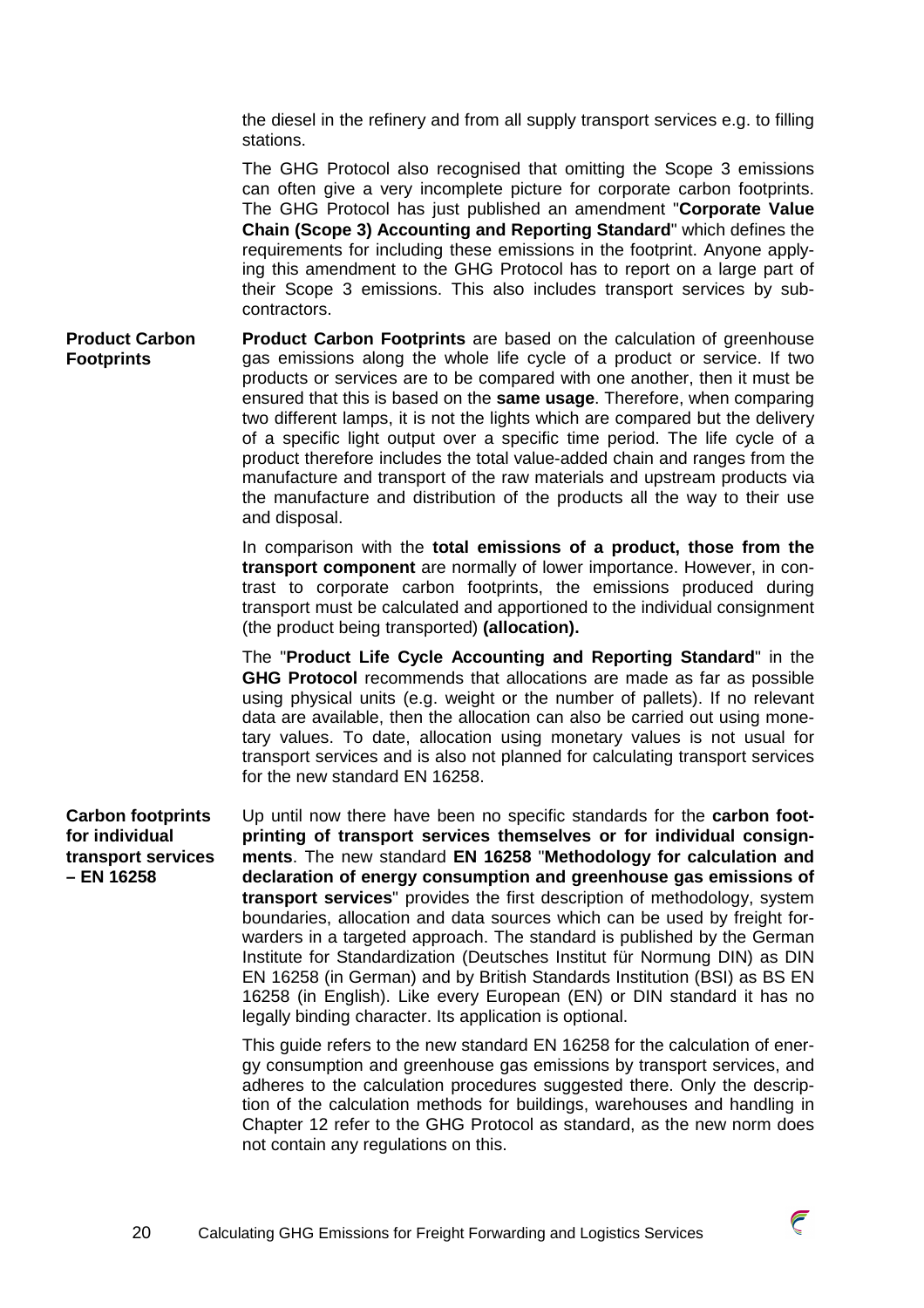### **The contents of the standard EN 16258 "Methodology for calculation and declaration of energy consumption and greenhouse gas emissions of transport services"**

- The standard provides guidelines for a systematic approach when calculating energy consumption and greenhouse gas emissions for passenger and goods transport. The standard also contains guides on declaration, i.e. in which form the values are to be notified to third parties.
- The standard only gives guidelines for the transport service itself, not for stationary services such as handling or storage (see Chapter 12).
- The greenhouse gas emissions are calculated as  $CO<sub>2</sub>$  equivalents. In addition, energy consumption must be calculated and presented in a standard way in MJ.
- It is not permissible to show only the energy consumption and the direct emissions of the vehicle (tank-to-wheels), the object is to take account of the energy consumption and greenhouse gas emissions arising from the production of the energy sources such as diesel (well-to-tank). The standard contains appropriate conversion factors for this (see Chapter 6). On the other hand, the standard makes no allowance for the manufacture, maintenance and disposal of vehicles or the transport infrastructure.
- The standard stipulates that the calculation of energy consumption and emissions for each leg of the journey along which the specified item is transported must be done separately. Each leg must be calculated in such a way that empty trips are also included in a proportional manner.
- The standard recommends carrying out the allocation using the product of weight and distance (e.g. tonne kilometres). Where this is not possible, then other physical units (e.g. pallet spaces, loading metres, number of container spaces) can be used instead of weight. Physical units can also be used for allocation on their own without distance. However, monetary units are not permissible for allocation. The variable used for allocation must be specified with the result (see Chapter 7).
- Four variables need to be shown for energy consumption and greenhouse gas emissions for the transport service under consideration: tank-to-wheels and well-to-wheels energy consumption and tank-to-wheels and well-towheels greenhouse gas emissions (see Chapter 4). Besides these results, information must also be declared on the methods used. In particular, the variables used for allocation and the use of values which are not measured but taken from databases (called default values) must be specified.
- The standard itself does not prescribe any external certification or verification of the calculation.

The standard EN 16258 gives a detailed description of the procedure to be used for calculating the energy consumption and greenhouse gas emissions for transport services where, according to the standard, a **transport service** is the transport of goods from the sender to any recipient. The calculation requires this transport service to be broken down into sections in which the item in question travels on a specified vehicle, i.e. without changing vehicle. This **section of route** is also called a **leg** in the English version of the standard. The level of energy consumption and emissions for the

**Basic procedure in accordance with EN 16258**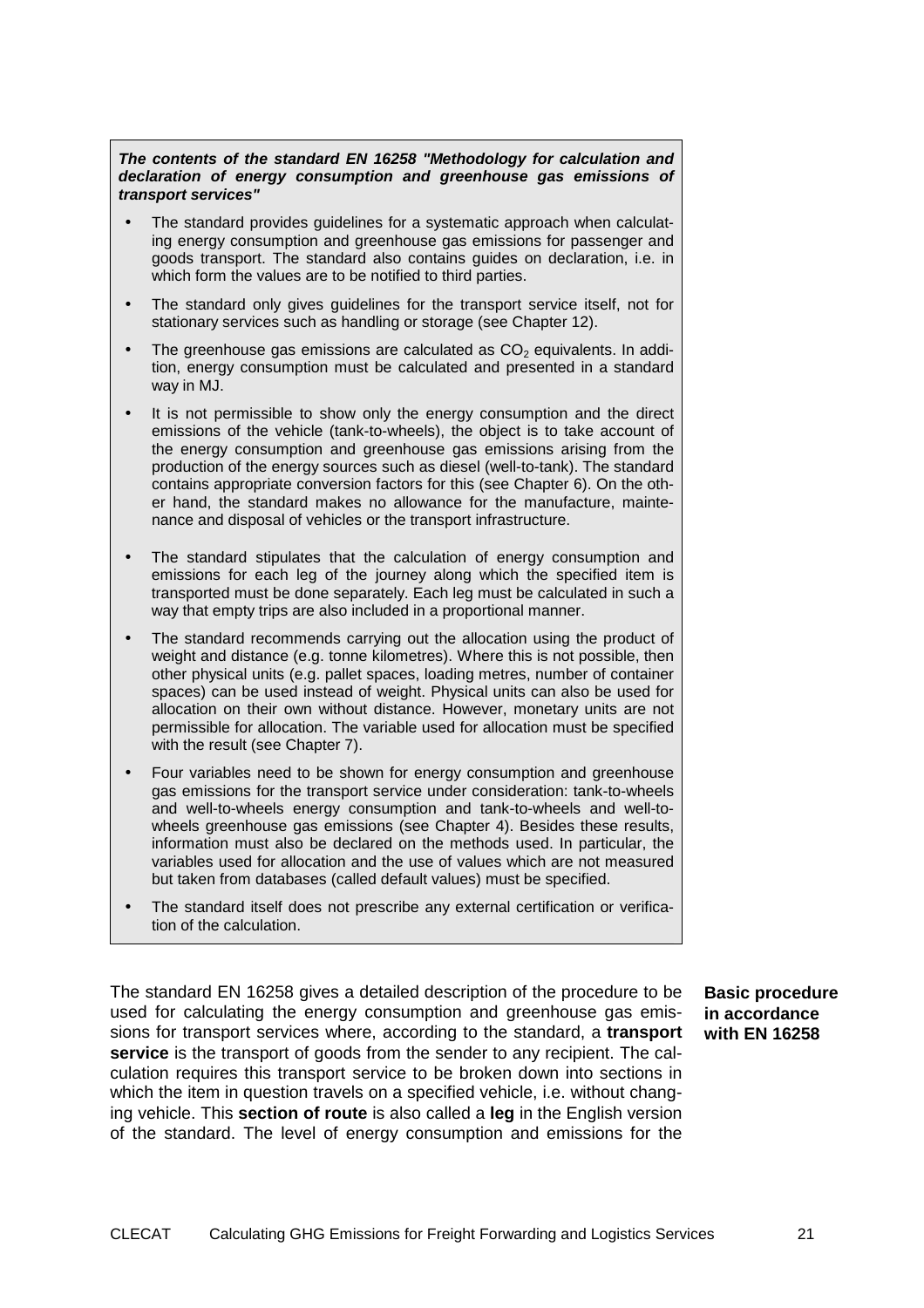consignment under consideration must be determined for each leg and then added to give an overall result.

The energy consumption and the emissions for the leg are determined using what is known as a **Vehicle Operation System = VOS**. VOS is the term which the standard uses to denote the round-trip of a vehicle in which the item in question is transported for a section of the route. The VOS does not necessarily have to be an actual vehicle round-trip. It can also consist of all vehicle round-trips for one type of vehicle or of one route or leg or even of all vehicle round-trips in a network in which the transport section in question lies or would lie (for future transport services). In the end the energy consumption for the entire VOS needs to be determined and then allocated to the transport leg and the individual consignment under consideration. Energy consumption and emissions first have to be determined for larger networks in order to calculate average characteristic values for these networks (e.g. greenhouse gas emission per tonne kilometre) which are then applied to the individual consignment. This is already common procedure nowadays.

The calculation of energy consumption and emissions for a transport service (consignment) must be carried out in acc. with standard EN 16258 in **three steps**:

- **Step 1:** Splitting the transport service into individual sections without changing mode of transport (legs)
- **Step 2:** Calculating energy consumption and emissions per leg:
	- Specifying the Vehicle Operation System (VOS) for this leg (actual vehicle round-trip, routes or vehicle type or for total network; including empty trips)
	- Quantitative determination of total energy consumption for this Vehicle Operation System (e.g. diesel consumption in litres)
	- Conversion of the measured energy consumption into standardised energy consumption (MJ) and greenhouse gas emissions (kg  $CO<sub>2</sub>$  equivalents) for this Vehicle Operation System
	- Allocation of standardised energy consumption and greenhouse gas emissions to the transport service
- **Step 3:** Addition of the results of all legs of the transport service.

One of the triggers for the European standard EN 16258 was that France planned to legally oblige transport operators to show their customers the  $CO<sub>2</sub>$  emissions produced by the transport service. However, it was not clear which methods should be used for determining the emissions. For this reason, in 2008 France made a standardisation application to the European Committee for Standardisation (CEN). In the interim the French decree No. 2011-1336 on "Information on the quantity of carbon dioxide emitted during transport" was published. It stipulates that, by 31.12.2013 at the latest,  $CO<sub>2</sub>$  values of commercial passenger and freight transport which begin or end in France must be declared to the customer. This decree basically uses the same methodology as the European standard. However, there are also significant differences from the standard (see Table 4).

**The French CO2 decree No. 2011-1336** 

![](_page_21_Picture_13.jpeg)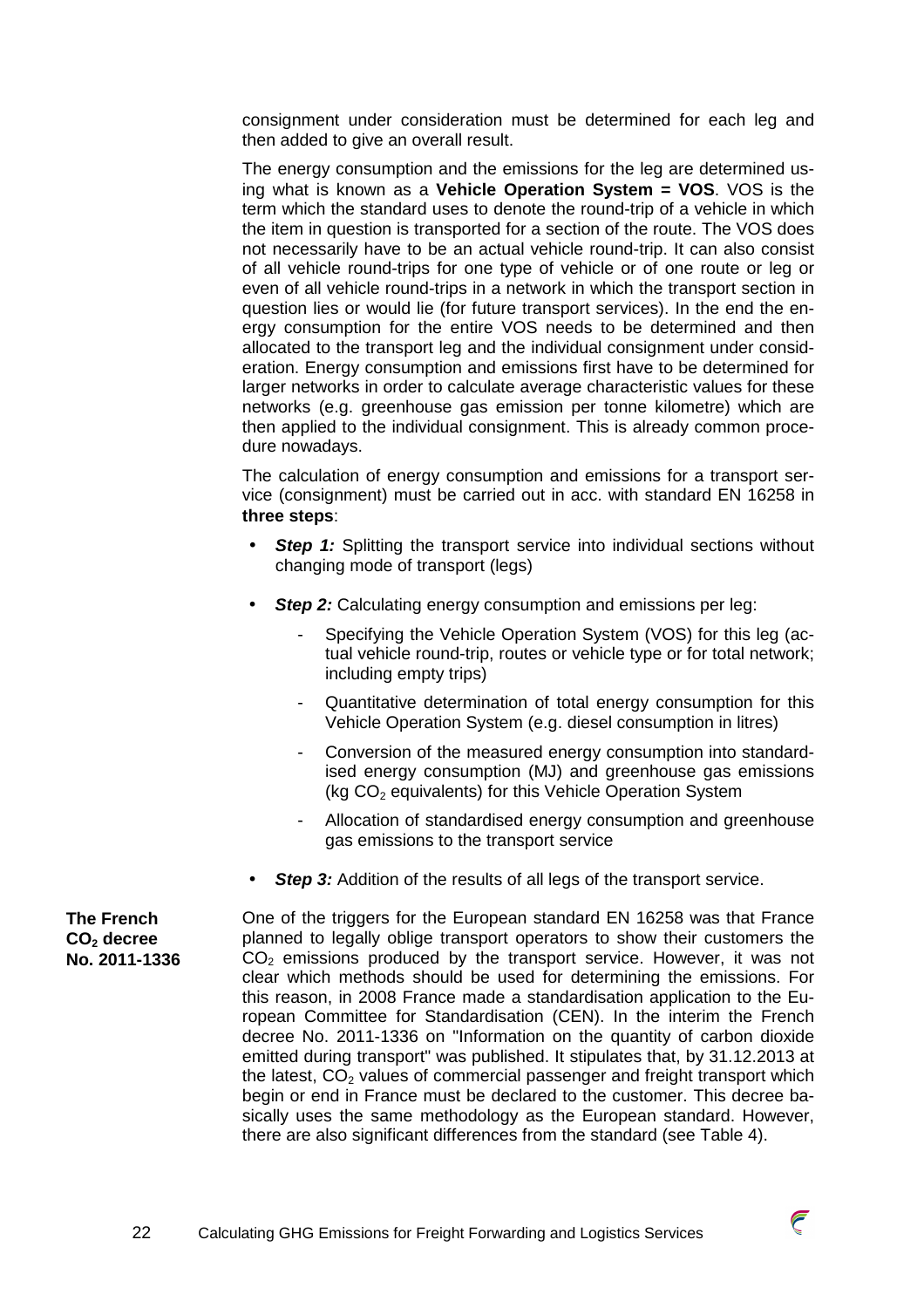According to the French decree, it is only  $CO<sub>2</sub>$  emissions which have to be determined and declared to the customer. The  $CO<sub>2</sub>$  conversion factors per litre or kg of fuel must be taken from a decree by the French transport ministry. These conversion factors are based on French sources and do not conform to those in the standard EN 16258 as presented in Chapter 6. Another important difference is that the French decree prescribes which default values are to be used for the specific energy consumption per kilometre travelled by road, rail or ship. The European standard EN 16258 has specifically decided against the requirement for hard and fast values. For goods transport in particular there are too many operational situations which cannot really be calculated with such values.

Due to the large number of differences, this guide cannot go into the calculations which apply to the French decree No. 2011-1336. The **guide** demonstrates instead how **energy consumption and greenhouse gas emissions from transport services can be calculated in conformity with the European standard EN 16258**. The first step of the calculation, how to covert fuel or power consumption into **standardised energy consumption and greenhouse gas emissions** in compliance with the standard is shown in **Chapter 6**. The **allocation**, i.e. the apportionment of these values to individual transport services is explained in **Chapter 7**. The basic **approach** for **determining energy consumption for Vehicle Operation Systems** is described in **Chapter 8**. **Chapter 9** describes various standard-compliant **options for measuring energy consumption**. The two **Chapters 10 and 11** give detailed descriptions of how to proceed if there are no measured values and default values have to be used.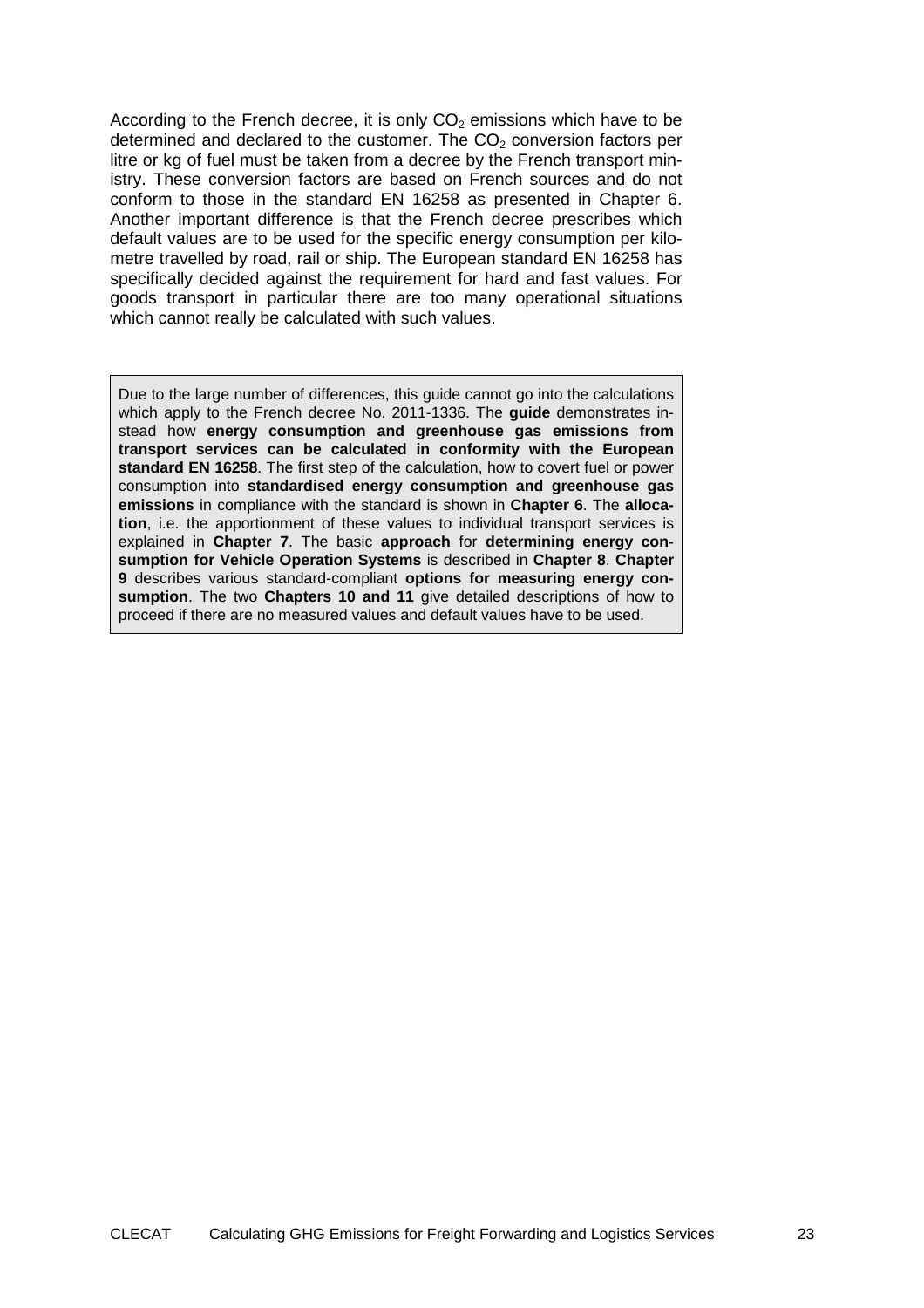|                                                              | Standard EN 16258                                                                                                                                                                                                          | <b>French decree</b><br>No. 2011-1336                                                                                                                                                                                                                                                                           |
|--------------------------------------------------------------|----------------------------------------------------------------------------------------------------------------------------------------------------------------------------------------------------------------------------|-----------------------------------------------------------------------------------------------------------------------------------------------------------------------------------------------------------------------------------------------------------------------------------------------------------------|
| Duty of dis-<br>closure                                      | - Not obligatory, optional<br>- However, the transport services<br>customer can demand its usage                                                                                                                           | - Obligatory for commercially supplied<br>transport services if the start or end<br>points are in France                                                                                                                                                                                                        |
| Mode of<br>transport                                         | - All modes of passenger and goods<br>transport                                                                                                                                                                            | - All modes of passenger and goods<br>transport                                                                                                                                                                                                                                                                 |
| <b>Specific</b><br>values                                    | - Energy consumption and greenhouse<br>gas emissions (CO <sub>2</sub> equivalents)<br>- Tank-to-wheels and well-to-wheels                                                                                                  | $-CO2$ emissions<br>- Well-to-wheels; tank-to-wheels option-<br>al                                                                                                                                                                                                                                              |
| System<br>boundaries                                         | - Only transport services, no handling<br>processes or offices                                                                                                                                                             | - Only transport services, no handling<br>processes or offices                                                                                                                                                                                                                                                  |
|                                                              | - Incl. transport services provided by<br>sub-contractors                                                                                                                                                                  | - Incl. transport services provided by<br>sub-contractors                                                                                                                                                                                                                                                       |
|                                                              | - No manufacturing, maintenance and<br>disposal of vehicles and transport<br>infrastructure                                                                                                                                | - No manufacturing, maintenance and<br>disposal of vehicles and transport in-<br>frastructure                                                                                                                                                                                                                   |
|                                                              | - No refrigerant losses                                                                                                                                                                                                    | - No refrigerant losses                                                                                                                                                                                                                                                                                         |
| Sources of<br>input data<br>(in increasing<br>order of pref- | - Default values<br>- Fleet value for transport operator<br>(average for fleet)<br>- Specific values for transport operator                                                                                                | - Values in accordance with the decree<br>of the Transport Ministry (default val-<br>ues) (Level 1)<br>- Average fleet values (Level 2)                                                                                                                                                                         |
| erence)                                                      | (average for vehicle or type of route)<br>- Actual measurement for the transport<br>service concerned                                                                                                                      | - Average values e.g. for route type,<br>customer, mode of transport (Level 3)<br>- Actual for measured values for<br>transport service (Level 4)                                                                                                                                                               |
| Data source<br>for<br>default val-<br>ues                    | - Specification for energy and GHG<br>emission factors (e.g. g CO <sub>2</sub> e/l)<br>- Otherwise freely selectable (e.g. I/100<br>km), selection must be justified<br>- Standard includes possible sources               | - Only values in acc. with the decree of<br>the Transport Ministry                                                                                                                                                                                                                                              |
| <b>Allocation</b><br>parameters                              | - Recommendation: tonne kilometres<br>- Other allocation variables permitted<br>- Empty trips must be taken into ac-<br>count in a proportional manner                                                                     | - For trips without change of load: mass,<br>volume, area, loading metres or pack-<br>age<br>- Otherwise the product of these varia-<br>bles and distance<br>- Empty trips must be taken into account                                                                                                           |
| <b>Declaration</b>                                           | - TTW and WTW energy consumption<br>and GHG emissions<br>- Sources for default values and<br>allocation parameters<br>- Deviations from recommendations<br>- No details on the time when infor-<br>mation must be supplied | - WTW CO <sub>2</sub> emissions; declaration of<br>TTW CO <sub>2</sub> emissions is optional<br>- Explanation of the calculation method<br>used and the energy sources<br>- Information must be made available at<br>the agreed date or otherwise within<br>two months from the end of the service<br>provision |
| Certification                                                | - Is optional (by accredited auditor)                                                                                                                                                                                      | - Declaration of conformity must be<br>made by approved body                                                                                                                                                                                                                                                    |
| <b>Source:</b> own figure.                                   |                                                                                                                                                                                                                            |                                                                                                                                                                                                                                                                                                                 |

# **Table 4: A comparison of EN 16258 and the French decree No. 2011-1336**

 $\widehat{\zeta}$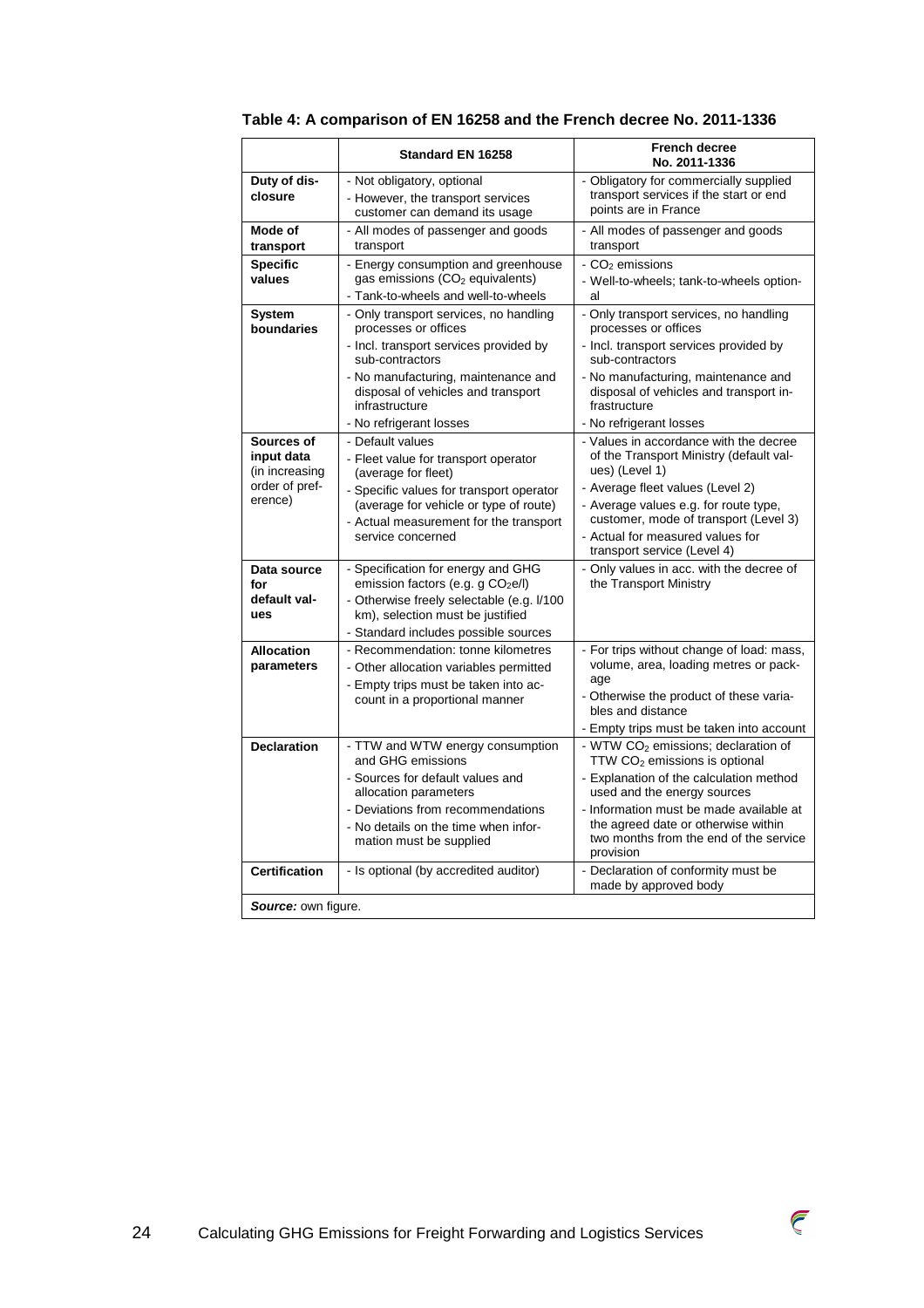# **5 Determining standardised consumption values and emissions**

Companies who are able to specify their own consumption of diesel, jet kerosene, marine diesel or electricity precisely by means of measurements or from their own calculations can easily determine standardised energy consumption values and greenhouse gas emissions with the aid of fixed conversion factors. According to EN 16258 both values must be shown for the operation of the vehicle (tank-to-wheels) and as a total for operation and energy supply (well-to-wheels). Chapter 7 then describes how to apportion the energy consumption amongst the individual consignments.

If measurements are made of the diesel consumption of lorries or ships, the electricity consumption by electrical locomotives or the jet kerosene used by aircraft, then this provides direct data on the final energy consumption and therefore on the **tank-to-wheels energy consumption**. However, if different modes of transport are used in a transport chain then, in an ideal case, the energy consumption values of each individual mode of transport should be added together. However, this can only be done if there is a common physical unit. The standard EN 16258 specifies that litres, kilogrammes and kilowatt hours must therefore be converted into megajoules (MJ) using fixed factors.

 The **well-to-wheels energy consumption values** are likewise determined using a conversion factor which also allows for losses in power plants, refineries and power cables. The WTW conversion factor is therefore larger than the TTW conversion factor (see Table 5).

# $E_T = F \times e_T$  or  $E_W = F \times e_W$

| - E⊤ | $=$ Tank-to-wheels energy consumption in MJ |
|------|---------------------------------------------|
| Ew   | = Well-to-wheels energy consumption in MJ   |

- $F:$  = Measured energy consumption (e.g. I, kg or kWh)
- $e_T$  = Tank-to-wheels energy factor from measured values in MJ
- $e_W$  = Well-to-wheels energy factor from measured values in MJ

The **greenhouse gas emissions for tank-to-wheels and well-to-wheels**  are calculated in a similar way to energy consumption. A specific conversion factor is used to multiply the measured energy consumption for both values (see Table 5).

|       | $G_T = F \times g_T$ or $G_W = F \times g_W$                               |
|-------|----------------------------------------------------------------------------|
| Gт    | = Tank-to-wheels GHG emissions in kg $CO2$ equivalents ( $CO2e$ )          |
| $G_W$ | = Well-to-wheels GHG emissions in kg $CO2$ equivalents ( $CO2e$ )          |
| F:    | $=$ Measured energy consumption (e.g. I, kg or kWh)                        |
| gт    | = Tank-to-wheels GHG emission factors from measured values<br>in kg $CO2e$ |
| gw    | = Well-to-wheels GHG emission factors from measured values<br>in kg $CO2e$ |

The new standard EN 16258 contains the necessary conversion factors for the calculations shown above. These are shown in Table 5. All the sample

**Determining energy consumption and greenhouse gas emissions**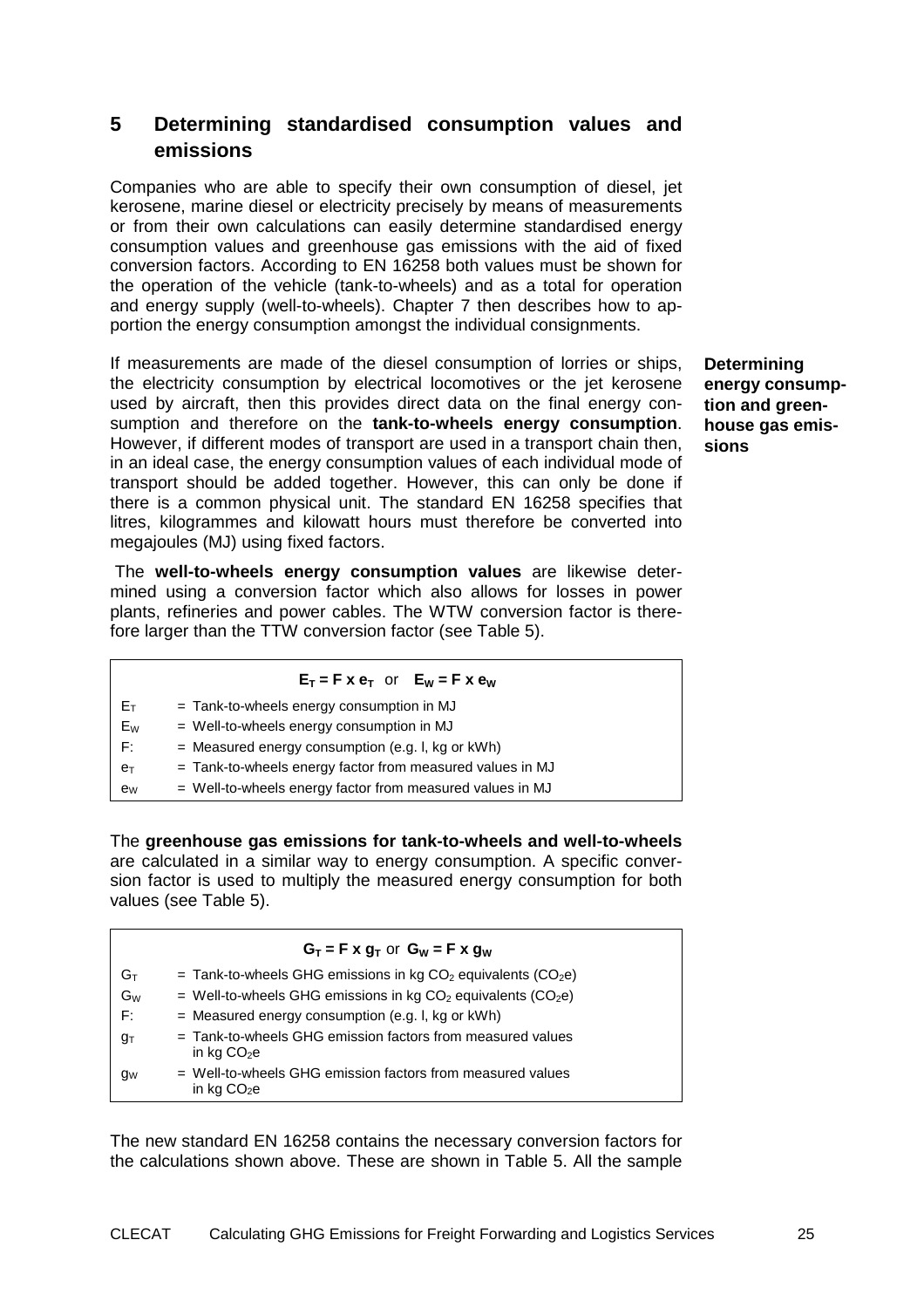calculations in this guide are carried out using these conversion factors. The standard stipulates that deviations from these factors are only permitted, e.g. if suppliers provide equivalent values which have been compiled in accordance with the EU Directive 2009/30/EC.

|                                                                                                                                       |                               |          | <b>Standardised energy</b><br>consumption |                                         |                      | Greenhouse gas emissions<br>(calculated as<br>$CO2$ equivalents) |                      |                               |  |
|---------------------------------------------------------------------------------------------------------------------------------------|-------------------------------|----------|-------------------------------------------|-----------------------------------------|----------------------|------------------------------------------------------------------|----------------------|-------------------------------|--|
|                                                                                                                                       | Tank-to-<br>wheels<br>$(e_T)$ |          |                                           | Well-to-<br>wheels<br>(e <sub>W</sub> ) |                      | Tank-to-<br>wheels<br>$(g_T)$                                    |                      | Well-to-<br>wheels<br>$(g_W)$ |  |
|                                                                                                                                       | MJ/<br>kg                     | MJ/<br>ı | MJ/<br>kg                                 | MJ/<br>ı                                | kg<br>$CO2$ e/<br>kg | kg<br>CO <sub>2</sub> e                                          | kg<br>$CO2$ e/<br>kg | kg<br>CO <sub>2</sub> e       |  |
| Petrol                                                                                                                                | 43.2                          | 32.2     | 50.5                                      | 37.7                                    | 3.25                 | 2.42                                                             | 3.86                 | 2.88                          |  |
| Ethanol                                                                                                                               | 26.8                          | 21.3     | 65.7                                      | 52.1                                    | 0.00                 | 0.00                                                             | 1.56                 | 1.24                          |  |
| Petrol E5 (5 vol.% Ethanol)                                                                                                           | 42.4                          | 31.7     | 51.4                                      | 38.4                                    | 3.08                 | 2.30                                                             | 3.74                 | 2.80                          |  |
| Petrol E10 (10 vol.% Ethanol)                                                                                                         | 41.5                          | 31.1     | 52.2                                      | 39.1                                    | 2.90                 | 2.18                                                             | 3.62                 | 2.72                          |  |
| <b>Diesel</b>                                                                                                                         | 43.1                          | 35.9     | 51.3                                      | 42.7                                    | 3.21                 | 2.67                                                             | 3.90                 | 3.24                          |  |
| <b>Biodiesel</b>                                                                                                                      | 36.8                          | 32.8     | 76.9                                      | 68.5                                    | 0.00                 | 0.00                                                             | 2.16                 | 1.92                          |  |
| Diesel D5 (5 vol.-% biofuel)                                                                                                          | 42.8                          | 35.7     | 52.7                                      | 44.0                                    | 3.04                 | 2.54                                                             | 3.80                 | 3.17                          |  |
| Diesel D7 (7 vol.-% biofuel)                                                                                                          | 42.7                          | 35.7     | 53.2                                      | 44.5                                    | 2.97                 | 2.48                                                             | 3.76                 | 3.15                          |  |
| Compressed natural gas                                                                                                                | 45.1                          | n/a      | 50.5                                      | n/a                                     | 2.68                 | n/a                                                              | 3.07                 | n/a                           |  |
| Liquefied petroleum gas                                                                                                               | 46.0                          | 25.3     | 51.5                                      | 28.3                                    | 3.10                 | 1.70                                                             | 3.46                 | 1.90                          |  |
| Jet kerosene <sup>1)</sup>                                                                                                            | 44.1                          | 35.3     | 52.5                                      | 42.0                                    | 3.18                 | 2.54                                                             | 3.88                 | 3.10                          |  |
| Heavy fuel oil (HFO) <sup>2)</sup>                                                                                                    | 40.5                          | 39.3     | 44.1                                      | 42.7                                    | 3.15                 | 3.05                                                             | 3.41                 | 3.31                          |  |
| Marine diesel oil (MDO)                                                                                                               | 43.0                          | 38.7     | 51.2                                      | 46.1                                    | 3.24                 | 2.92                                                             | 3.92                 | 3.53                          |  |
| Marine gas oil (MGO)                                                                                                                  | 43.0                          | 38.3     | 51.2                                      | 45.5                                    | 3.24                 | 2.88                                                             | 3.92                 | 3.49                          |  |
| <sup>1)</sup> Without allowing for a possible higher effect on the climate from air traffic at cruising height. $-$ <sup>2)</sup> HFO |                               |          |                                           |                                         |                      |                                                                  |                      |                               |  |

| Table 5: Factors for the calculation of energy consumption and greenhouse             |  |
|---------------------------------------------------------------------------------------|--|
| gas emissions (calculated as CO <sub>2</sub> equivalents) in accordance with EN 16258 |  |

= Heavy fuel oil (heavy fuel oil for ships).

**Source:** EN 16258.

#### **Sample calculation 1:**

#### **Calculation of TTW and WTW energy consumption and TTW and WTW greenhouse gas emissions based on measured diesel consumption values**

A lorry needs 406 l of diesel to drive from Paris to Madrid. The calculations in this example are made using the conversion factors for conventional diesel (without biodiesel) in accordance with the standard EN 16258.

| TTW energy consumption: | $E_T = F x e_T = 406$ k 35.9 MJ/l = 14,578 MJ                                           |
|-------------------------|-----------------------------------------------------------------------------------------|
| WTW energy consumption: | $E_W = F$ x $e_W = 406$ l x 42.7 MJ/l = 17,340 MJ                                       |
| TTW GHG emissions:      | $G_T = F \times g_T = 406$ l x 2.67 kg CO <sub>2</sub> e/l = 1,084 kg CO <sub>2</sub> e |
| WTW GHG emissions:      | $G_W = F \times g_W = 406$ l x 3.24 kg CO <sub>2</sub> e/l = 1,316 kg CO <sub>2</sub> e |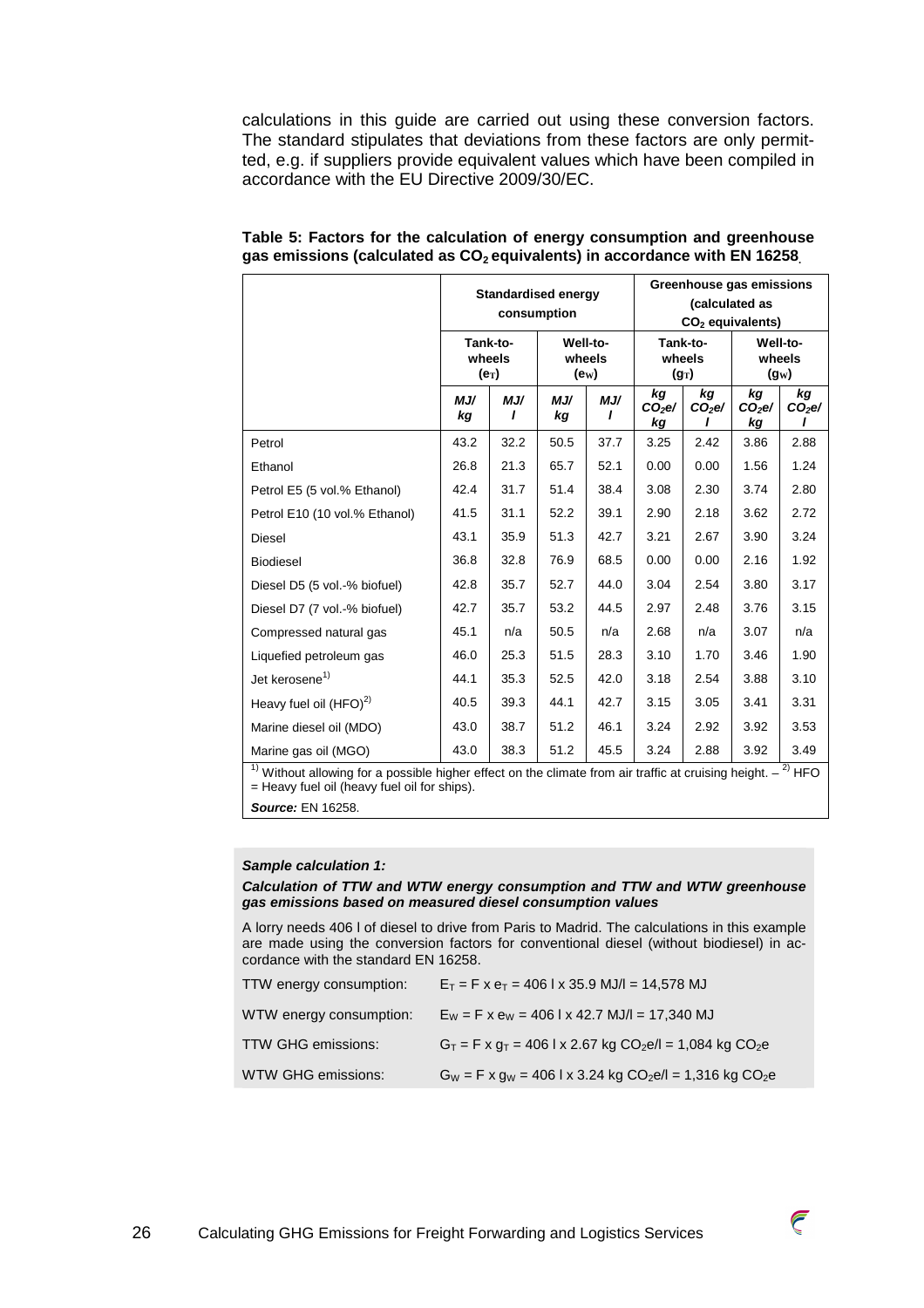In many EU countries biodiesel is added to conventional diesel. This is based on the EU directive 2009/30/EC. Typical fuels in Europe are D5 with up to 5 vol% biodiesel and D7 with up to 7 vol% biodiesel (sold in Germany, for example). All these fuels are sold at the petrol stations without this being specially indicated. In many European countries the customer therefore buys diesel and receives fuel with a percentage of biodiesel (e.g. D7 in Germany). In order to be able to take account of these fuels when calculating energy consumption and emissions in accordance with EN 16258, the standard contains the required **conversion factors for various blending rates** (see Table 6). The blending rates at petrol stations are generally specified in relation to volume. However, at a national level the blending rates are published in relation to energy content. Due to the lower energy density of biodiesel, the percentage by volume is always higher than the energy-related biodiesel percentage (see Table 6).

According to EU guidelines, admixtures of biofuels should reduce well-towheels greenhouse gases by at least 35% by 2016, 50% by 2017 and 60% by 2018. The values in Table 5 and Table 6 take account of the current reduction in emissions of 35% – this has the advantage that it is not necessary to know the production path and source material for the biofuels. This approach is in line with the standard EN 16258.

| <b>Biodiesel</b><br>percentage in<br>relation to<br>volume (li-<br>tres) | <b>Biodiesel</b><br>percentage in<br>relation to<br>energy con-<br>tent | <b>TTW</b><br>energy con-<br>version factor<br>$(e_T)$ | <b>WTW energy</b><br>conversion<br>factor<br>(e <sub>W</sub> ) | <b>TTW</b><br><b>GHG conver-</b><br>sion factor<br>$(g_T)$ | <b>WTW</b><br><b>GHG conver-</b><br>sion factor<br>$(g_W)$ |
|--------------------------------------------------------------------------|-------------------------------------------------------------------------|--------------------------------------------------------|----------------------------------------------------------------|------------------------------------------------------------|------------------------------------------------------------|
| in $%$                                                                   | in $%$                                                                  | MJ/litre                                               | MJ/litre                                                       | kg CO <sub>2</sub> e/litre                                 | kg CO <sub>2</sub> e/litre                                 |
| 1,0%                                                                     | 0.91%                                                                   | 35.9                                                   | 43.0                                                           | 2.64                                                       | 3.23                                                       |
| 2,0%                                                                     | 1.83%                                                                   | 35.8                                                   | 43.2                                                           | 2.62                                                       | 3.21                                                       |
| 3,0%                                                                     | 2.75%                                                                   | 35.8                                                   | 43.5                                                           | 2.59                                                       | 3.20                                                       |
| 4,0%                                                                     | 3.67%                                                                   | 35.8                                                   | 43.7                                                           | 2.56                                                       | 3.19                                                       |
| 5,0%                                                                     | 4.59%                                                                   | 35.7                                                   | 44.0                                                           | 2.54                                                       | 3.17                                                       |
| 6,0%                                                                     | 5.51%                                                                   | 35.7                                                   | 44.2                                                           | 2.51                                                       | 3.16                                                       |
| 7,0%                                                                     | 6.43%                                                                   | 35.7                                                   | 44.5                                                           | 2.48                                                       | 3.15                                                       |
| 8,0%                                                                     | 7.36%                                                                   | 35.7                                                   | 44.8                                                           | 2.46                                                       | 3.13                                                       |
| 9,0%                                                                     | 8.29%                                                                   | 35.6                                                   | 45.0                                                           | 2.43                                                       | 3.12                                                       |
| 10,0%                                                                    | 9.22%                                                                   | 35.6                                                   | 45.3                                                           | 2.40                                                       | 3.11                                                       |
| 20,0%                                                                    | 18.59%                                                                  | 35.3                                                   | 47.9                                                           | 2.27                                                       | 2.98                                                       |
| <b>Source: EN 16258.</b>                                                 |                                                                         |                                                        |                                                                |                                                            |                                                            |

**Table 6: Blending rate of biodiesel (volumetric and energetic) and the resulting energy and GHG conversion factors.** 

The standard EN 16258 does not contain conversion factors for electricity as these are dependent on the mix of the generating plants which produced the electricity. A higher proportion of electricity produced from coal causes higher greenhouse gas emissions, a higher proportion of renewable energy produces lower ones. The standard recommends using the values from the supplier if possible and, if these are not available, average values for the grid used or for the country (e.g. Germany, France or Greece). However, it is advisable to exercise caution when using data from

### **Taking account of added biodiesel**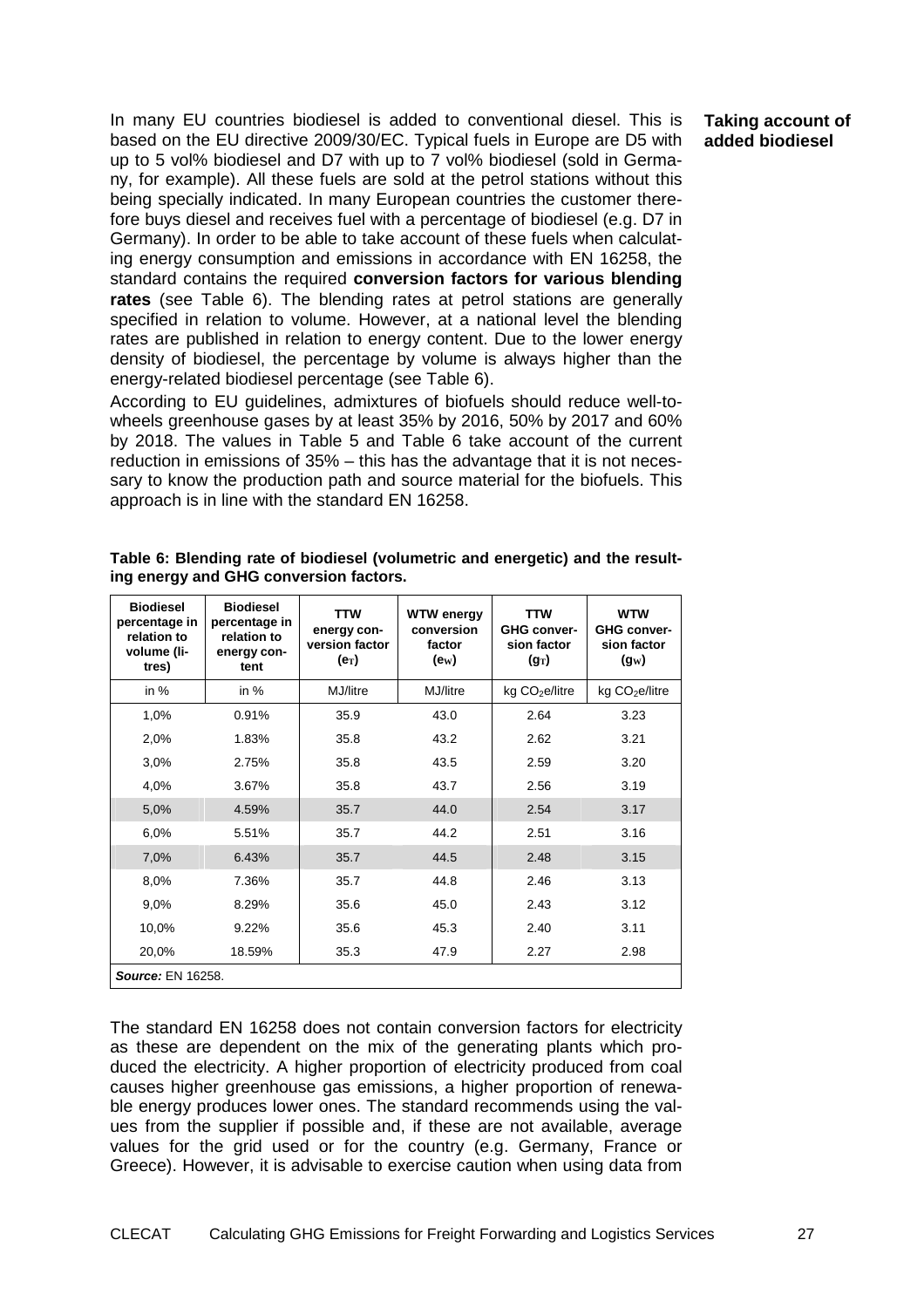the supplier. Energy labelling values cannot be used for this as they only relate to  $CO<sub>2</sub>$  and not to all greenhouse gases and, in addition, they do not include all the stages of the process from extraction of the energy source via its conversion in the power plants to the distribution to the end customer.

Nowadays electricity is predominantly used by public transport companies. The electricity mixes in this context also vary from company to company and so too do the conversion factors. However, the European railway companies have determined specific values for their electricity generation which take account of the different power plant fleets, so that each country has its own conversion factors. This guide uses the values from the emission model EcoTransIT World (www.ecotransit.org). The corresponding TTW and WTW conversion factors for energy consumption and for determining the TTW and WTW greenhouse gas emissions are detailed in the appendix. They comply with the requirements of the standard EN 16258.

#### **Sample calculation 2:**

**Calculation of TTW and WTW energy consumption values based on electricity consumption** 

An electric goods train requires around 4,500 kWh of electricity for a journey from Munich to Berlin (conversion factors are taken from the appendix, see Table 23).

The **TTW energy consumption** is calculated as follows:

 $E_T$  = F x  $e_T$  = 4,600 kWh x 3.6 MJ/kWh = 16,560 MJ

The **WTW energy consumption** can be determined as follows:

 $E_W = F$  x  $e_W = 4,600$  kWh x 11.1 MJ/kWh = 51,060 MJ

The **TTW and WTW greenhouse gas emissions** can then be calculated as follows:

 $G_T = F \times g_T = 4,600$  kWh x 0 kg CO<sub>2</sub>e/kWh = 0 kg CO<sub>2</sub>e

 $G_W = F x$  gw = 4,600 kWh x 0.574 kg CO<sub>2</sub>e/kWh = 2,640 kg CO<sub>2</sub>e

If the same energy consumption values were measured for a goods train in **Sweden**, then the WTW energy consumption and the WTW greenhouse gas emissions would be significantly lower due to electricity generation for the railway coming exclusively from hydropower (conversion factors are taken from the appendix):

> $E_W = F x e_W = 4,600$  kWh x 3.8 MJ/kWh = 18,400 MJ  $G_W = F x g_W = 4,600$  kWh x 0.004 kg CO<sub>2</sub>e/kWh = 18 kg CO<sub>2</sub>e

**Procedure for climate-controlled transport services** 

Many goods and freight has to be kept cold during transport while some have to be kept warm. This requires **additional energy**. If cooling units are operated by means of the lorry's diesel tank, then the additional consumption is already contained in the fuel consumption of the vehicle and goes directly into the greenhouse gas calculation. If the cooling units are supplied from a separate energy source, then the additional consumption must be recorded separately. TTW and WTW energy consumption values or TTW and WTW greenhouse gas emissions can then be calculated in the way described above.

However, cooling units are also filled with **refrigerant**. In the past, for example, cooling units in lorries often used the refrigerant R-22 which has been replaced by the hydrofluorocarbons R-404A, R-410A and R-134a. R-

![](_page_27_Picture_18.jpeg)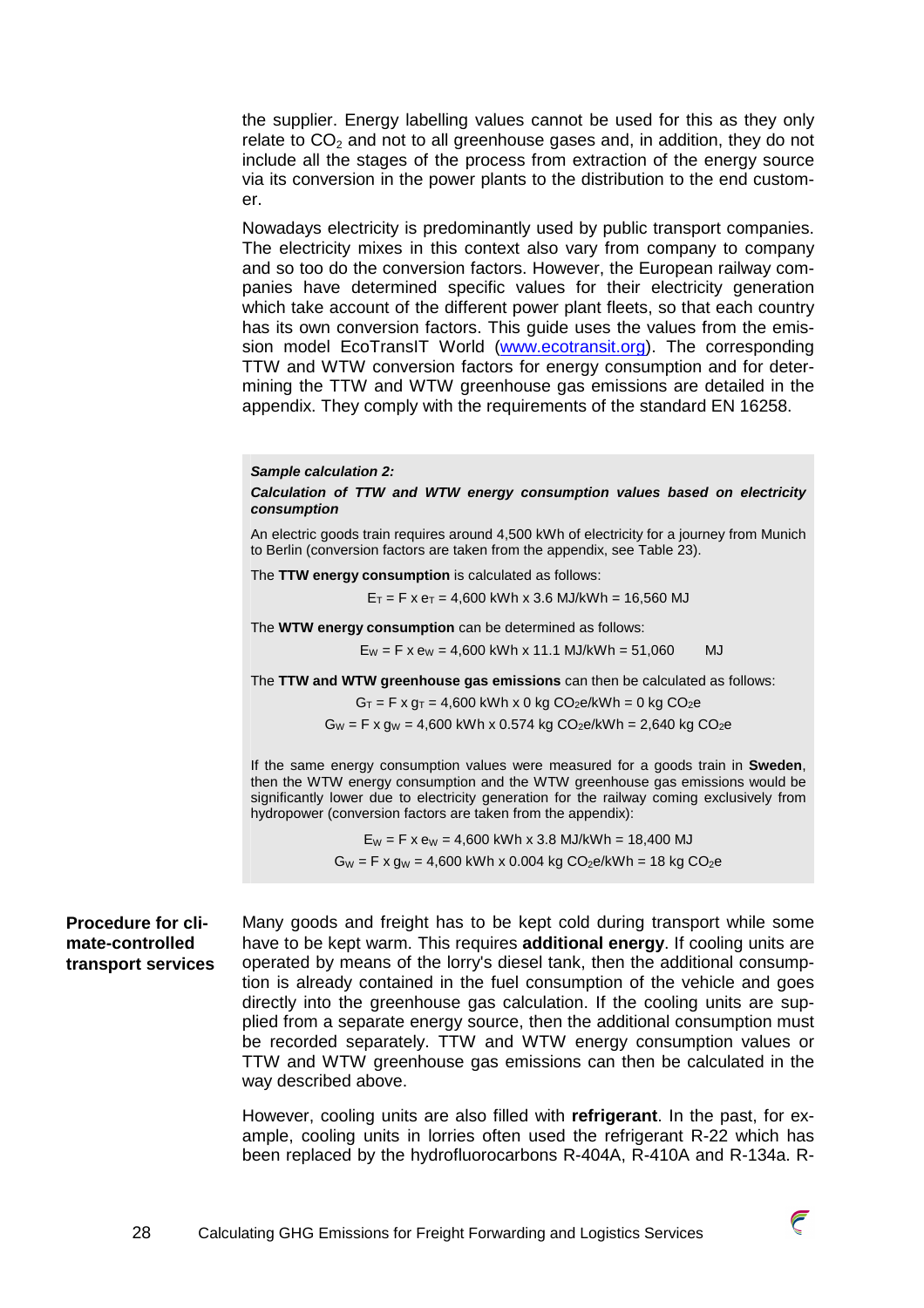404A and R-410A are used in cooling units for larger vehicles for frozen and refrigerated delivery, R-134a in cooling units for smaller vehicles for refrigerated delivery. Refrigerated containers on container ships use R-22, R-134a and R-404A.

Most refrigerants have a strong greenhouse effect if they escape into the atmosphere through leakage or accidents. It is not necessary to include these refrigerant losses in the inventory when calculating energy consumption and greenhouse gas emissions for transport services in compliance with the new standard EN 16258. If their environmental effects are calculated in any case, then the results have to be shown separately from the energy-related emissions determined in accordance with EN 16258.

Even though the standard does not require this, the climatic effect of refrigerant which enters the environment due to losses and leakage can easily be determined using the amount of refrigerant needed for refilling and the GWP factor. The method suggested here follows the recommendations in the GHG protocol for stationary processes (see Chapter 12). The allocation of the greenhouse gas emissions to individual consignments can be done similarly to the allocation of energy-related greenhouse gas emissions as described in Chapter 7:

# **Direct GHG emissions = amount of refrigerant refilled x GWP factor**

For example, for 0.5 kg of refrigerant R-134a released, the following applies:

0.5 kg R-134a x 1,430 kg CO2e/kg = 715 kg CO2e/kg

# Table 7 shows the **GWP factors for standard refrigerants**:

In order to calculate the total greenhouse gas emissions (similarly to the WTW greenhouse gas emissions as specified in EN 16258) the emissions from manufacturing the refrigerant also need to be included. Calculation of total emissions is done similarly using the total emission factor (see Table  $7$ :

0.5 kg R-134a x 1,533 kg CO<sub>2</sub>e/kg = 766.5 kg CO<sub>2</sub>e/kg

# **Table 7: Greenhouse gas emission factors for selected refrigerants**

|                                                              | <b>Direct</b><br>emissions factor<br>(similar to TTW) | <b>Total emissions</b><br>factor<br>(similar to WTW) |  |  |  |
|--------------------------------------------------------------|-------------------------------------------------------|------------------------------------------------------|--|--|--|
|                                                              | kg CO <sub>2</sub> e/kg                               | kg CO <sub>2</sub> e/kg                              |  |  |  |
| Refrigerant R-22                                             | 1.810                                                 | 1,886                                                |  |  |  |
| Refrigerant R-134A                                           | 1,430                                                 | 1,533                                                |  |  |  |
| Refrigerant R-404A                                           | 3,922                                                 | 4,025                                                |  |  |  |
| Refrigerant R-410A                                           | 2,088                                                 | 2,177                                                |  |  |  |
| <b>Sources: IPCC 2007: Ecoinvent 2009: own calculations.</b> |                                                       |                                                      |  |  |  |

Unlike fuels, refrigerants are not transformed into energy when used. The TTW energy consumption is therefore zero. Energy is only consumed when the refrigerant is manufactured. If this energy consumption is allocat-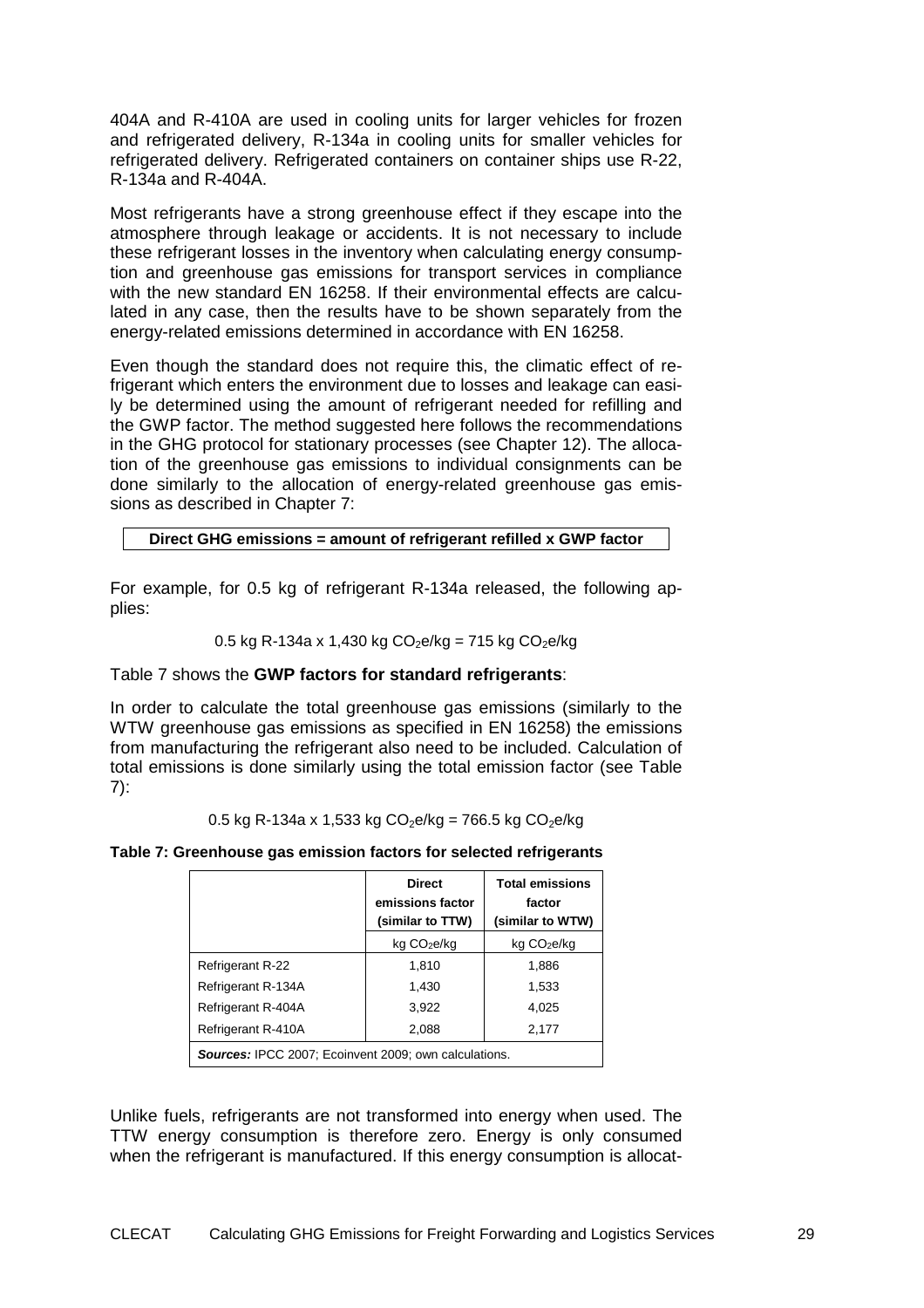ed to the transport service, it is negligible in comparison with the transportrelated energy consumption. This is the reason that no specific conversion factors for refrigerants are shown in this guide.

 $\widehat{\zeta}$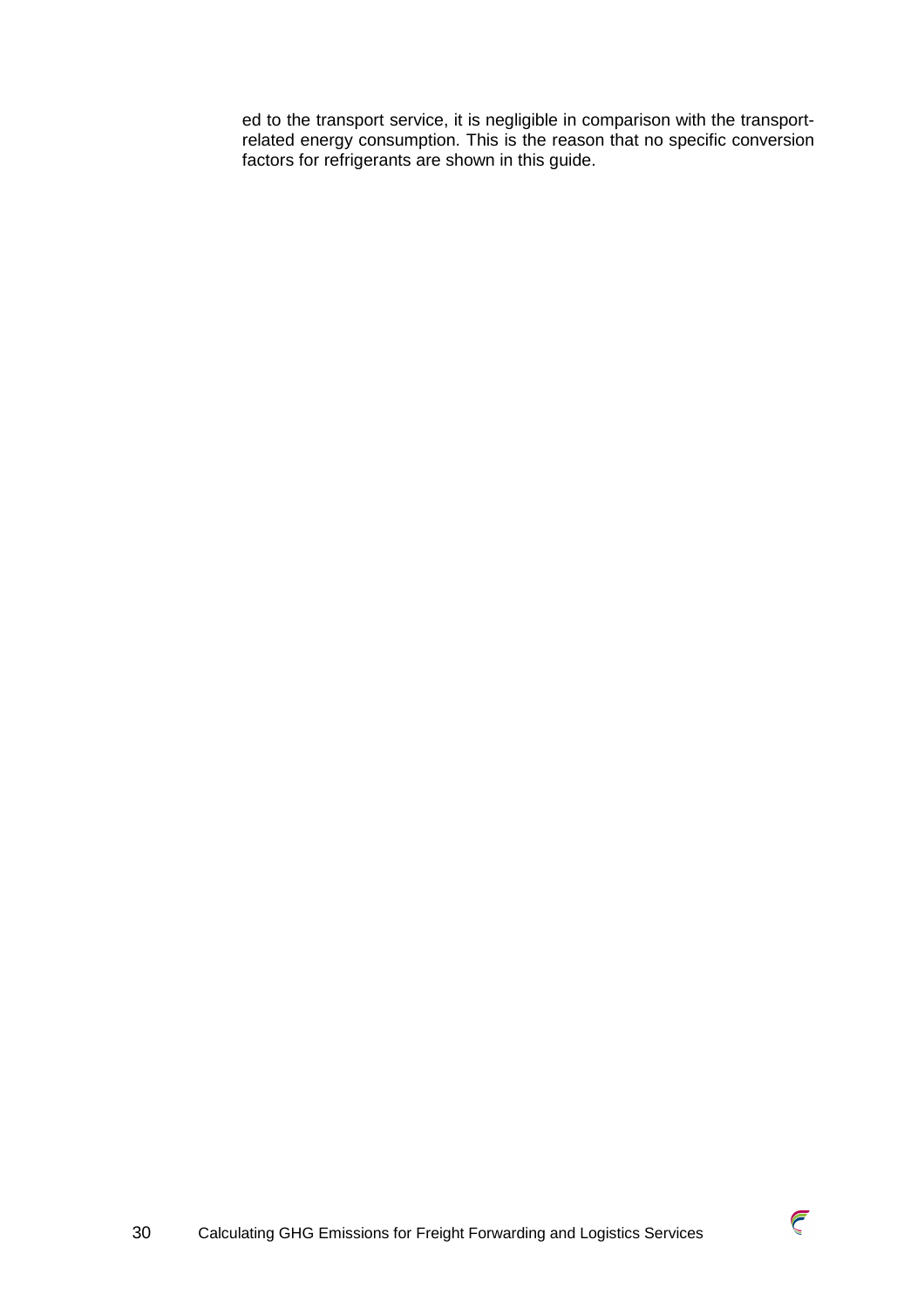# **6 Allocation: consumption and emissions from individual consignments**

The person purchasing freight forwarding services is often not interested in the environmental effect of a whole load but in that of the individual consignment they have dispatched. This challenge applies in particular to forwarding groupage services and to extensive general cargo networks. Depending on the organisation of the supply chain, it is not only the energy consumption and greenhouse gas emissions from the lorry which need to be allocated to the individual item but also the values for train, plane and / or ship transport. The new standard EN 16258 contains both principal and specific regulations for this allocation procedure. The principal regulations include:

- The total energy consumption and greenhouse gas emissions of a vehicle must be allocated to the transported goods. This means that **empty trips have** to be added to the transported goods in a **proportional manner**.
- **Marginal accounting is not permitted**. The distribution of energy consumption and emissions for a specific leg of the journey must **always be related to all the loaded goods**. If an extra consignment is loaded then all energy consumption and emissions are allocated to this item in a proportional manner. It is not permitted to allocate only the minor additional consumption of energy to this last consignment. This procedure would result in the goods loaded first being allocated the highest environmental effects.
- If **passengers and goods are conveyed at the same time** (e.g. in a passenger plane or on a ferry), then energy consumption and emissions have to be divided amongst the passengers and freight.
- The selected **distribution factor** for the allocation may not be changed for a specific vehicle or in the course of the transport service.

The **Standard EN 16258** in fact recommends using the **product of the weight of the consignment** and the actual **distance travelled** – i.e. the transport capacity measured in tonne kilometres – as the allocation parameter. As this is not always possible for all transport services, the standard also permits other methods of allocation. Alternatively, for example, the product of distance and other variables such as volume, loading metres, number of pallets or number of standard containers (TEU = twenty-foot equivalent unit) can be used if these variables are the crucial limiting factor for the transport service. If there is no distance information available, then the weight or number of consignments can be used as the allocation factor. This often applies to courier, express or parcel services as in such cases it is almost impossible to determine the transport distance per individual consignment. However, the standard also permits the allocation of energy consumption and emissions using distance alone. Users of the standard therefore have a large choice of possible allocation parameters. However, it is a basic requirement that the chosen **allocation variables must be stated** along with the result. This applies in particular if the allocation parameter recommended by the standard – tonne kilometres – is not used. As the chosen parameter has a major influence on the result (see next sample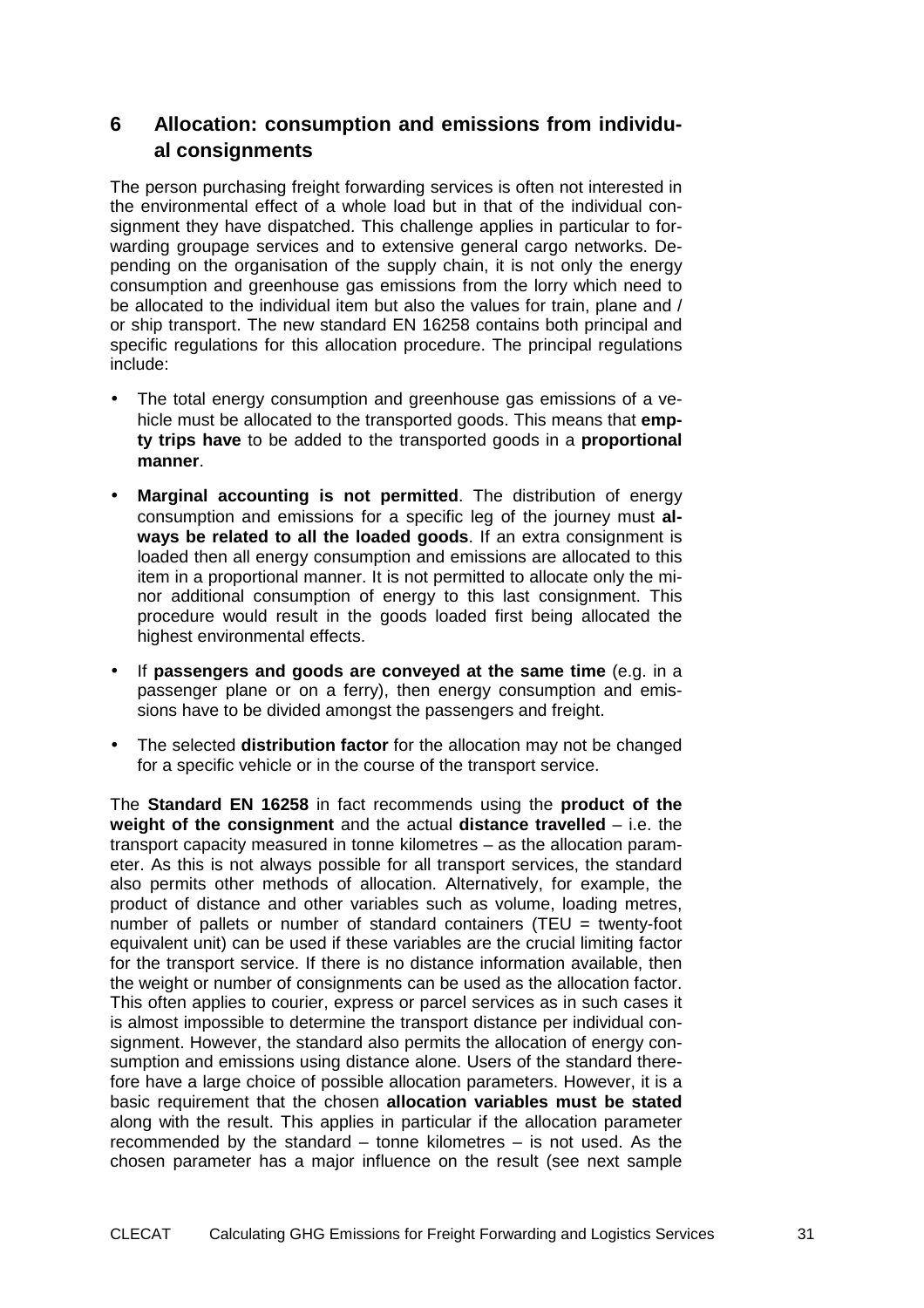calculation), users of the standard (e.g. the transport industry) must specify the allocation variables precisely in order to obtain comparable calculation results.

#### **Sample calculation 3:**

#### **Allocating energy consumption to an individual consignment**

A carrier transports eight pallets with wood briquettes on a 12-t lorry from his warehouse in Antwerp to two customers in Brussels and Leuven. He then drives back empty. The lorry uses a total of 25.7 l. Two consignments are transported

- four pallets of hardwood briquettes from Antwerp to Brussels (50 km)
- four pallets of bark briquettes from Antwerp via Brussels to Leuven (50 + 26 km)

- weight of the consignments:

- Hardwood briquettes:
	- 960 kg/pallet + 20 kg weight of pallet = 980 kg total weight/pallet
- Bark briquettes
	- 500 kg/pallet  $+$  20 kg weight of pallet = 520 kg total weight/pallet

#### **Case 1: Allocation using the product of weight and distance (transport capacity)**

- Hardwood briquettes: 50 km x  $3.92$  t = 196.0 tkm
- Bark briquettes 76 km x  $2.08$  t = 158.1 tkm
- Total: 196.0 tkm + 158.1 tkm = 354.1 tkm

Percentage share of **hardwood briquettes**: 196.0 tkm / 341.6 tkm = **55.35%** 

#### **Case 2: Allocation using the product of number of pallets and distance**

- Hardwood briquettes: 50 km x 4 pallets = 200 pallet-km
- Bark briquettes 76 km x 4 pallets = 304 pallet-km
- $-$  Total: 200 pallet-km  $+$  304 pallet-km = 504 pallet-km

Percentage share of **hardwood briquettes**: 200 pallet-km / 504 pallet-km = **39.68%**

The **hardwood briquettes** are therefore assigned a diesel consumption of **14.2 l** (55.35% x 25.7 l) for the **weight-based allocation** and **10.2 l** (39.68% x 25.7 l) for the **pallet-kilometres allocation**. This example illustrates clearly that the chosen allocation method has a major influence on the result.

## **Special case of collection and distribution services**

The standard EN 16258 formulates special recommendations for allocation for collection and distribution transport services. As for other trips, the first step is to determine fuel consumption, TTW and WTW energy consumption and TTW and WTW greenhouse gas emissions for the whole trip and then, in a second step, allocate these to the individual consignments. However, if distance is used for the allocation (e.g. to calculate tonne kilometres), the standard prescribes that, instead of the actual transport distances for the individual goods, the **direct distances** from the start or end points (e.g. terminal) to the loading and unloading points must be used (see sample calculation 4).This enables a fairer allocation of energy consumption and emissions to the individual consignment, because this procedure does not depend on whether the trip is done clockwise or anti-clockwise or whether an item is loaded or unloaded at the beginning or the end.

The standard EN 16258 permits two options for determining the shortest distance: either the **great circle distance** between the terminal and loading or unloading point or the **shortest practicable distance** between the

![](_page_31_Picture_26.jpeg)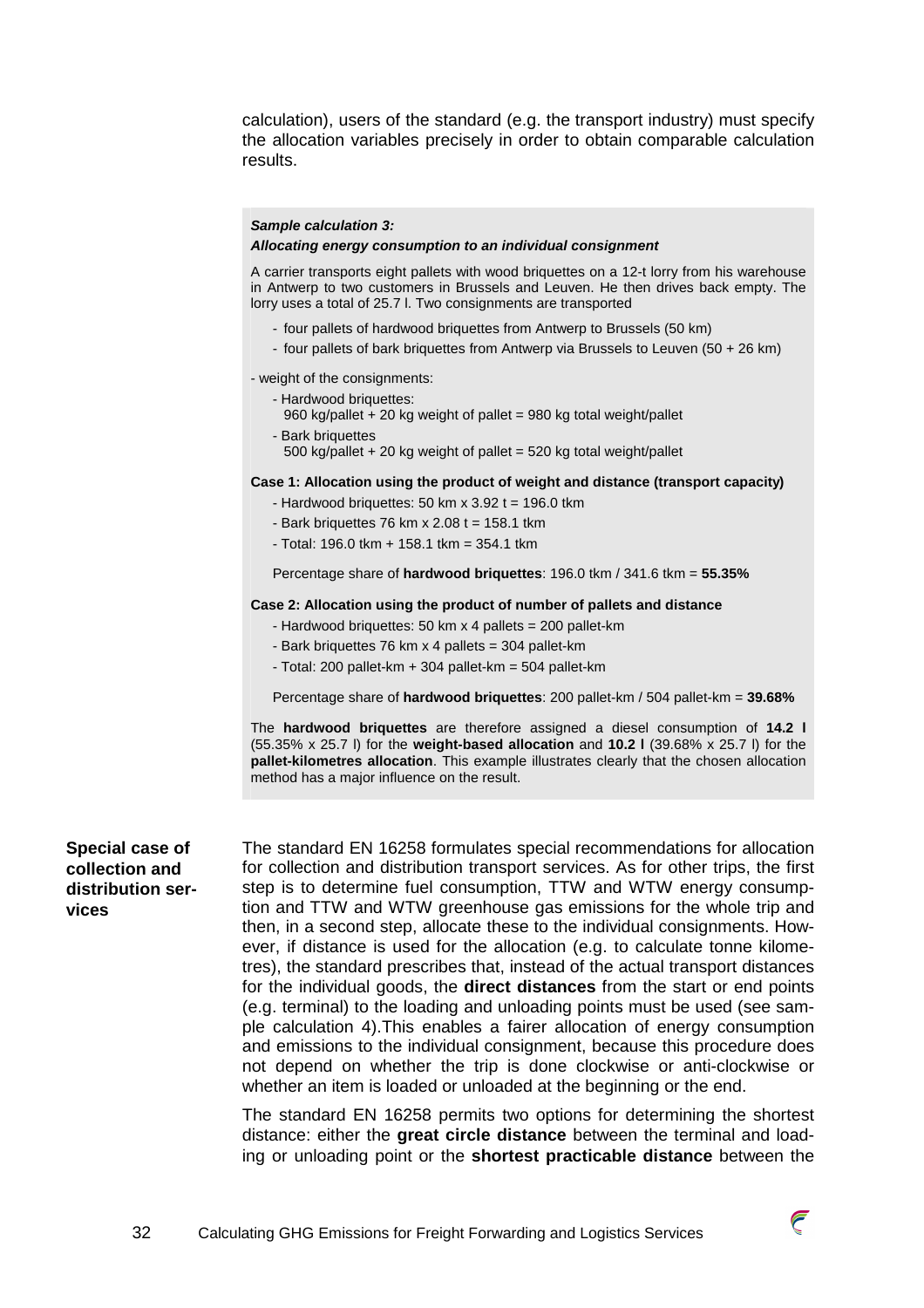terminal and the loading or unloading point on the transport routes available. It is important to note that the shortest distances may only be used for allocation: fuel consumption must be determined along the route actually taken for the whole trip.

Collection and distribution transport services should also use the product of distance and weight for allocation purposes, as is the case for freight transport in general. For collection and distribution transport services, the standard permits other allocation parameters (e.g. number of consignments, number of stops) to be used in combination with the distance instead of weight. These parameters can also be used alone or in combination (e.g. weight and number of stops) – in other words, without distance (see sample calculation 4). However, as a general rule, the standard permits the use of other allocation parameters (e.g. only the number of consignments) for collection and distribution transport services. The parameters used must, however, be specified in the declaration.

#### **Sample calculation 4:**

#### **Allocation for collection and distribution services with a lorry**

A lorry uses 8 l of diesel for a collection and distribution trip. The diesel consumption, which applies to the load taken on at the second stop (1.5 t), is calculated from the product of great circle distance and the weight of the consignment as follows:

- Notional transport capacity of all consignments:
- $(3 \times 4.1 + 1.5 \times 7.9 + (2+3) \times 10.3 + 3 \times 11.5 + 2 \times 8.2 + 3.5 \times 4.3)$  tkm = 141.6 tkm
- Transport capacity of consignment: 1.5 t x 7.9 km = 11.85 tkm
- Percentage share of consignment: 11.85 tkm / 141.6 tkm = 8.37%

The amount therefore applicable to the **consignment in question** (2nd stop) **is 0.67 litres** (8.37% x 8 l).

![](_page_32_Figure_10.jpeg)

**Figure 2: Example of allocation for a collection and distribution service** 

Besides transport services based on linear distances, EN 16258 permits allocation to be calculated from the weight of consignments alone or other parameters such as number of consign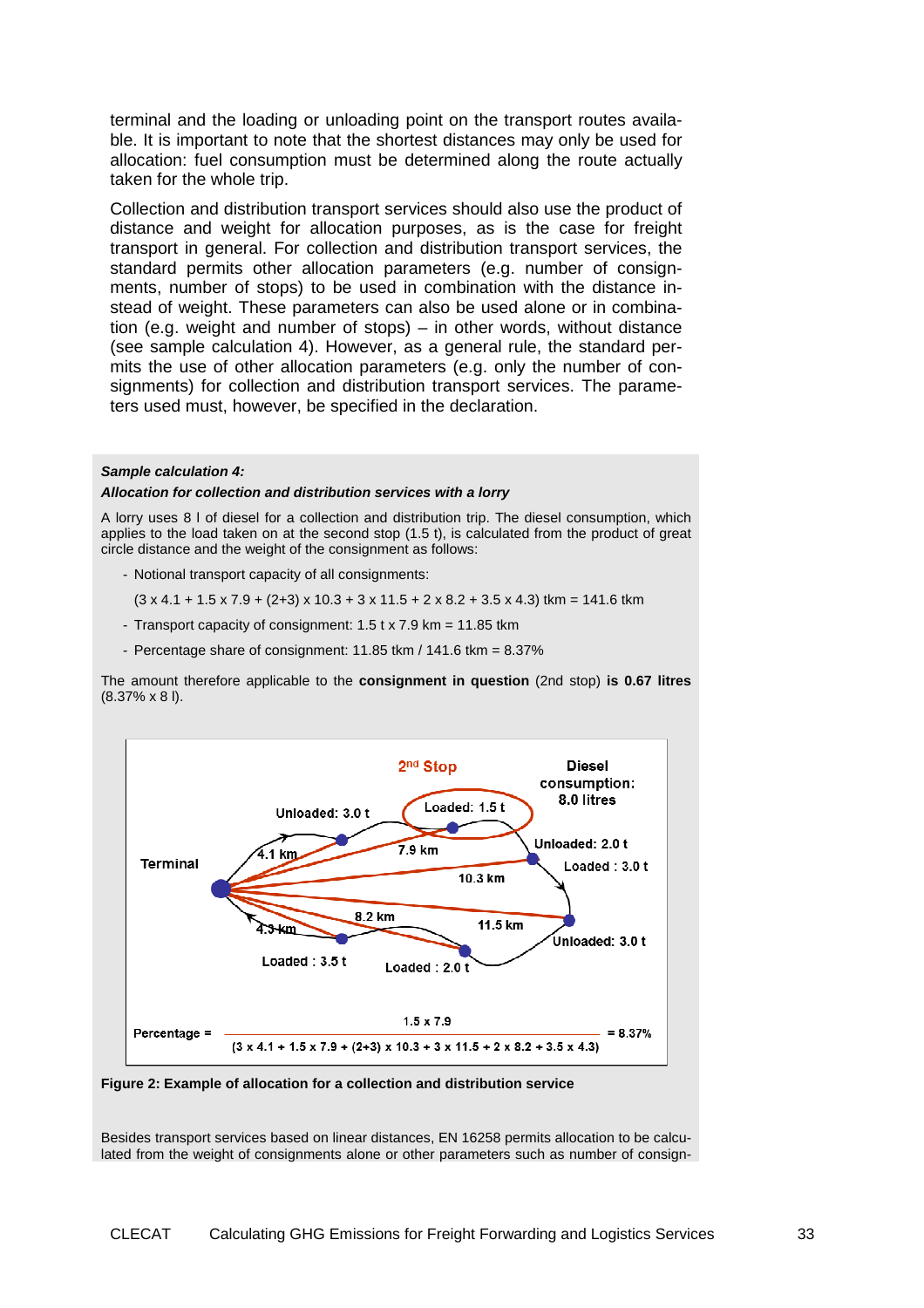ments or number of stops. The combination of these parameters (e.g. weight and number of stops) is also standard-compliant. The results for the example shown in Figure 2 are given in the following table. Depending on the chosen allocation parameters, Consignment 2 has the following diesel consumption percentages (see Table 8):

| - Number of consignments:     | 14.29% |
|-------------------------------|--------|
| - Number of stops:            | 16.67% |
| - Weight:                     | 8.33%  |
| $-50\%$ weight $+50\%$ stops: | 12.50% |
|                               |        |

- Transport service (linear distance): 8.37%

#### **Table 8: Allocation examples for a collection and distribution trip**

|                |                              |                                                    | Con-                    | <b>Transport</b>                | Allocation based on    |              |        |                                   |                                         |
|----------------|------------------------------|----------------------------------------------------|-------------------------|---------------------------------|------------------------|--------------|--------|-----------------------------------|-----------------------------------------|
| Sto<br>р       | Loading/<br><b>Unloading</b> | <b>Distances</b><br>(Great<br>circle<br>distances) | sign-<br>ment<br>weight | service<br>(linear<br>distance) | Con-<br>sign-<br>ments | <b>Stops</b> | Weight | 50%<br>weight $+$<br>50%<br>stops | Trans-<br>port<br>service <sup>1)</sup> |
|                |                              | km                                                 | kg                      | tkm                             | %                      | %            | %      | %                                 | %                                       |
| $\mathbf{1}$   | Unloaded                     | 4.1                                                | 3.0                     | 12.30                           | 14.29%                 | 16.67%       | 16.67% | 16.67%                            | 8.69%                                   |
| $\overline{2}$ | Loaded                       | 7.9                                                | 1.5                     | 11.85                           | 14.29%                 | 16.67%       | 8.33%  | 12.50%                            | 8.37%                                   |
| 3              | Unloaded                     | 10.3                                               | 2.0                     | 20.60                           | 14.29%                 | 16.67%       | 11.11% | 13.89%                            | 14.55%                                  |
|                | Loaded                       | 10.3                                               | 3.0                     | 30.90                           | 14.29%                 | 8.33%        | 16.67% | 12.50%                            | 21.82%                                  |
| 4              | Unloaded                     | 11.5                                               | 3.0                     | 34.50                           | 14.29%                 | 8.33%        | 16.67% | 12.50%                            | 24.36%                                  |
| 5              | Loaded                       | 8.2                                                | 2.0                     | 16.40                           | 14.29%                 | 16.67%       | 11.11% | 13.89%                            | 11.58%                                  |
| 6              | Loaded                       | 4.3                                                | 3.5                     | 15.05                           | 14.29%                 | 16.67%       | 19.44% | 18.06%                            | 10.63%                                  |
|                | Total                        |                                                    | 18.0                    | 141.60                          | 100.00%                | 100.00%      |        | 100.00% 100.00%                   | 100.00%                                 |

 $<sup>1</sup>$  Based on great circle distances.</sup>

**Sources**: Prof. Lohre/FH Heilbronn; own calculations.

# **Special case of cargo in passenger transport services**

Cargo is sometimes carried along with passengers – for example, in air transport (belly freight) or on ferries which take private vehicles and lorries. Belly freight is of considerable importance in practice. The standard EN 16258 states that the allocation between passengers and freight must be done on the basis of percentage by weight. If there are no available weights for passengers and baggage, then passengers are calculated at a flat rate of 100 kilograms per passenger including baggage.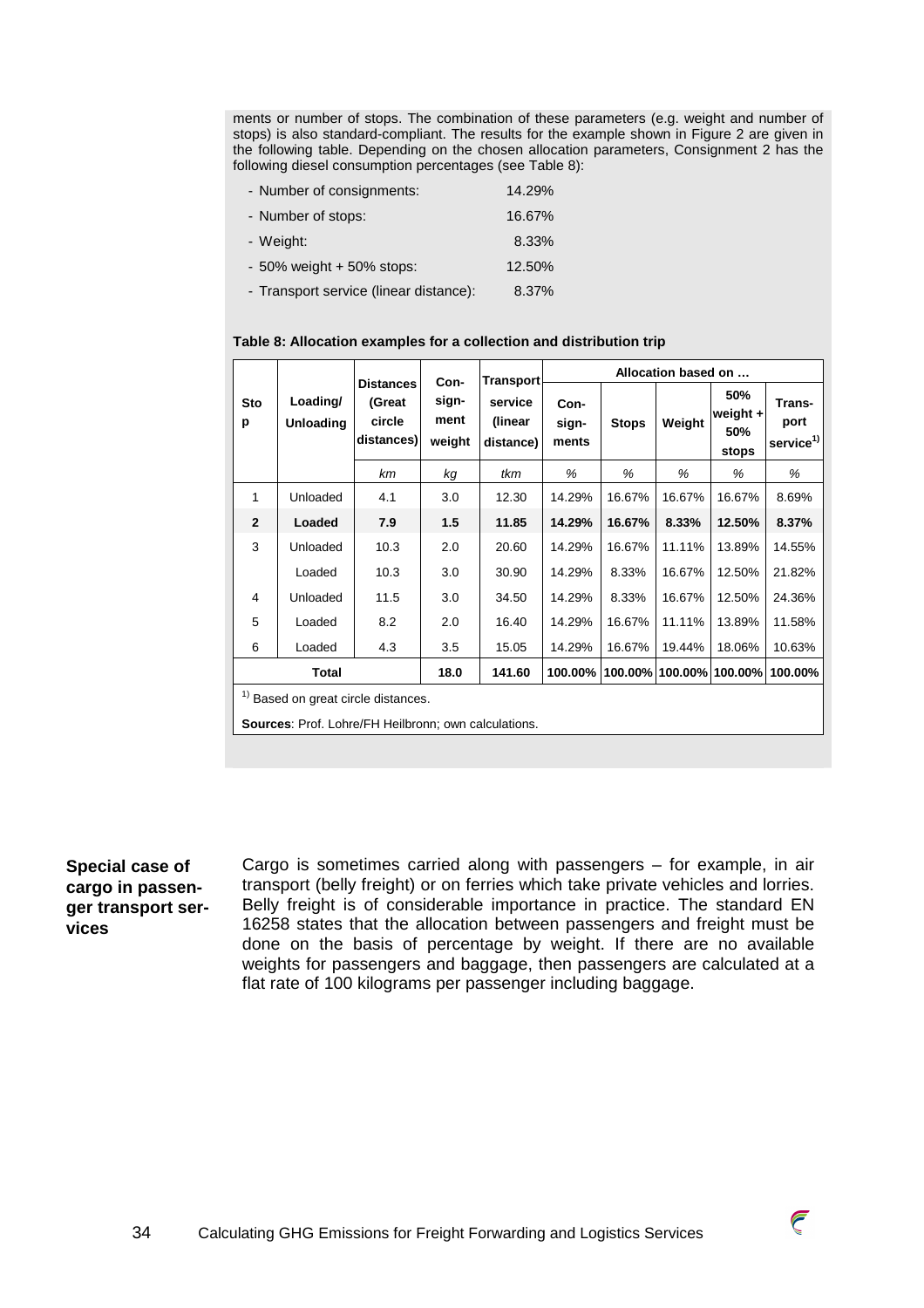### **Sample calculation 5:**

#### **Allocation of cargo in passenger aircraft**

A Boeing 747-400 needs a total of 67,800 kg jet kerosene from Frankfurt to New York. The plane is carrying 350 passengers and 9 t of cargo. The flight distance is 6,300 km.

The **allocation of kerosene consumption to 1 t cargo**:

- Transport capacity passengers + cargo =  $(350 \times 0.1 t + 9 t) \times 6,300 km = 277,200 km$
- Transport capacity 1 t cargo =  $1$  t x 6,300 km = 6,300 tkm
- Percentage share of 1 t cargo = 6.300 tkm / 277,200 tkm = 2.27%
- Jet kerosene consumption for 1 t cargo =  $2.27\%$  x 67,800 kg =  $1,539$  kg

**1 t belly freight** in the passenger aircraft is therefore responsible for a kerosene consumption of **1,539 kg**.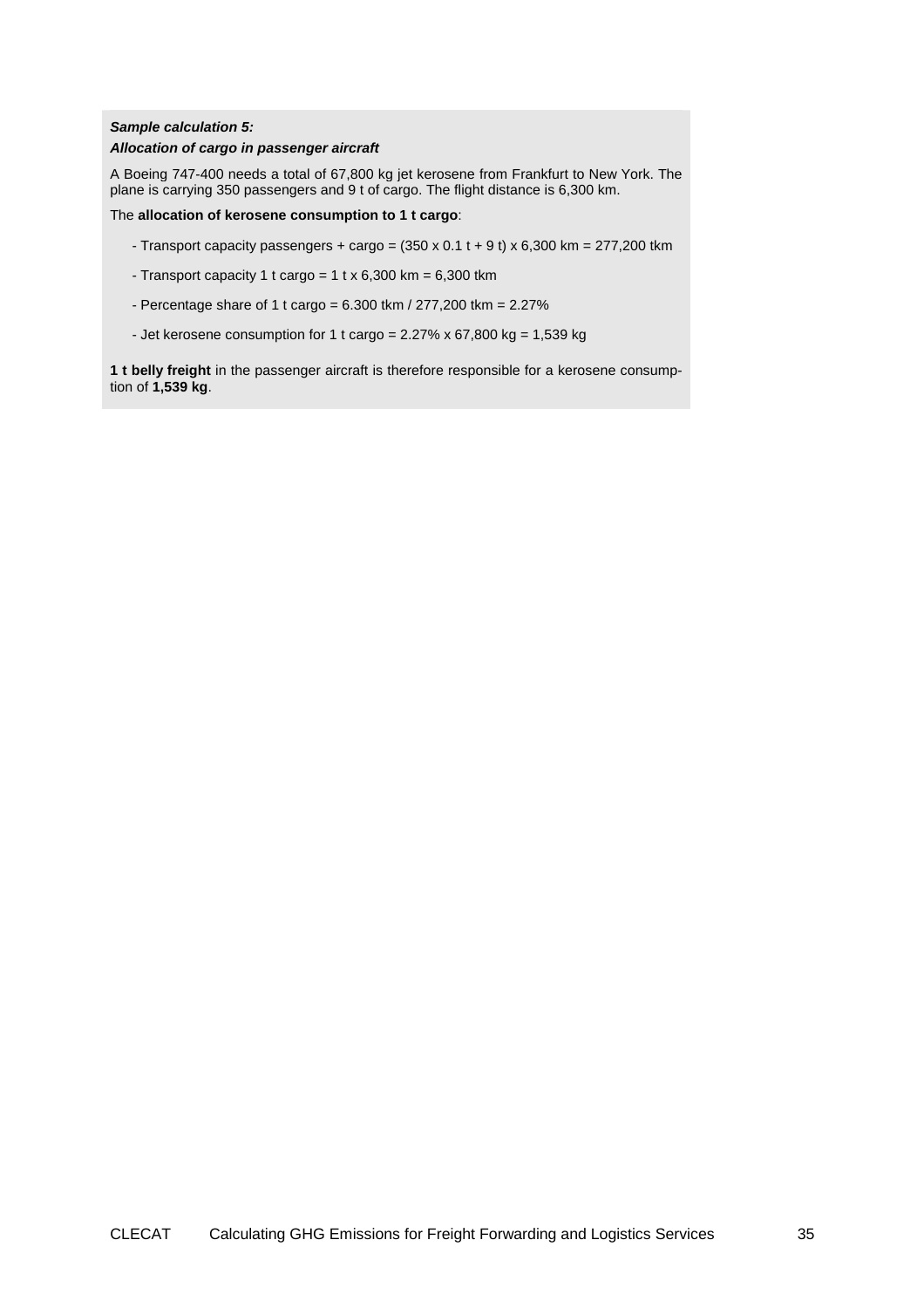# **7 Calculation methods for transport services – two ways, one aim**

Energy consumption and greenhouse gases from transport services can be determined using two basic approaches: either consumption-based or distance-based methods.

In the **consumption-based method** the greenhouse gas emissions are calculated with the aid of the measured energy consumption and the energy-specific emission factors. To be comparable, energy consumption must be converted into a standard energy unit (normally megajoules) using clearly defined factors. The standard EN 16258 recommends using the consumption-based method as it provides more precise results than the distance-based method. **Consumptionbased method** 

> The standard divides the consumption-based option into **three different cases.** In the **first case** the measured energy consumption is available for an **actual transport service** – but in reality this only happens in rare cases.

> The **second instance** is of greater importance, where **average values are available for the vehicle or route** for the vehicle round-trip (known as a Vehicle Operation System). These values were not measured for this actual transport service but determined over the period of a year, for example.

> If these values are also not available then, in the **third instance, average fleet values** which are typical for the transport service under consideration can be used. Care must be taken not to include any fleet values which cover a completely different size of vehicle – e.g. the fleet average for 40-t lorries, if the calculation actually deals with distribution journeys. In all three instances the empty trips have to be included in the calculation.

**The methods for measuring energy consumption are described in Chapter 9.** 

**Distancebased method** 

The consumption-based method which is calculated from measurements of energy consumption for the mode of transport used is, however, not practicable if a large proportion of transport services are made with vehicles belonging to sub-contractors. Obtaining a complete record of their fuel consumption is not realistic. In such cases the **distance-based method** is appropriate. Along with the weight of the consignment this method requires information on the distances travelled or on the tonne kilometres (weight times distance). These values are then linked to consumption or emission factors per vehicle kilometre or per tonne kilometre in order to determine how much energy was used and how much greenhouse gas produced.

The factors can be taken from official databases such as HBEFA, TREMOD or TREMOVE or from publicly accessible calculation tools such as EcoTransIT World. Annual kilometres travelled, transport services and loads, in contrast, have to be calculated specially. The more closely the consumption and emission factors are matched to the mode of transport in question, the more accurate are the calculations. For example, an empty lorry uses less fuel than a fully loaded one. The specified databases therefore contain differing consumption values and emission factors for empty

 $\widehat{\epsilon}$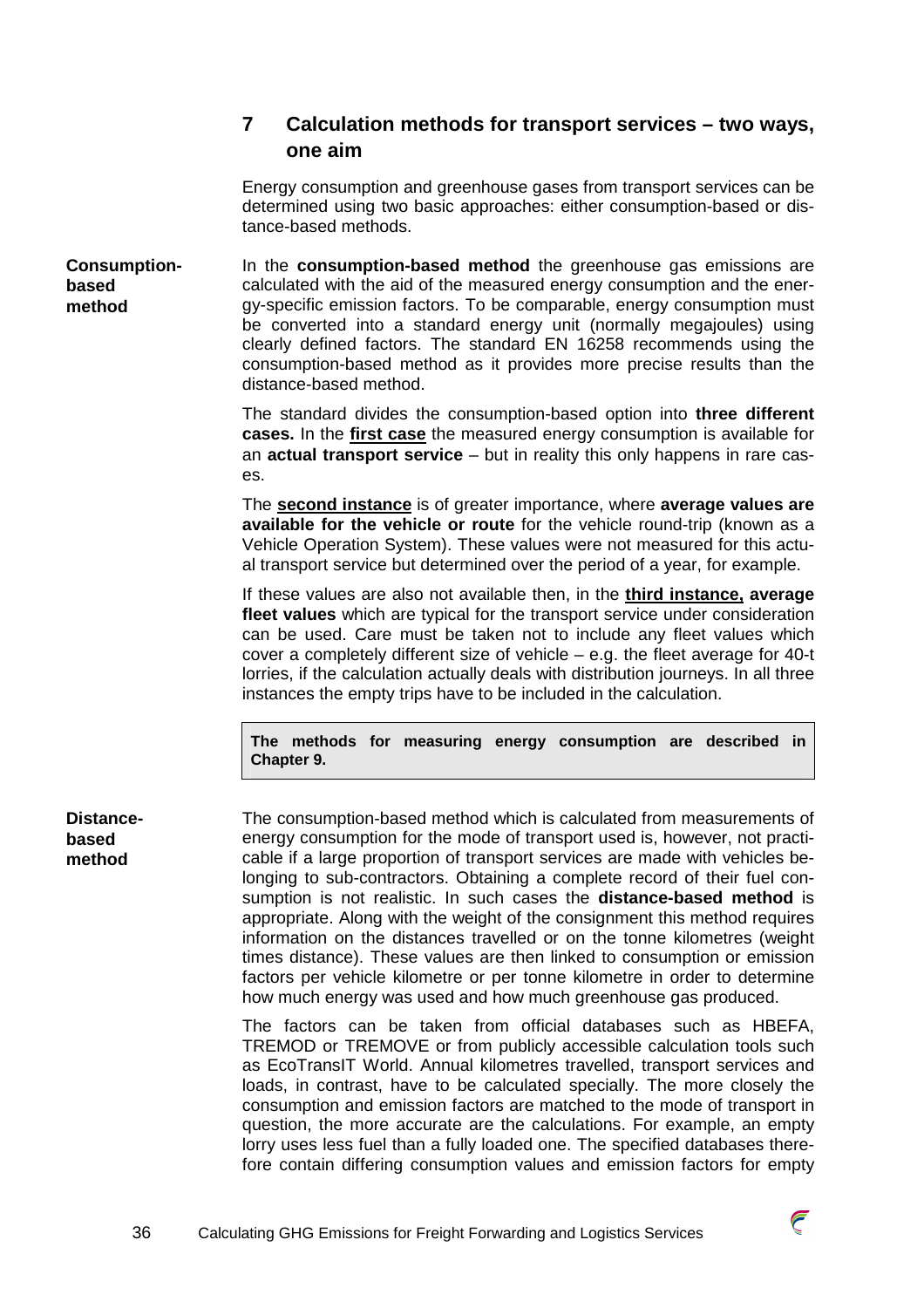and fully loaded lorries. The values from databases are also known as default values.

**The procedure for calculating energy consumption and greenhouse gas emissions for all modes of transport using the distance-based method is shown in Chapter 10. For lorry transport, Chapter 11 describes how to calculate more accurate energy consumption and greenhouse gas emissions for the mode of transport in question using default values.** 

The standard EN 16258 permits **four approaches for determining consumption data**, where the first three cases correspond to the consumption-based method and the fourth case relates to the distance-based method (see Figure 3):

**two methods – four approaches** 

**EN 16258:** 

- Use of **individual measured values** for the actual transport service,
- Use of **vehicle-type or route-type specific values** (e.g. determined over a year) which are referred to as **transport operator specific values** in the standard.
- Use of **average fleet values** (e.g. obtained over a year), which are referred to as **transport operator fleet values** in the standard
- Use of fixed **default values** from databases**.**

One thing applies to all the methods: the data are only as good as the source from which they were taken. In addition to the results it must therefore always be clearly stated which variables have been measured and which are default values from databases. In addition, the source of default values must always be specified in accordance with the standard EN 16258.

Irrespective of which data sources are used and in accordance with the standard EN 16258, the measured or calculated energy consumption values must be converted to the standardised energy unit MJ for better comparability. In addition, the greenhouse gas emissions must be obtained from the energy consumption by means of conversion factors. The standard provides specific conversion factors for all energy sources or describes the method to be used for determining these factors for both conversion stages – standardisation of the energy consumption values and calculation of the greenhouse gas emissions. These conversion factors are presented in Chapter 6.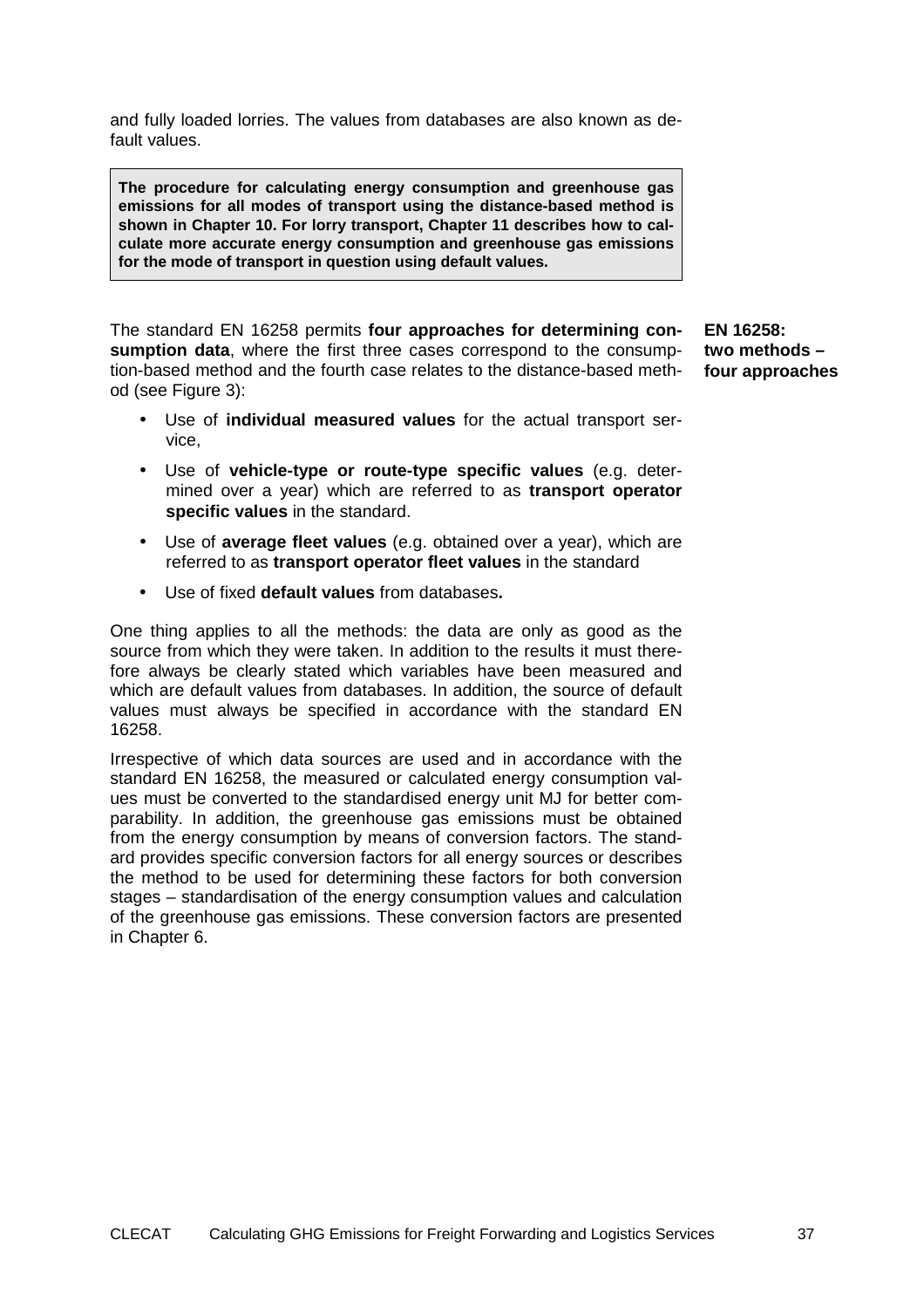![](_page_37_Figure_0.jpeg)

**Figure 3: Four approaches for determining consumption data in accordance with the standard EN 16258** 

![](_page_37_Picture_3.jpeg)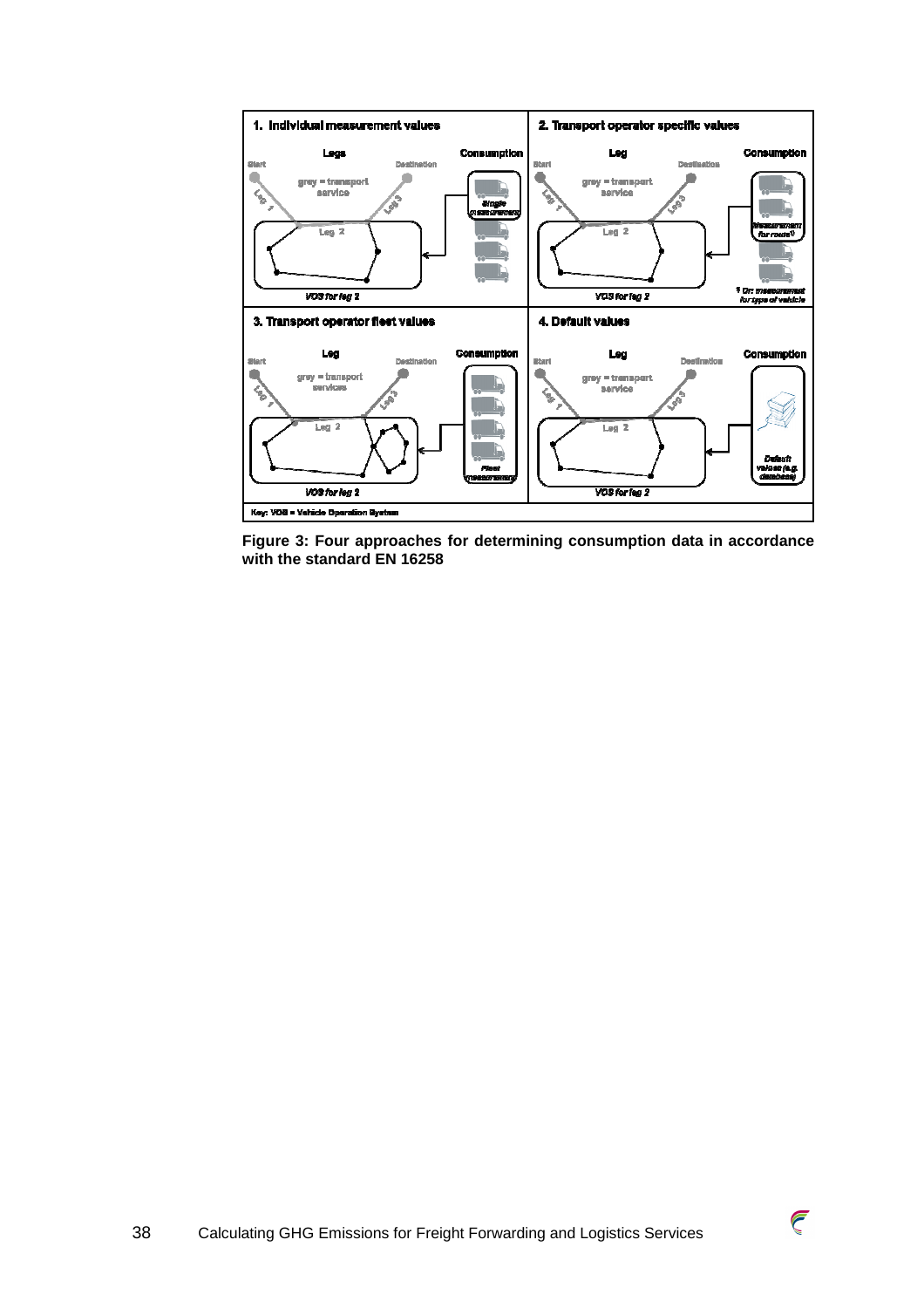# **8 Measuring energy consumption – what you need to do**

In previous sub-chapters it was shown how energy consumption and greenhouse gas emissions for tank-to-wheels and well-to-wheels can be calculated in a standardised way on the basis of energy consumption data and how these values can be allocated to individual consignments. Anyone who measures energy consumption values must ensure that they are recorded in compliance with the standard EN 16258.

The CEN standard specifies that the **total vehicle round-trip** in which the individual consignment is transported, or would be transported in the case of planned consignments, must be taken into account. This vehicle roundtrip is referred to as a Vehicle Operation System, **VOS**. This ensures that empty trips for supplying the vehicle or empty trips back to the site are included in the calculation.

**Please note** therefore that, for a journey with a full load from A to B, the Vehicle Operation System also includes the **empty trip** from B to A. For **container ships** the Vehicle Operation System is the total loop from the port of departure to the receiving terminal and back again, even if the container under consideration is only transported for one leg of the journey. In **collection and distribution transport services** the Vehicle Operation System includes the whole trip. Empty trips must be divided proportionally between all consignments.

The future standard permits three cases for the measurement of energy consumption and recommends the following sequence:

- (1) **Use of individual measured values for the actual transport service (specific measured values):** In this case the fuel consumption is determined exactly for the round-trip on which the consignment is transported. This type of detailed treatment is rather uncommon in practice up to now, as freight forwarders and logistics operators can rarely collect separate energy data for all the modes of transport used.
- (2) **Use of transport operator specific values (vehicle-type or route-type values)**: In this case the logistics company measures, for example on an annual basis, the consumption of diesel by the vehicles, ships or aircraft which it uses specifically for the route on which the consignment is transported, and then divides these values between the individual consignments. So what is used is an average energy consumption figure per tonne kilometre or per TEU kilometre e.g. obtained over a year. This method will likely become important in future as it is relatively easy to put into practice. This could lead to the use of vehicle-type average values being used (e.g. the average of all 40-tonne lorries or all B747-400F aircraft) instead of route-type averages.
- (3) **Use of transport operator fleet values:** This case is similar to the second one – although here the average values for the whole fleet of a service operator are used and not specifically for one type of vehicle or route. In order to be able to use these values for a single consignment, it must be ensured that the vehicles are typical for the type of transport under consideration. This procedure is standard in

**EN 16258: Three measurement options**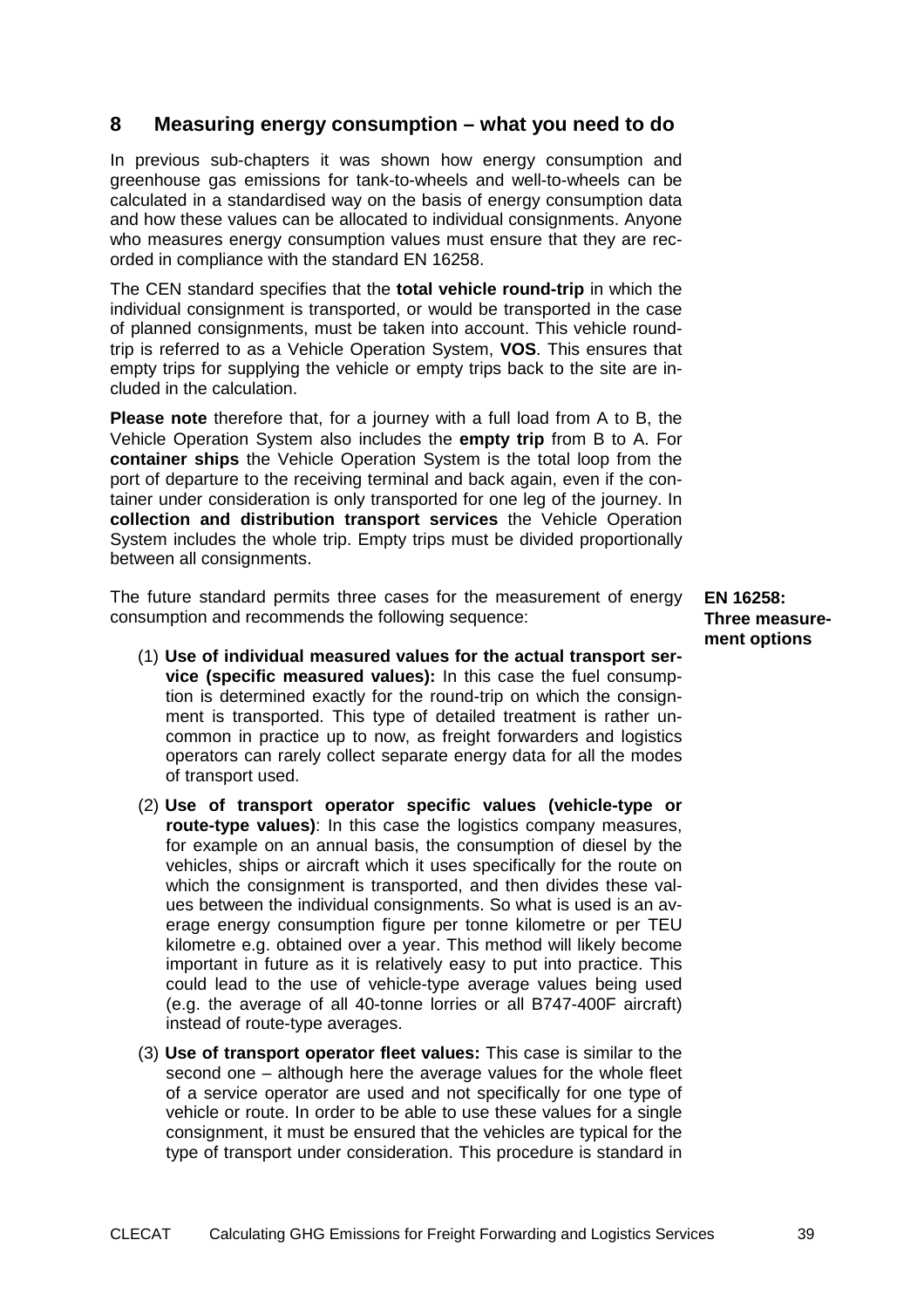many freight forwarding companies nowadays – although this method gives the most imprecise results as they are not based on any specific data for the individual transport service.

#### **Sample calculation 6:**

#### **Measurement of energy consumption in accordance with EN 16258**

A diesel powered train transports gravel over a distance of 520 km and travels back to the starting point empty.

#### **Case 1: Diesel consumption for actual train round trip and allocation to 1 t gravel:**

- Loading: 2,400 t gravel
- Diesel consumption: 6,000 l

Share of diesel consumption per t gravel = (1 t / 2,400 t) x 6,500 l = **2.7 l** 

#### **Case 2: Diesel consumption on an annual basis for actual train round trip and allocation to 1 t gravel:**

- Train round-trips per year: 100
- Loading: 100 x 2,400 t gravel = 240,000 t gravel
- Diesel consumption: 576,000 l

Share of diesel consumption per t gravel = (1 t / (2,400 t x 100) ) x 576,000 l = **2.4 l**

#### **Case 3: Diesel consumption on an annual basis for total network and allocation to 1 t gravel:**

- Total transport capacity of all bulk cargo transport services by the company: 4.73 billion tkm
- Transport capacity for 1 t gravel over 520 km: 520 tkm
- Diesel consumption: 23.04 million l

Share of diesel consumption per t gravel =  $(520 \text{ tkm} / 4,730 \text{ million tkm}) \times 23.04 \text{ mil}$  $\ln 1 = 2.51$ 

This example shows that the method used for measuring energy consumption has an effect on the result. In this example the consumption is highest for the actual train roundtrip. However, this can be easily explained. In a single round-trip special effects can arise, e.g. additional stops by a goods train in order to let passenger trains past. With annual values effects like these are averaged out.

At present, an average value per tonne kilometre is often calculated in practice as in case 3 and then used to calculate individual consignments.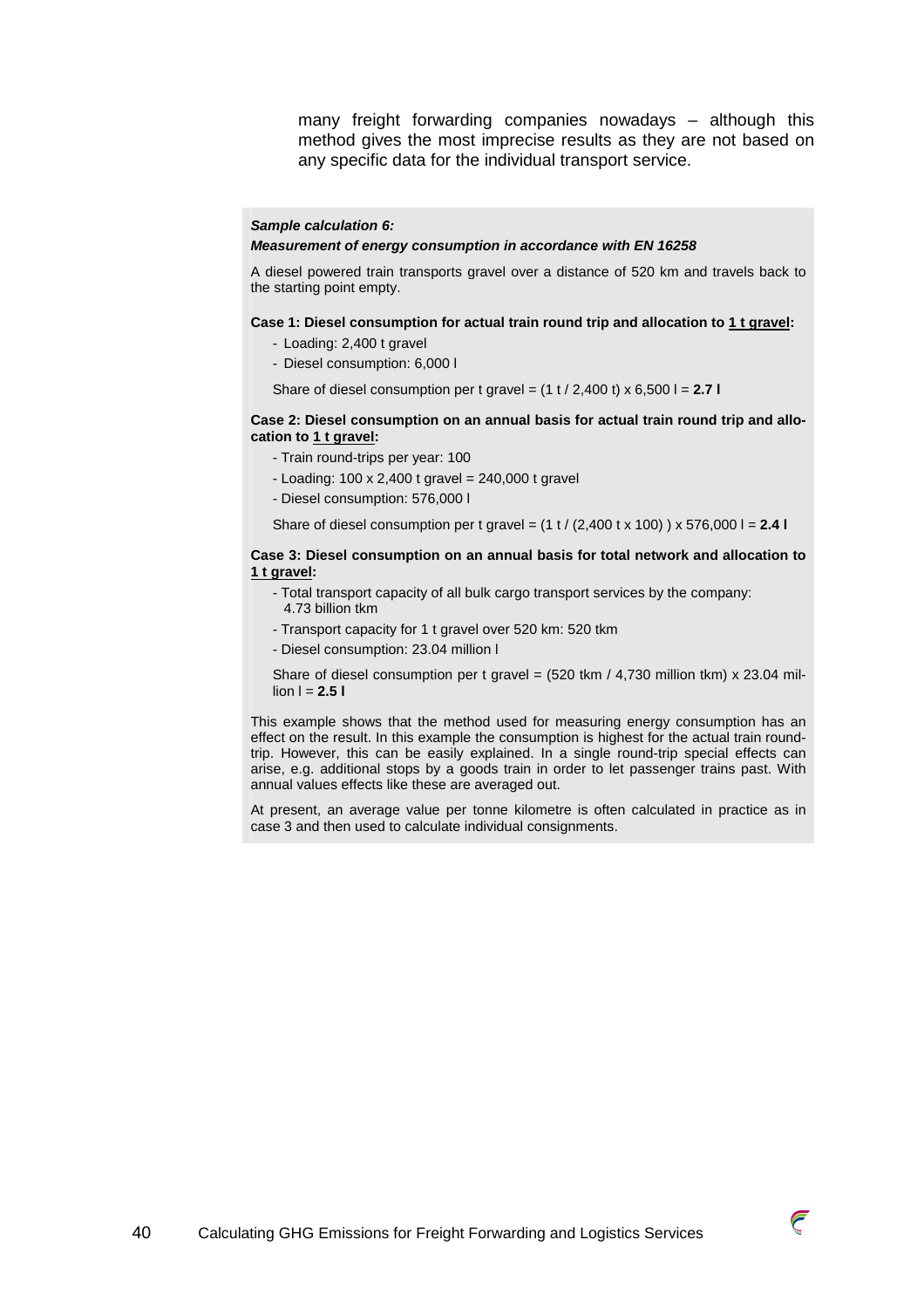# **9 Reaching your goal quickly without own measured consumption data**

If sub-contractors are employed for transport services, then there is usually neither consumption information for their vehicles and vehicle round-trips nor details on the load utilisation or proportion of empty trips. In this case the standard EN 16258 makes provision for using default values, both for energy consumption and for load utilisation and empty trips. The sources of the default values must, however, be stated and their selection justified. In these cases energy consumption values are often determined using the **distance-based approach** in which specific energy consumption values per tonne kilometre are used. These specific values are also used in this chapter of the guide.

However, it must be noted that specific energy consumption values per tonne kilometre already take account of the load utilisation and empty trips made by the vehicle and link the energy consumption calculation to the allocation step (see Chapter  $7$ ) – so, instead of two separate steps in the calculation, only one is necessary. Using these specific values also means that the **allocation variable** is also fixed**.** For energy consumption values per tonne kilometre, allocation is carried out using weight**,** while for energy consumption values per TEU km, it is done using the 20-foot standard container (TEU = twenty foot equivalent unit). This chapter uses both options.

Whilst the values for energy consumption of various modes of transport can be taken from databases, values for **load utilisation** and **empty trips** have to be specified. The dilemma is that load utilisation and empty trips have a large effect on the energy consumption. However, both variables usually depend on the type of goods transported. With heavy bulk goods such as ores, coal or mineral oil products in which the transport weight is the limiting factor for the load utilisation, loaded trips are at almost 100% capacity in relation to weight. At the same time it is often a case of unpaired transport journeys with a high percentage of empty trips. In contrast, for volume goods and general cargo, the weight-related load utilisation is around 30 to 40% but the empty trip proportion is lower. In order to be able to allow for these effects, the specific energy consumption values per tonne kilometre will be shown for the three types of goods **bulk goods, volume goods and average goods** in this chapter. This also applies to container transport services.

The following sections provide tables with energy consumption values per tonne kilometre for bulk, average and volume goods for all modes of transport. All these values represent default values and are based on the sources specified in the standard EN 16258. They are therefore all standard-compliant. As the energy values are dependent on the mode of transport and their variables, these are shown separately for lorry, train, ship and aircraft variables. The specific consumption values per tonne kilometre also contain specifications on load utilisation and empty trip percentages which are shown in the following sections specifically for each mode of transport.

To determine the energy consumption for the consignment in question, the specific consumption value per tonne kilometre (tkm) has to be multiplied by the weight of the consignment and the distance travelled by the **How is the calculation done?**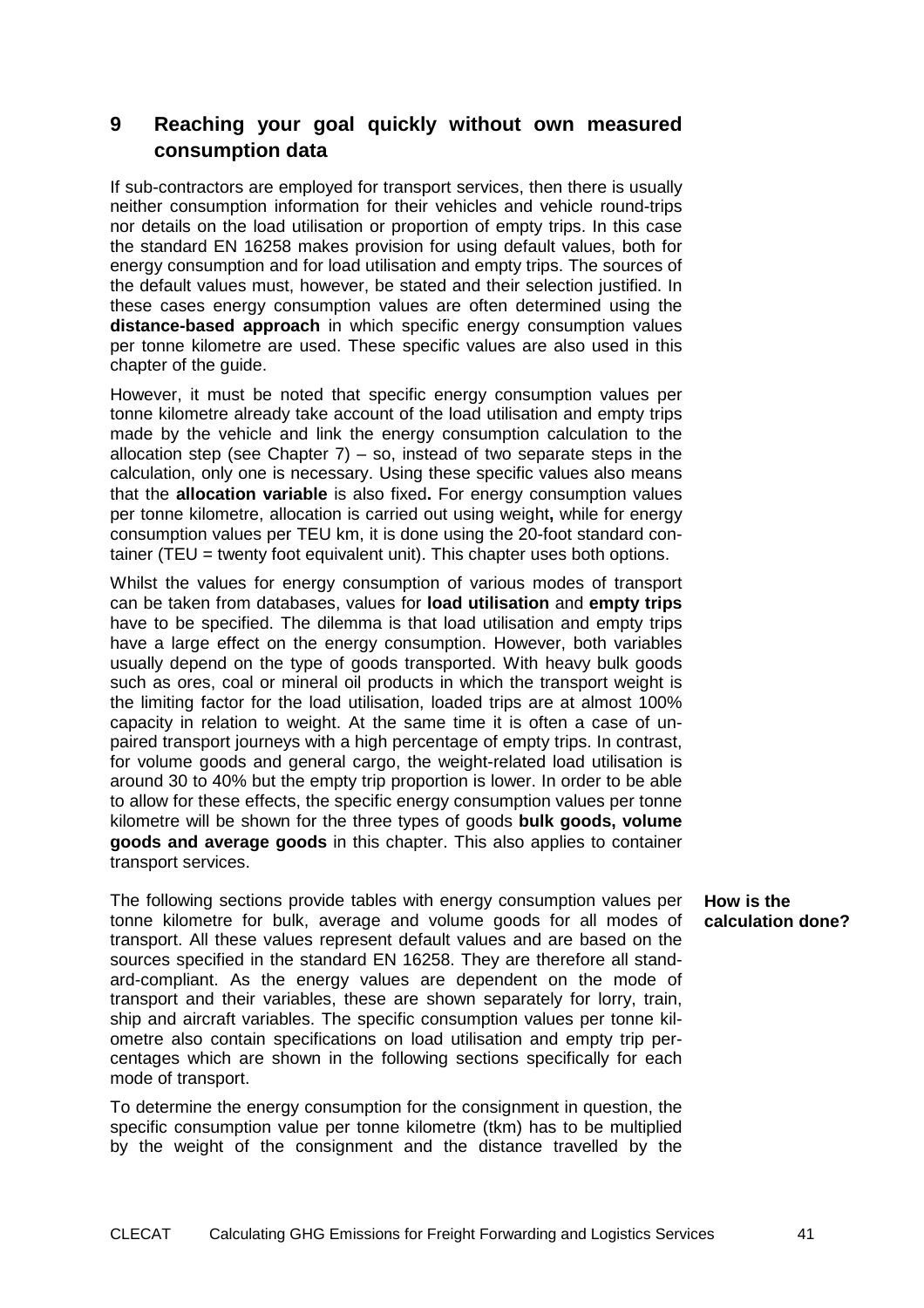transport service. For containers, the tables show the specific consumption values per TEU kilometre. For such cases these values have to be multiplied by the distance and the number of TEUs. This is summarised in the following equation:

# **F = W \* D \* E**   $F =$  energy consumption in I, kg or kWh  $W =$  actual cargo weight in t or TEU  $D = actual transformation distance in km$  $E$  = specific energy consumption (in I, kg or kWh) per tkm or TEU-km

In order to determine the energy consumption exactly, the following steps have to be followed:

- Determine the **type of goods** (heavy, average or volume goods);
- Identify the **vehicle** used in terms of type and size;
- Select the specific **consumption values** per tkm or TEU-km which match the type of goods and/or the type of vehicle;
- Determine the **actual transportation distance** for the individual consignment. For land-based transport (road, rail, inland shipping) this is the distance actually covered. Special calculation guides apply to air traffic and marine shipping as the actual distance usually deviates from the ideal route;
- Determine the **actual consignment weight** (including packaging or transport aids such as pallets and container weights if appropriate, see Table 9) or number of TEU;
- **Calculate the energy consumption** for the consignment by multiplying the consignment weight by the transportation distances and the specific consumption values per tkm or TEU-km.

The energy consumption values obtained in this way are used to determine the TTW and WTW energy consumption values and the TTW and WTW greenhouse gas emissions using the conversion factors given in the standard EN 16258 and presented in Chapter 6.

| Type of goods            | <b>Container</b><br>weight | Cargo<br>weight | Total<br>weight |  |  |
|--------------------------|----------------------------|-----------------|-----------------|--|--|
|                          | Tonnes/TEU                 | Tonnes/TEU      | Tonnes/TEU      |  |  |
| Volume goods             | 1.9                        | 6.0             | 7.90            |  |  |
| Average goods            | 1.95                       | 10.5            | 12.45           |  |  |
| Bulk goods               | 2.0                        | 14.5            | 16.50           |  |  |
| Source: EcoTransIT 2010. |                            |                 |                 |  |  |

|  |  | Table 9: Container weight for different types of goods |  |
|--|--|--------------------------------------------------------|--|
|--|--|--------------------------------------------------------|--|

Lorry transport services use different sizes of vehicles. Consumption values for four size classes of lorries will be **Lorry transport** 

![](_page_41_Picture_14.jpeg)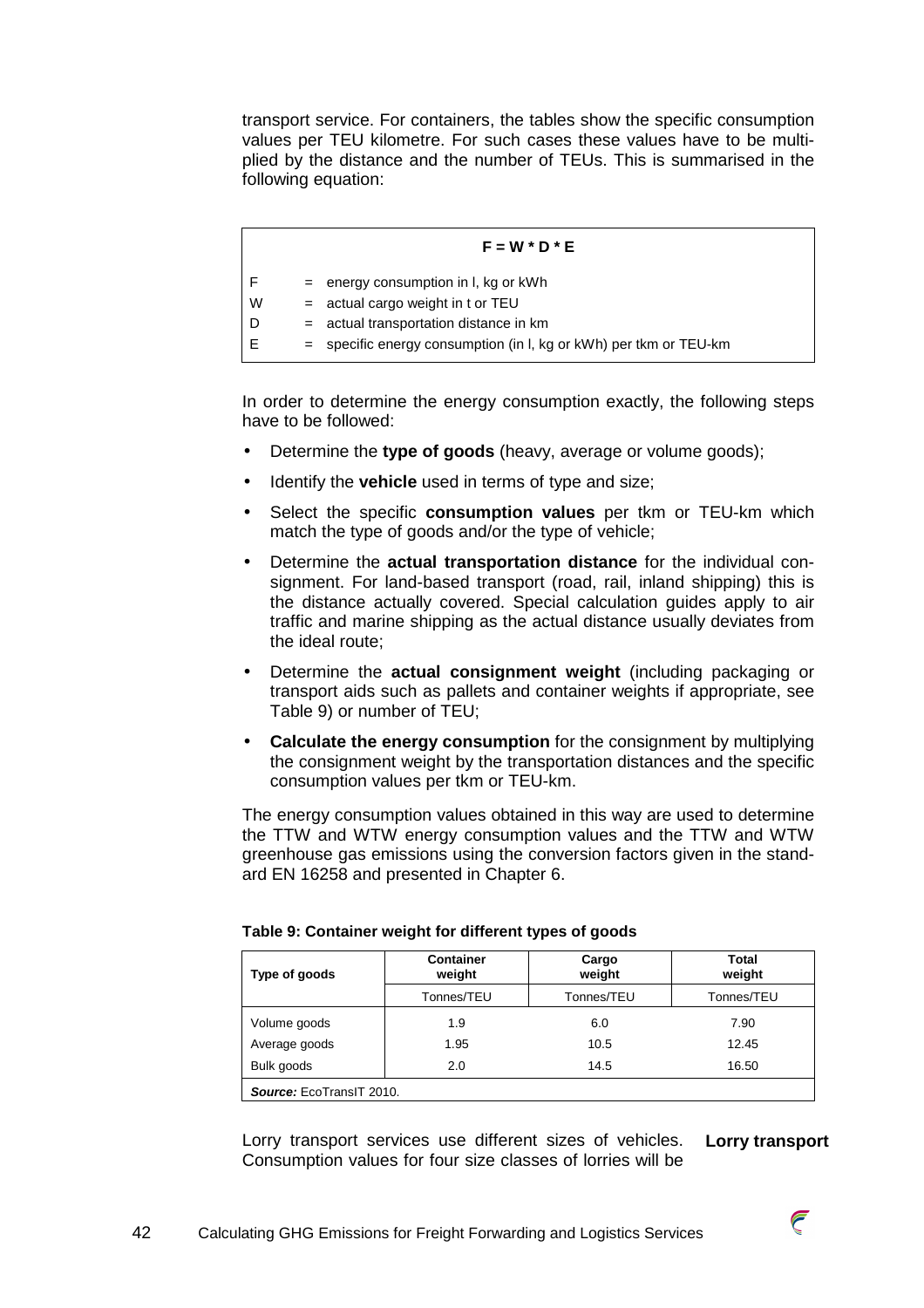provided here covering the permitted range in most European countries, using the web-based emission calculation tool EcoTransIT (www.ecotransit.org). Although exhaust emissions from lorry transport have been drastically reduced in recent years, average fuel consumption has nevertheless remained almost constant since the introduction of Euro 3. For this reason consumption values per tonne kilometre do not currently vary depending on different technical exhaust standards or the age of the vehicle. Only very old lorries have higher consumption values than shown in this chapter.

|                                                                                                                                      | <b>Additional</b><br>empty trips <sup>1)</sup> | Lorry<br>< 7.5t<br><b>GVW</b>   | Lorry<br>$7.5 - 12t$<br><b>GVW</b> | Lorry<br>12t<br><b>GVW</b> | Road train/<br>articulated<br>lorry<br>24-40 t GVW |  |  |
|--------------------------------------------------------------------------------------------------------------------------------------|------------------------------------------------|---------------------------------|------------------------------------|----------------------------|----------------------------------------------------|--|--|
| Maximum payload                                                                                                                      |                                                | 3.5t                            | 6.0 t                              | 12.0t                      | 26.0 t                                             |  |  |
| <b>Freight transport</b>                                                                                                             |                                                | - Cargo weight in t per lorry - |                                    |                            |                                                    |  |  |
| Volume goods                                                                                                                         | $+10%$                                         | 1.05t                           | 1.8t                               | 3.6t                       | 7.8t                                               |  |  |
| Average goods                                                                                                                        | $+20%$                                         | 2.1t                            | 3.6t                               | 7.2t                       | 15.6t                                              |  |  |
| Bulk goods                                                                                                                           | $+60%$                                         | 3.5t                            | 6.0t                               | 12.0t                      | 26.0 t                                             |  |  |
| Container<br>transport                                                                                                               |                                                |                                 |                                    | - Number TEU per lorry -   |                                                    |  |  |
| Volume goods                                                                                                                         | $+10%$                                         |                                 |                                    | 1 TEU                      | 2 TEU                                              |  |  |
| Average goods                                                                                                                        | $+10%$                                         |                                 |                                    | 1 TEU                      | 2 TEU                                              |  |  |
| Bulk goods                                                                                                                           | +10%                                           |                                 |                                    |                            | 1 TEU                                              |  |  |
| $1$ Additional empty trips: percentage of trip which is carried out empty, in relation to the load trip.<br>Source: EcoTransIT 2010. |                                                |                                 |                                    |                            |                                                    |  |  |

**Table 10: Assumptions for four classes of lorries**

The ascents and descents in the **route profile** have a large effect on consumption – increasingly so with heavier vehicles and loads. Consequently, specific consumption values for hilly profile (representative for countries like Germany) are given here and also for journeys on the level (representative for countries like Netherlands). Road cargo traffic often uses motorways. The **calculation is therefore based** on the average fuel consumption on **motorways**. This takes account of averaged proportions of freely flowing and saturated traffic and traffic jams. Fuel consumption on **rural roads** is comparable to that on motorways. If larger percentages of the route lie in **urban areas**, the following **correction factors** can be used:

**Table 11: Correction factors for the use of urban roads** 

| Lorry type                                                | <b>Correction factor</b> |  |  |  |
|-----------------------------------------------------------|--------------------------|--|--|--|
| Lorry $<$ 7.5 t GVW                                       | 0.9                      |  |  |  |
| Lorry 7.5-12 t GVW                                        |                          |  |  |  |
| Lorry 12-24 t GVW                                         | 1.3                      |  |  |  |
| Road train/articulated lorry 24-40 t GVW                  | 1.4                      |  |  |  |
| <b>Sources: HBEFA 3.1; TREMOD 2010; own calculations.</b> |                          |  |  |  |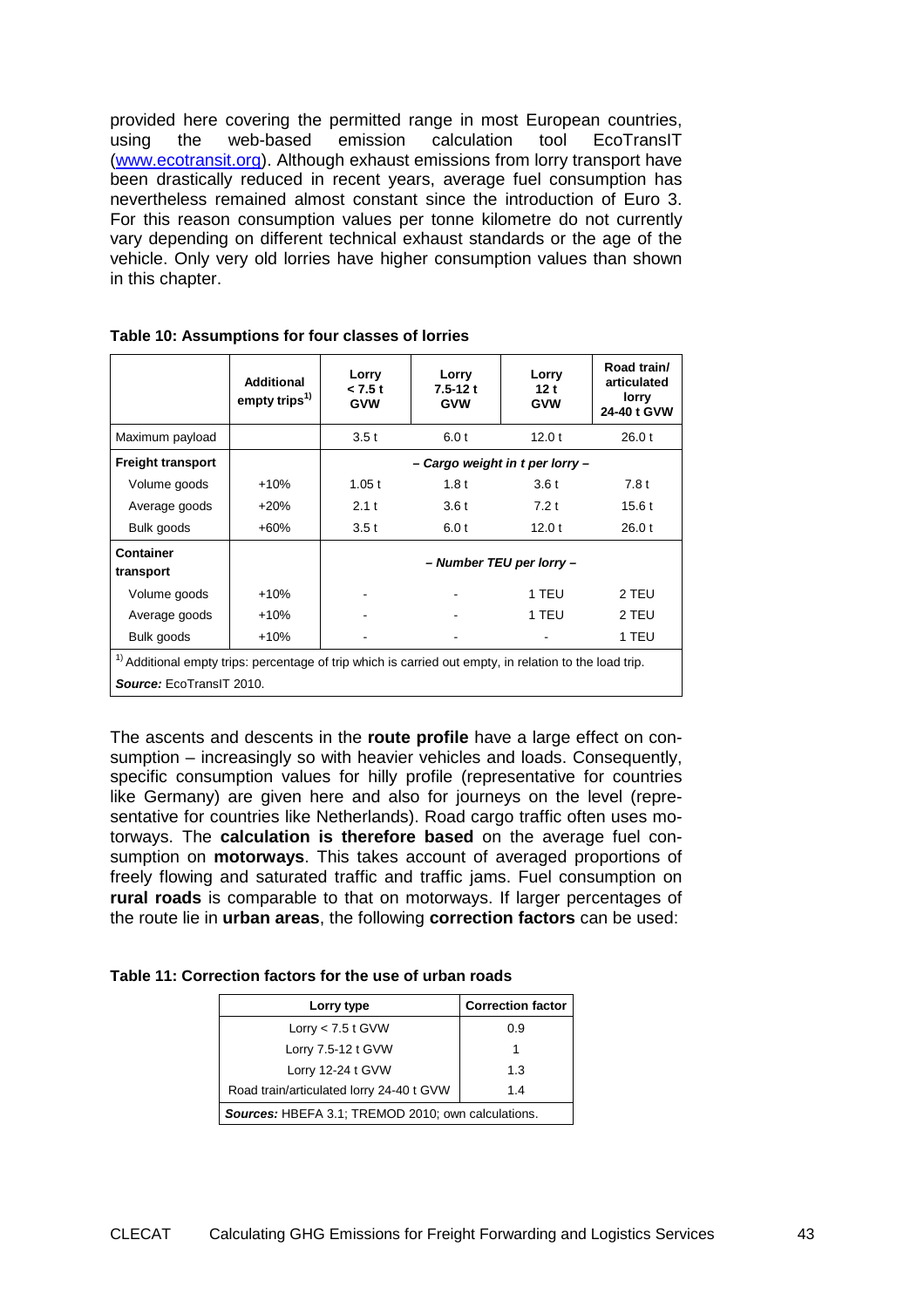Table 12 shows characteristic consumption values per tonne kilometre for the specific energy consumption for lorry and container transport. Volume goods result in a higher fuel consumption over one tonne kilometre than do bulk goods.

|                                   |                                        | <b>Hilly</b>     |                      | Level ground (flat)    |                  |                      |  |
|-----------------------------------|----------------------------------------|------------------|----------------------|------------------------|------------------|----------------------|--|
|                                   | Volume<br>goods                        | Average<br>goods | <b>Bulk</b><br>goods | <b>Volume</b><br>goods | Average<br>goods | <b>Bulk</b><br>goods |  |
| <b>Freight transport</b>          | - Diesel consumption in litre/tkm -    |                  |                      |                        |                  |                      |  |
| Lorry $<$ 7.5 t                   | 0.140                                  | 0.078            | 0.063                | 0.139                  | 0.077            | 0.062                |  |
| Lorry $7.5 - 12t$                 | 0.108                                  | 0.061            | 0.050                | 0.105                  | 0.059            | 0.048                |  |
| Lorry $12 - 24t$                  | 0.063                                  | 0.036            | 0.029                | 0.060                  | 0.034            | 0.027                |  |
| Articulated lorry $24 - 40 t^{1}$ | 0.038                                  | 0.023            | 0.020                | 0.033                  | 0.020            | 0.016                |  |
| <b>Container transport</b>        | - Diesel consumption in litre/TEU-km - |                  |                      |                        |                  |                      |  |
| Lorry $<$ 7.5 t                   | X                                      | x                | x                    | x                      | $\mathsf{x}$     | x                    |  |
| Lorry $7.5 - 12t$                 | X                                      | x                | X                    | x                      | $\mathsf{x}$     | X                    |  |
| Lorry $12 - 24t$                  | 0.24                                   | 0.26             | x                    | 0.22                   | 0.24             | x                    |  |
| Articulated lorry $24 - 40 t^{1}$ | 0.17                                   | 0.19             | 0.34                 | 0.14                   | 0.16             | 0.29                 |  |

**Table 12: Specific energy consumption E per tkm or TEU-km for lorry transport** 

 $<sup>1</sup>$  Including road trains.</sup>

 $x =$  Container transport for this lorry size or this container weight not applicable.

**Sources:** HBEFA 3.1; TREMOD 2010; own calculations.

#### **Sample calculation 7:**

**Energy consumption by a lorry transport service** 

A 40-t articulated lorry transports 8 t of insulation from Milan to Rome.

**Determining the parameters for the calculation:** 

- Lorry class: road train/articulated lorry 24 40 t
- Type of goods: volume goods
- Transport weight: 8 t
- Transport distance: 578 km
- Road category: motorway, hilly

#### **Calculating energy consumption:**

F [litre] = W [t]  $\times$  D [km]  $\times$  E [l/tkm] = 8 t x 578 km x 0.038 l/tkm = 176 l

#### The energy consumption of goods trains is highly dependent on the length and total weight of the train: the longer and heavier the train, the less energy is used per individual tonne transported. The calculation therefore requires specifications for different classes of trains of differing gross weight. A train with average gross weight of 1,000 t can be used as an approximation. Table 13 shows specific energy characteristic values E per tkm or TEU-km, from which the appropriate value can be selected and used in the equation for calculating the energy consumption F. **Rail traffic**

![](_page_43_Picture_19.jpeg)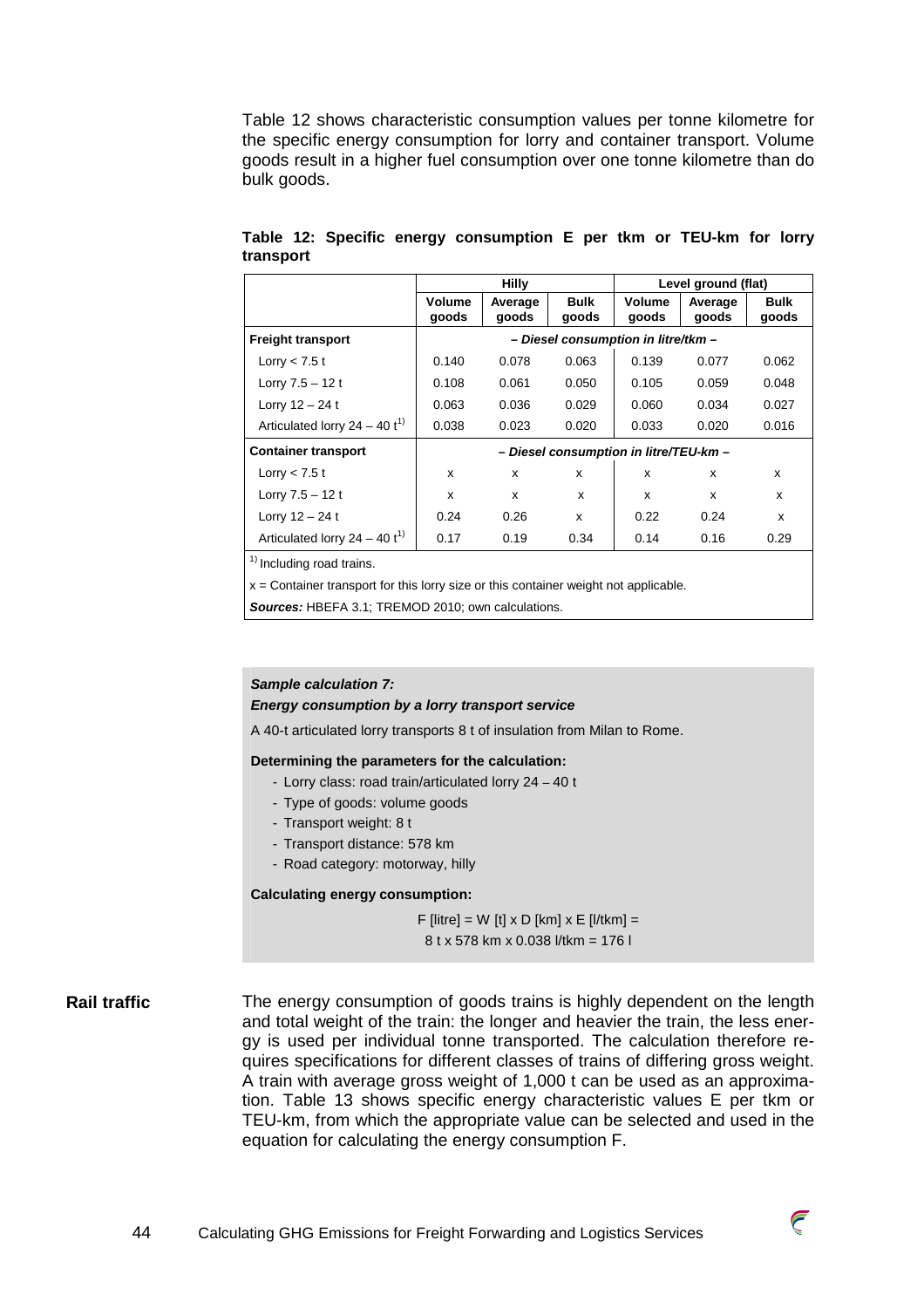|                                                    | <b>Electric traction</b> |                      |               | <b>Diesel traction</b> |                   |                      |
|----------------------------------------------------|--------------------------|----------------------|---------------|------------------------|-------------------|----------------------|
|                                                    | Volume<br>goods          | Average<br>goods     | Bulk<br>goods | Volume<br>goods        | Average<br>goods  | <b>Bulk</b><br>goods |
| <b>Freight transport</b>                           |                          | – in kWh/tkm –       |               |                        | – in litres/tkm – |                      |
| Train 500 t (short train)                          | 0.064                    | 0.049                | 0.043         | 0.017                  | 0.013             | 0.012                |
| Train 1,000 t (medium train)                       | 0.042                    | 0.032                | 0.028         | 0.011                  | 0.009             | 0.008                |
| Train 1,500 t (long train)                         | 0.032                    | 0.025                | 0.022         | 0.009                  | 0.007             | 0.006                |
| Train 2,000 t (long train)                         | 0.027                    | 0.021                | 0.018         | 0.007                  | 0.006             | 0.005                |
| – in kWh/TEU-km –<br><b>Container transport</b>    |                          | – in litres/TEU-km – |               |                        |                   |                      |
| Train 500 t (short train)                          | 0.507                    | 0.622                | 0.726         | 0.137                  | 0.169             | 0.197                |
| Train 1,000 t (medium train)                       | 0.330                    | 0.405                | 0.472         | 0.089                  | 0.110             | 0.128                |
| Train 1,500 t (long train)                         | 0.256                    | 0.315                | 0.367         | 0.070                  | 0.085             | 0.100                |
| Train 2,000 t (long train)                         | 0.214                    | 0.264                | 0.307         | 0.058                  | 0.072             | 0.083                |
| <b>Sources:</b> EcoTransIT 2010: own calculations. |                          |                      |               |                        |                   |                      |

**Table 13**: Specific energy consumption E per tkm or TEU-km for goods trains with electric and diesel traction

#### **Sample calculation 8:**

#### **Energy consumption by a train transport service**

A 20-foot container with 11 t total weight (average goods, see Table 9) is transported by rail from Rotterdam to Basel. The weight of the train is unknown, the rail line is electrified.

#### **Determining the parameters for the calculation:**

- Type of train: train 1000 t, electric
- Type of goods: average
- Quantity transported: 1 TEU
- Distance transported: 716 km (determined using EcoTransIT)

#### **Calculating energy consumption:**

F  $[kWh] = W$   $[TEU] \times D$   $[kml] \times E$   $[kWh/TEU-kml] =$ 1 TEU x 716 km x 0.405 kWh/TEU-km = 290 kWh

Freight transport by ship primarily serves the transport of bulk goods and containers. Ships have various sizes and are designed for a variety of purposes; there can be restrictions on size depending on the route. In sea shipping there are typical sizes of ships depending on the route. There are also maximum limits, e.g. for passage through the Panama Canal.

In general the same physical rules apply to ships as to other modes of transport in terms of **energy consumption**: the larger the ship and loading capacity, the smaller the specific energy consumption per unit load. **Speed** is crucial for the amount of energy consumed by ships, more so than for other modes of transport. This guide gives specific energy values for average fleets divided according to trade routes and comprising different types of ships (see Table 14; for inland shipping see Table 15). In general, a 4% reduction in speed is assumed compared to what is known as the design speed.

**Sea and inland shipping**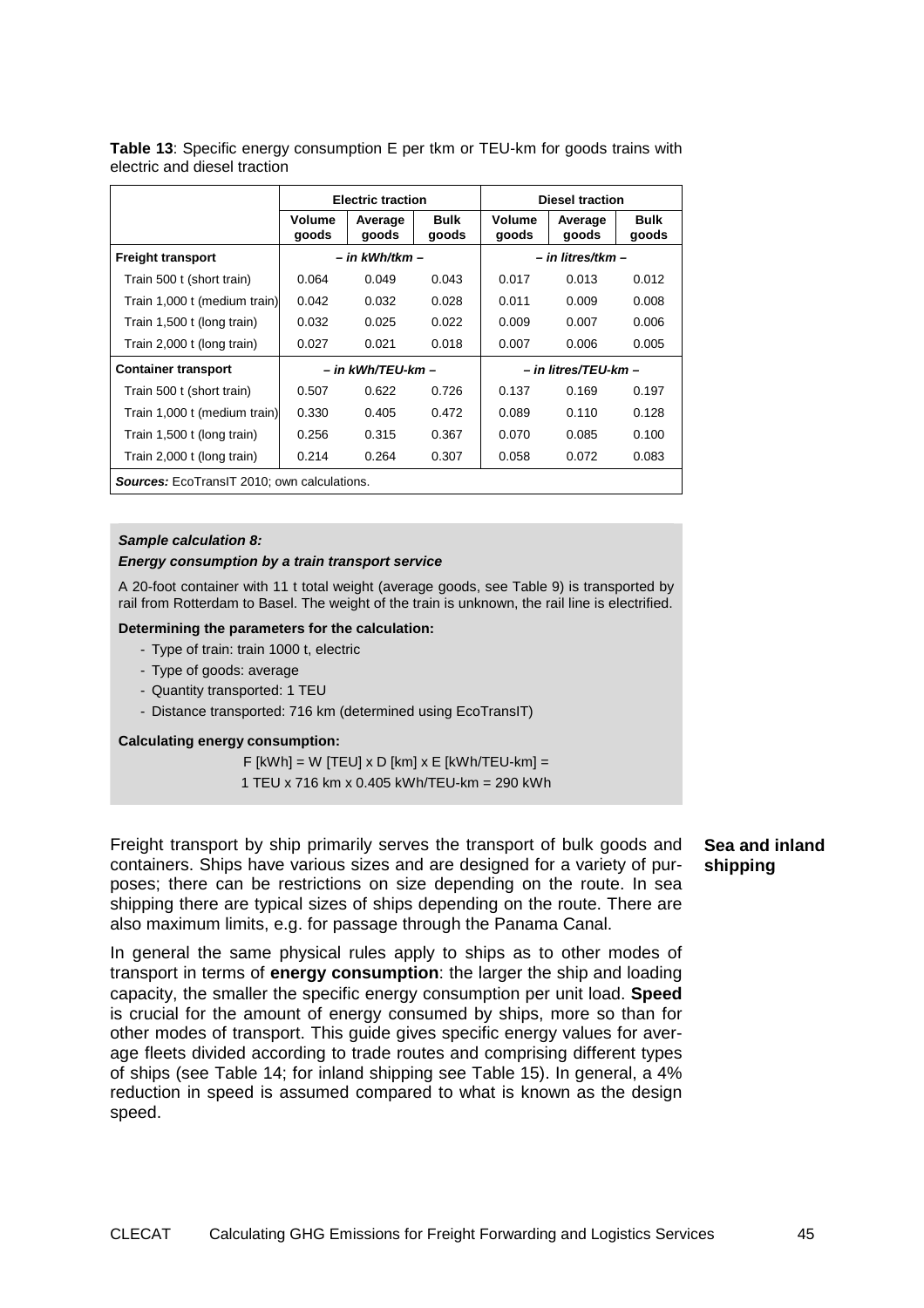|                                                    |                 | Energy consumption based on<br>tonne kilometres |                      | <b>Energy consumption based on</b><br><b>TEU-kilometres</b> |                      |                      |  |
|----------------------------------------------------|-----------------|-------------------------------------------------|----------------------|-------------------------------------------------------------|----------------------|----------------------|--|
|                                                    | Volume<br>goods | Average<br>goods                                | <b>Bulk</b><br>goods | Volume<br>goods                                             | Average<br>goods     | <b>Bulk</b><br>goods |  |
|                                                    |                 | – in kg/tkm –                                   |                      |                                                             | $-$ in kg/TEU-km $-$ |                      |  |
| <b>Container ship transport</b>                    |                 |                                                 |                      |                                                             |                      |                      |  |
| Average of all<br>trade routes                     | 0.0089          | 0.0051                                          | 0.0037               | 0.053                                                       | 0.053                | 0.053                |  |
| Asia<br>$(4,700 - 7,000 + TEU)$                    | 0.0076          | 0.0044                                          | 0.0032               | 0.046                                                       | 0.046                | 0.046                |  |
| Transpacific<br>$(1,000 - 7,000 + TEU)$            | 0.0087          | 0.0050                                          | 0.0036               | 0.052                                                       | 0.052                | 0.052                |  |
| Transatlantic<br>$(2,000 - 7,000 + TEU)^{1}$       | 0.0089          | 0.0051                                          | 0.0037               | 0.053                                                       | 0.053                | 0.053                |  |
| Other routes<br>$(1,000 - 7,000 + TEU)$            | 0.0096          | 0.0055                                          | 0.0040               | 0.058                                                       | 0.058                | 0.058                |  |
| Intracontinental<br>$(500 - 2,000 + TEU)$          | 0.0123          | 0.0070                                          | 0.0051               | 0.074                                                       | 0.074                | 0.074                |  |
| <b>Bulk goods/tankers</b>                          |                 |                                                 |                      |                                                             |                      |                      |  |
| Asia<br>$(80,000 - 200,000 \text{ dwt}^{2})$       | x               | x                                               | 0.0014               | x                                                           | x                    | X                    |  |
| Transpacific<br>$(35,000 - 200,000 \text{ dwt}^2)$ | x               | x                                               | 0.0017               | X                                                           | X                    | x                    |  |
| Other routes<br>(over 35,000 dwt <sup>2)</sup> )   | x               | x                                               | 0.0020               | x                                                           | X                    | x                    |  |

**Table 14: Specific energy consumption E (heavy fuel oil, HFO) per tkm or TEU-km for different classes of ships** 

<sup>1)</sup> Including Panama ship class (2,000 – 4,700 TEU).  $-$ <sup>2)</sup> dwt = dead weight tonnage = load-bearing capacity of a ship for average summer draught.

**Sources:** EcoTransIT 2010; own calculations.

**Table 15: Specific energy consumption E (diesel) per tkm or TEU-km for different classes of inland ship (average upstream, downstream and canal navigation)** 

|                                                                                                                 | <b>Energy consumption based on</b><br>tonne kilometres |                   |                      | Energy consumption based on<br><b>TEU-kilometres</b> |                  |                      |
|-----------------------------------------------------------------------------------------------------------------|--------------------------------------------------------|-------------------|----------------------|------------------------------------------------------|------------------|----------------------|
|                                                                                                                 | Volume<br>goods                                        | Average<br>qoods  | <b>Bulk</b><br>goods | Volume<br>goods                                      | Average<br>goods | <b>Bulk</b><br>goods |
|                                                                                                                 |                                                        | – in litres/tkm – |                      | – in litres/TEU-km –                                 |                  |                      |
| <b>Bulk goods ship/tanker</b>                                                                                   |                                                        |                   |                      |                                                      |                  |                      |
| Europaschiff type $(1,300 t^{1})$                                                                               | X                                                      | $\mathsf{x}$      | 0.0116               | x                                                    | x                | x                    |
| Big Rhine barge $(2,300 t1)$                                                                                    | X                                                      | x                 | 0.0088               | X                                                    | x                | x                    |
| Jowi class $(5,200 t^{1})$                                                                                      | X                                                      | $\mathsf{x}$      | 0.0050               | X                                                    | x                | x                    |
| Container ship <sup>2)</sup>                                                                                    |                                                        |                   |                      |                                                      |                  |                      |
| Elbe push-convoy (140 TEU)                                                                                      | 0.0214                                                 | 0.0122            | 0.0089               | 0.128                                                | 0.128            | 0.128                |
| Articulated tug-barge (240 TEU)                                                                                 | 0.0166                                                 | 0.0095            | 0.0069               | 0.100                                                | 0.100            | 0.100                |
| Jowi class (430 TEU)                                                                                            | 0.0096                                                 | 0.0055            | 0.0040               | 0.058                                                | 0.058            | 0.058                |
| <sup>1)</sup> Maximum payload. $-$ <sup>2)</sup> Average load factor of container positions (TEU loaded): 60 %. |                                                        |                   |                      |                                                      |                  |                      |
| <b>Sources:</b> TREMOD 2010; Contargo 2011; PLANCO 2007; own calculations.                                      |                                                        |                   |                      |                                                      |                  |                      |

 $\widehat{\epsilon}$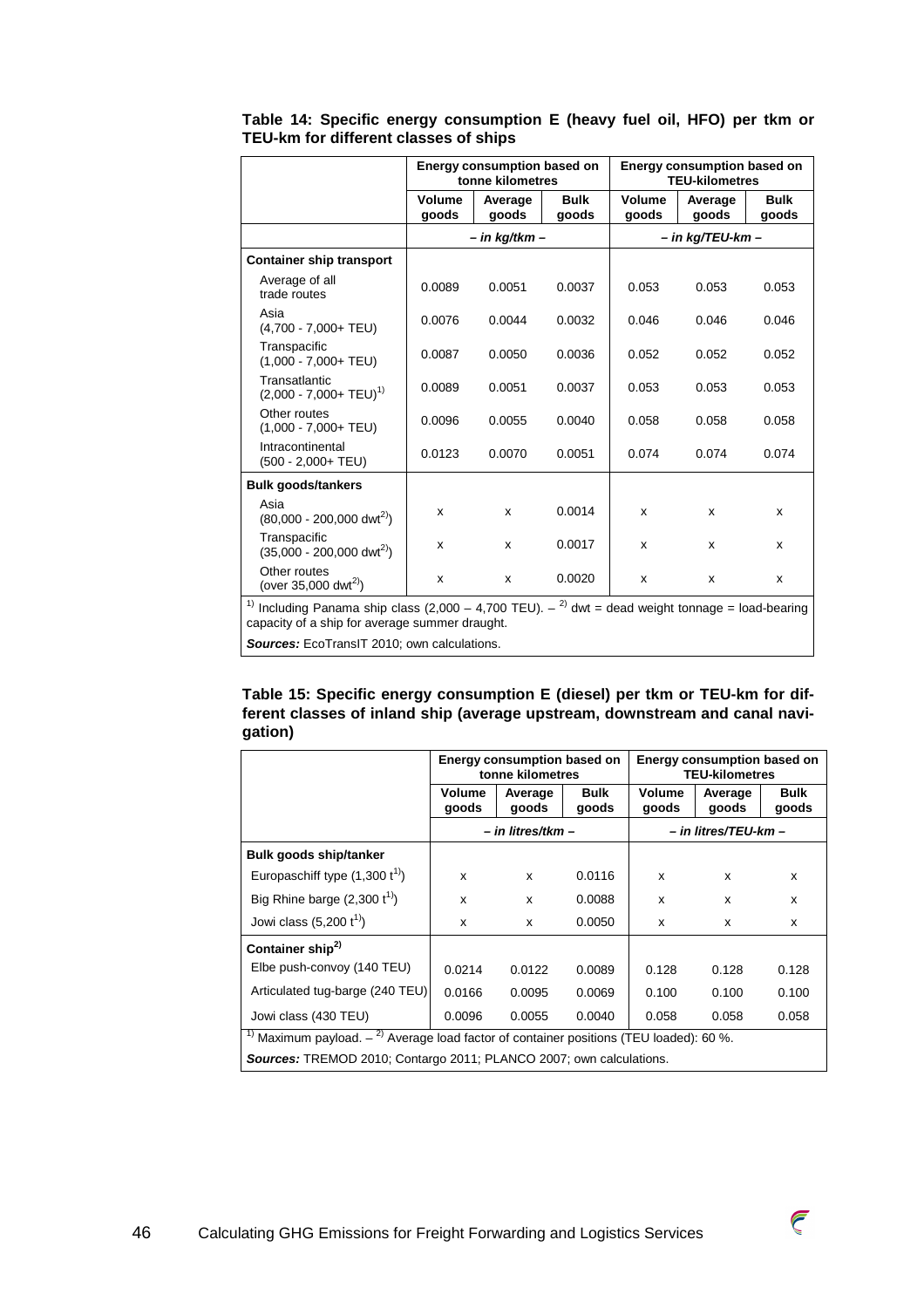For inland shipping the transport distances correspond to the length of the navigated waterways. For sea shipping the stated shipping routes are used. If the length of the routes is unknown they can be determined using e.g. the web tool EcoTransIT (www.ecotransit.org ).

# **Sample calculation 9: Energy consumption by a sea transport service**  5 tonnes of volume goods are transported by container ship from Singapore to Hamburg (trade route: Suez). **Determining the parameters for the calculation:**  - Type of ship: Suez - container ship - Type of goods: volume goods - Transported weight: 5 tonnes

- Distance transported: 15,908 km (determined using EcoTransIT)

### **Calculating energy consumption:**

 $F$  [kg] = W [TEU] x D [km] x E [kg/TEU]  $= 5$  t x 15,908 km x 0.0076 kg/tkm = 605 kg HFO

Aircraft are primarily used to transport urgent, perishable or very valuable products – usually volume goods – over long distances. The kerosene consumption depends on the **type of aircraft**. A specific feature of air transport is that, due to the high energy expenditure for the take-off phase, the consumption is also distance dependent. Table 16 therefore shows values for different types of aircraft and different **distances**. If the actual flight route lies between the values shown, then the required value must be obtained by linear interpolation.

Air cargo is transported in exclusively cargo aircraft but also in the cargo hold of passenger planes. In the second case the cargo is referred to as additional or **belly cargo**. In the case of belly cargo the energy consumption must be divided between the passengers and cargo. According to the standard EN 16258, passengers (including luggage) are estimated at 100 kg per head. The jet kerosene consumption figures shown in the following table follow this allocation method for belly cargo. For cargo it has been assumed that the aircraft is loaded to 60% by weight for medium distance flights (up to 3,700 km) and to 65% for long-distance flights (over 3,700 km). The passenger load utilisation which is used in the allocation between cargo and passengers is around 70% for medium distance flights and 80% for long-distance flights, based on the number of seats.

The **total consumption of jet kerosene** which applies to an individual air cargo consignment is found by multiplying the specific kerosene consumption by the weight of the consignment and the flight distance. Distances for air traffic are often calculated on the basis of great circle distance, which is approximately a straight line as the shortest connection between two points. However, actual flight routes often deviate from this ideal. Added to this are operational or weather-related diversions. In the monitoring directive on emissions trading in aviation activities, the EU therefore sug-

#### **Air transport**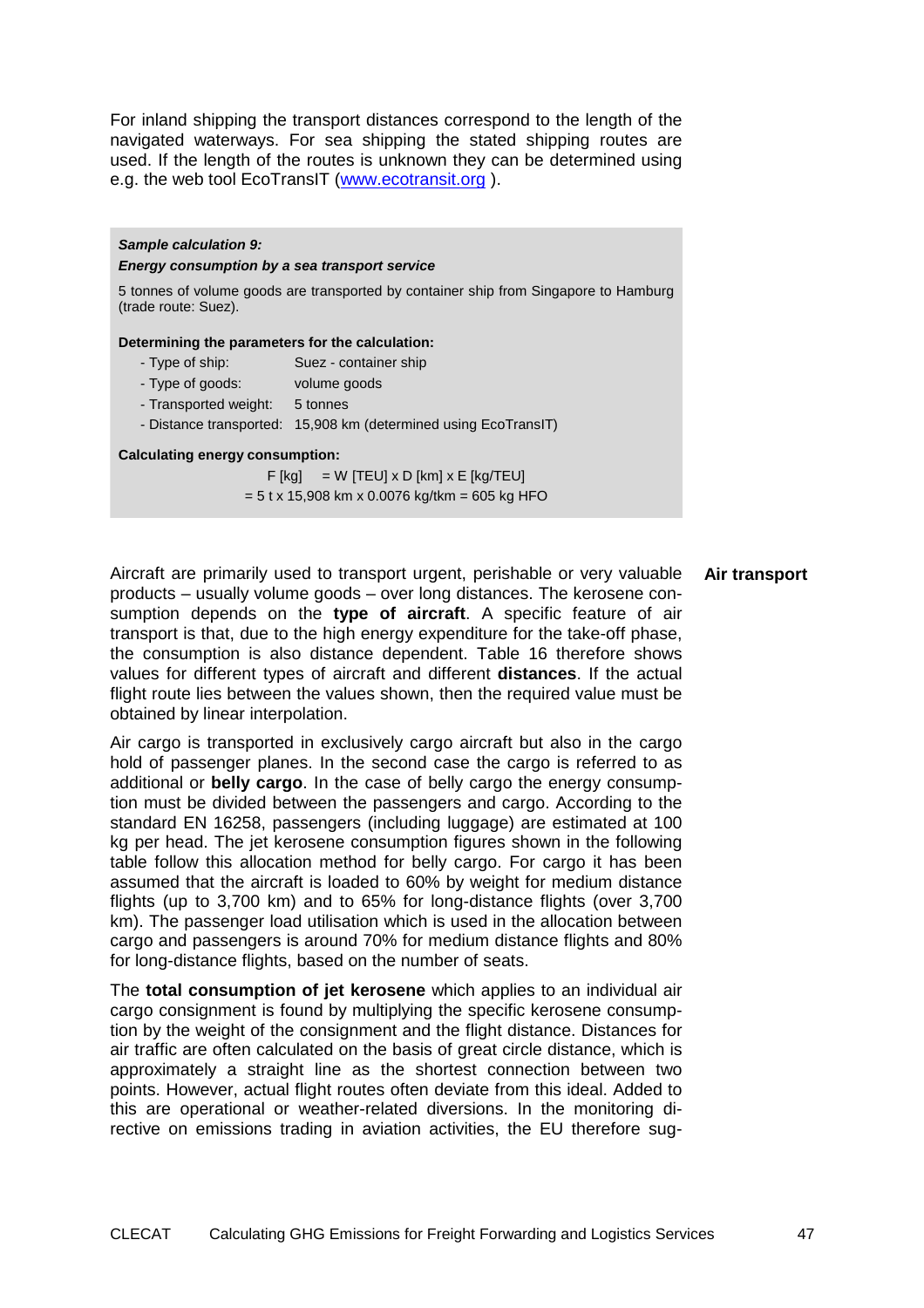gests adding a blanket supplement of 95 km for each flight. This approach was adopted in the standard EN 16258.

| Medium distance <sup>1)</sup> |                                            |                                    |                 | Long distance <sup>1)</sup>                |                                    |
|-------------------------------|--------------------------------------------|------------------------------------|-----------------|--------------------------------------------|------------------------------------|
| <b>Distance</b>               | <b>Belly freight</b><br>(e.g.<br>B757-200) | Cargo plane<br>(e.g.<br>B767-300F) | <b>Distance</b> | <b>Belly freight</b><br>(e.g.<br>B747-400) | Cargo plane<br>(e.g.<br>B747-400F) |
| km                            | kg/tkm                                     | kg/tkm                             | km              | kg/tkm                                     | kg/tkm                             |
| 1,500                         | 0.290                                      | 0.190                              | 3,700           | 0.257                                      | 0.148                              |
| 2,000                         | 0.273                                      | 0.180                              | 4,000           | 0.255                                      | 0.148                              |
| 2,500                         | 0.264                                      | 0.174                              | 6,000           | 0.254                                      | 0.147                              |
| 3,000                         | 0.258                                      | 0.171                              | 8,000           | 0.259                                      | 0.150                              |
| 3,700                         | 0.254                                      | 0.168                              | 10,000          | 0.267                                      | $x^{2}$                            |

### **Table 16: Specific energy consumption E for selected types of aircraft in kg jet kerosene per tkm dependent on the flight route (only volume goods)**

<sup>1)</sup> Maximum payload and number of seats: B757-200: 4 t, 200 passengers: B747-400: 14 t, 416 passengers; B67-300 F: 53.7 t; B747-400F: 112.6 t.  $-$ <sup>2)</sup> Range exceeded.

**Sources:** EcoTransIT 2010; own calculations.

#### **Sample calculation 10:**

#### **Energy consumption by an aircraft transport service**

A medical device packed in a crate (0.05 t) is transported as belly cargo in a passenger aircraft from Shanghai to London.

#### **Determining the parameters for the calculation:**

| - Type of goods:                     | not relevant                                 |
|--------------------------------------|----------------------------------------------|
| - Type of transport:                 | cargo                                        |
| - Transport weight (inc. packaging): | 50 kg, 0.05 t                                |
| - Distance transported:              | 9,219 km (great circle) + 95 km = $9,314$ km |
| - Distance class:                    | long distance                                |
|                                      |                                              |

#### **Interpolation of consumption of jet kerosene for flight route:**

0.259 kg/tkm +  $(0.267 - 0.259)$  kg/tkm x 1,314 km : 2,000 km = 0.264 kg/tkm

#### **Calculating energy consumption:**

 $F$  [kg] = W [t] x D [km] x E [kg/tkm] = 0.05 t x 9,314 km x 0.264 kg/tkm = 123 kg jet kerosene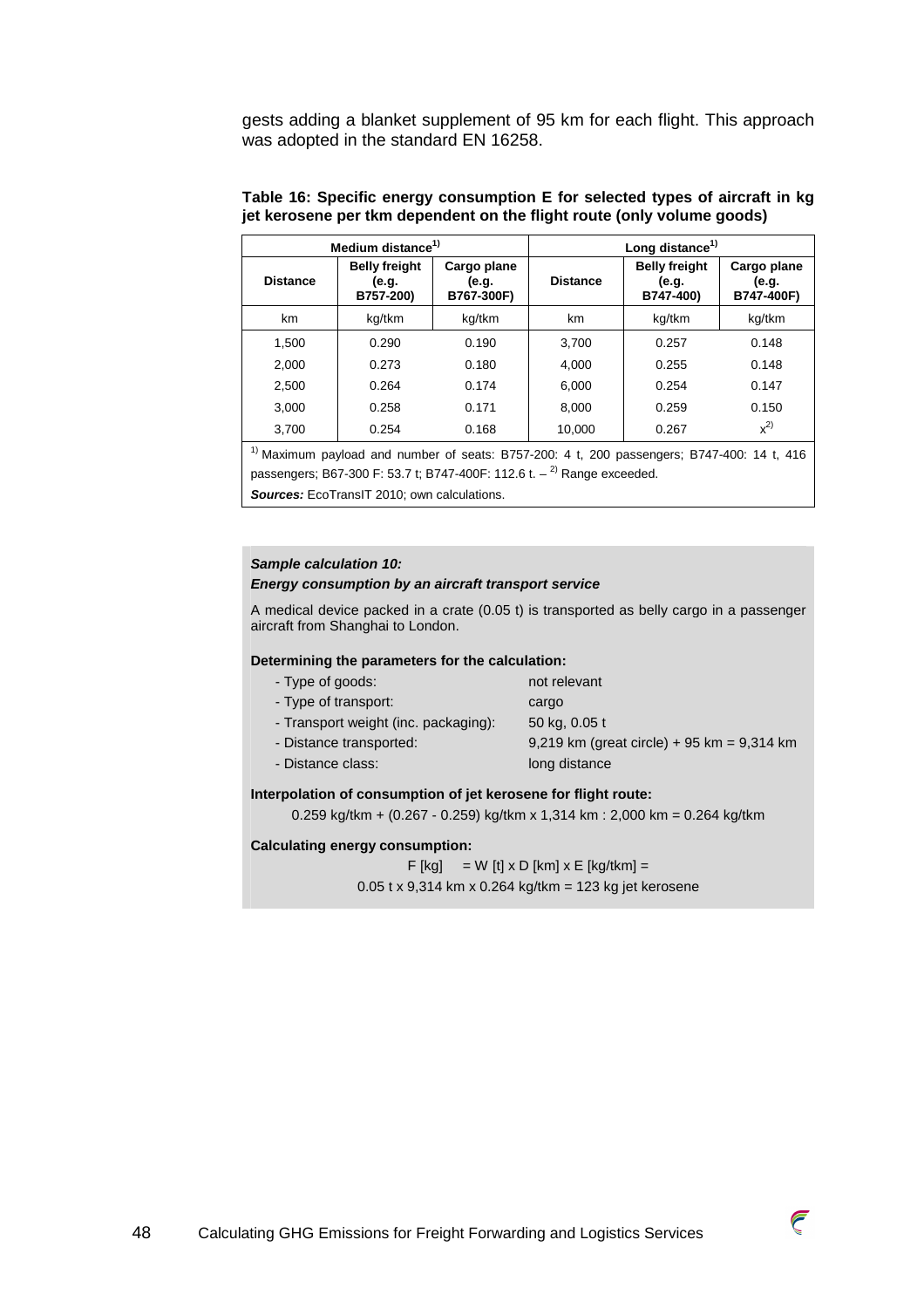# **10 Detailed distance-based calculations for lorries**

If there are no measured consumption values available for the transport service but actual information on the load utilisation and percentage of empty trips by the vehicles, the calculation should use these values. Although the new standard EN 16258 permits default values for consumption, load utilisation or percentage of empty trips e.g. from databases (see also Chapter 10), it also stipulates that the company's own measured values should be used wherever possible. How to make allowances for **measured load utilisation data and percentage of empty trips** is described below specifically for **lorry transport**. This **detailed methodology** continues to be based on consumption values from databases (default values).

The specific diesel consumption values for lorries presented in Chapter 10 are based on one tonne kilometre. The fuel consumption for the whole lorry is thus apportioned to the individual consignments using the tonne kilometres and hence the weight and the distance travelled. In the detailed method the calculation of energy consumption and the allocation are divided further in order to enable different load utilisation and allocation methods. This requires **three steps**:

- 1. Calculating the diesel consumption of the lorry for the whole vehicle round-trip (incl. empty journeys) on which the individual consignment is transported (referred to as a Vehicle Operation System in the standard EN 16258);
- 2. Allocating the energy consumption to the individual consignment (refer to Chapter 7 for the principles);
- 3. Calculating TTW and WTW energy consumption and TTW and WTW greenhouse gas emissions as specified in the standard EN 16258 (see Chapter 6).

These steps must be repeated for all legs in which the individual consignment changes vehicle, and added up to produce a total. The following values are needed to obtain an energy consumption calculation which is as accurate as possible:

- Length of the total vehicle round-trip (vehicle kilometres),
- Size of lorry used per leg.
- Maximum load (payload capacity) of the lorry (e.g. 26 t or 34 pallet spaces for a 40-t lorry),
- Average load (payload) of the vehicle for the total round-trip (e.g. 12 t cargo or 20 pallets),
- Type of route travelled (road category, longitudinal gradient characteristics).

The **diesel consumption** of the vehicle round-trip for a lorry is calculated from the average consumption in litres per 100 km and the distance travelled by the lorry **using the following equation.** When determining the vehicle-kilometres travelled, it must be ensured that all journeys which are directly connected to the consignment are included.

**Determining diesel consumption for lorries**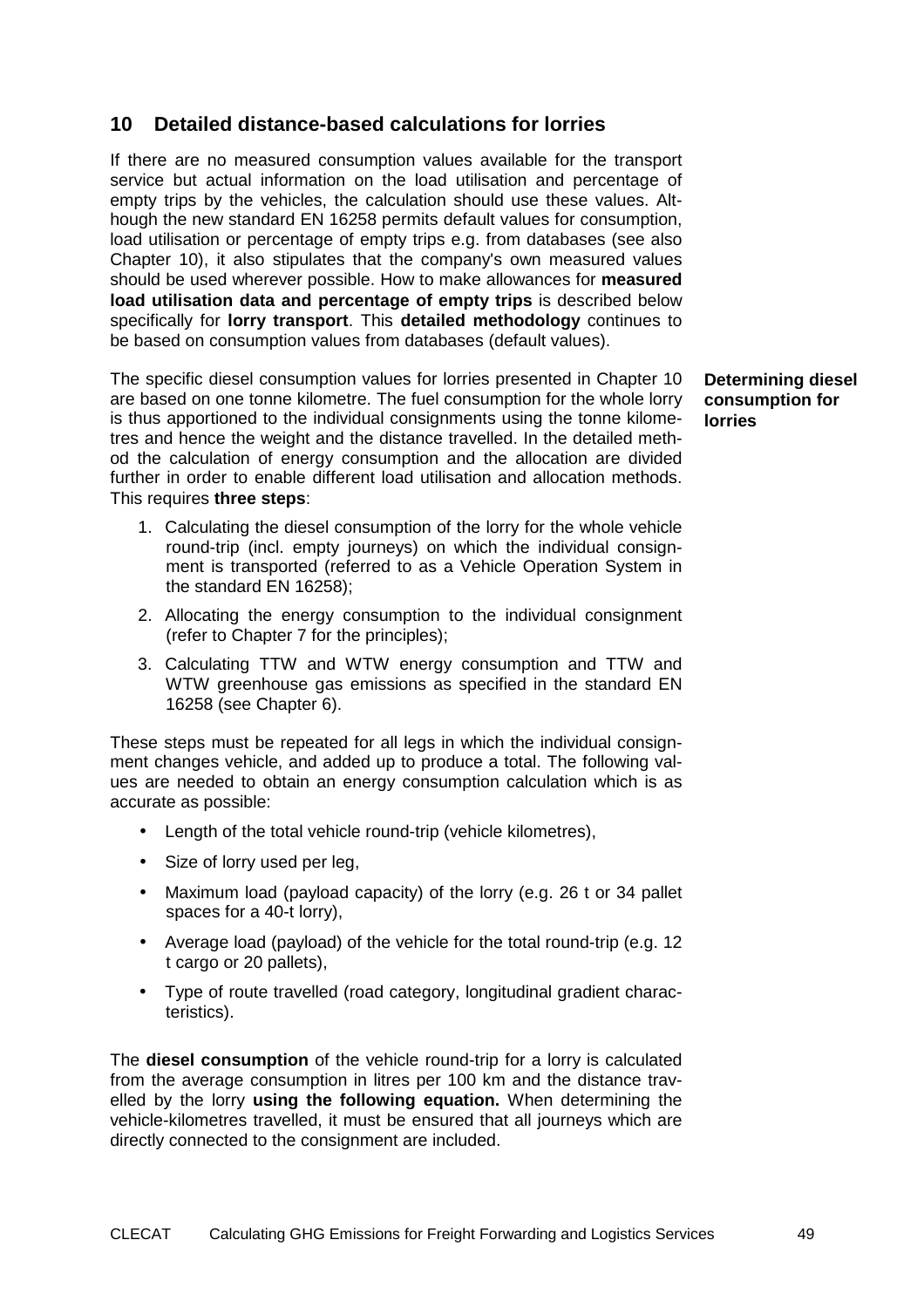# **F** [l] **= D** [km] **x E** [l/100 km] **/ 100**

- F: = Calculated diesel consumption in litres
- D = Distance covered by the total vehicle round-trip in km (incl. empty trips)
- $E =$  Specific diesel consumption in litre/100 km

The **specific energy consumption E** is dependent on the lorry (primarily on the size of the vehicle) and its average load utilisation and is calculated as follows:

|    | <b>E</b> [litre/100 km] = A [litre/100 km] + B [litre/100 km] x N [t] / C [t] |
|----|-------------------------------------------------------------------------------|
| F. | $=$ Specific diesel consumption in litre/100 km                               |
| А  | $=$ Consumption of empty vehicle in litre/100 km                              |
| В  | $=$ Difference of fully loaded vehicle minus empty vehicle in $1/100$ km      |
| N  | $=$ Payload in tonnes                                                         |
|    | $=$ Payload capacity in tonnes (maximum payload)                              |
|    |                                                                               |

Table 17 shows representative values for the parameters A, B and C which are typical for European countries for four different sizes of lorries. As in Chapter 10, the figures are consumption values for **motorways** and **other rural roads**. The consumption on **urban roads** can be calculated using the **correction factors** in Table 11 (Chapter 10). No distinction has been made according to the emission standards (Euro classes) as their effect on fuel consumption is negligible since the introduction of Euro 3.

| Table 17: Parameters A, B and C for typical lorries in Europe |  |  |
|---------------------------------------------------------------|--|--|

|                                                           |          | <b>Hilly</b> | Level ground (flat) |          |        |
|-----------------------------------------------------------|----------|--------------|---------------------|----------|--------|
| <b>Parameter</b>                                          | A        | в            | A                   | в        | C      |
|                                                           | I/100 km | I/100 km     | I/100 km            | I/100 km | Tonnes |
| Lorry $<$ 7.5 t GVW                                       | 13.0     | 1.4          | 12.9                | 1.2      | 3.5t   |
| Lorry 7.5-12 t GVW                                        | 16.9     | 3.2          | 16.6                | 2.4      | 6.0t   |
| Lorry 12-24 t GVW                                         | 19.3     | 4.2          | 18.7                | 2.9      | 12.0t  |
| Articulated lorry 24-40 t GVW <sup>1)</sup>               | 22.7     | 14.4         | 21.5                | 8.2      | 26.0t  |
| <sup>1)</sup> Including road trains.                      |          |              |                     |          |        |
| <b>Sources: HBEFA 3.1; TREMOD 2010; own calculations.</b> |          |              |                     |          |        |

As the diesel consumption of a lorry depends on its total weight, the weight-related load utilisation is included in the above equation (part of equation: N/C) – irrespective of whether the allocation of consumption to an individual consignment at the next step is made using a different allocation value (e.g. volume, number of pallets, loading metres). This means that the **weight related load utilisation** of the lorry is always required in order to carry out the detailed calculation – irrespective of the allocation value used. Further, it is the **actual weight** and not the chargeable weight

 $\overline{\epsilon}$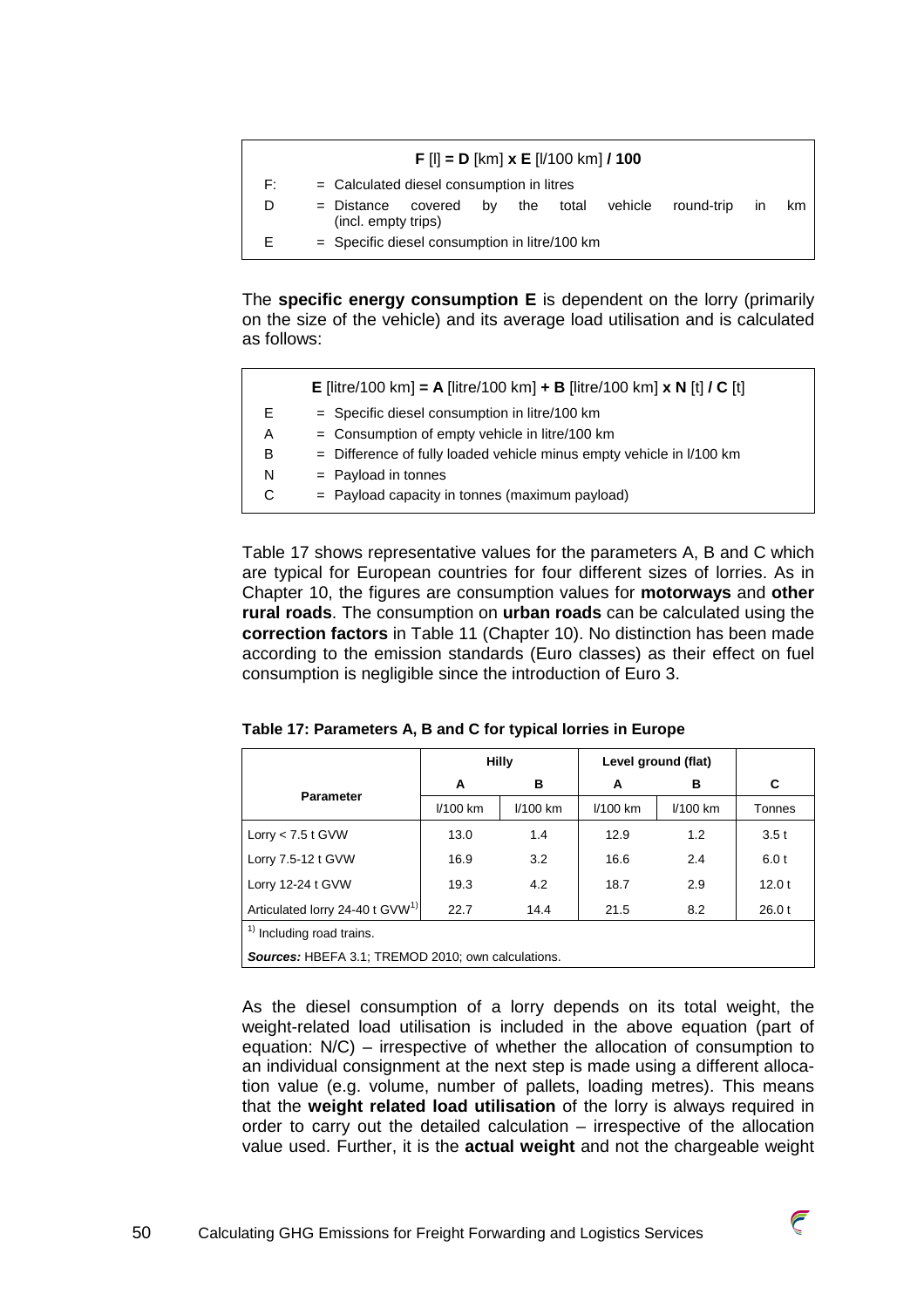which must be used in the calculation. It should also be noted that the **weight of cargo supports** (e.g. weight of pallets) or of packaging must also be taken into account when calculating consumption. However, for the allocation, only cargo supports which are part of the load need to be included (see Chapter 7).

In order to be able to apply the above equation correctly, you either need to calculate the vehicle round-trip separately for each leg where the payload changes, or an average payload for the whole vehicle round-trip must be determined, in which case the distances of all the legs have to be included.

The average load of the vehicle for a complete round trip is required for calculating the specific energy consumption. If several consignments are carried in a round trip, the payloads of each individual consignment have to be added. This is easy when dealing with an actual vehicle round-trip where there is no loading or unloading **and** the payload of all the consignments is known. **load** 

**Determining average** 

If this is not the case, the following procedures are available:

• Case 1: Payload, distance and total length are known for all the legs of a round trip.

The average payload is calculated by multiplying payload and length of leg for each leg, adding the individual legs and dividing by the total length:

Average payload = sum (payload \* length of leg) / total length

• Case 2: No or incomplete information on the vehicle round trip

In this case estimated payloads can be used instead. This can be e.g. an average annual value for comparable transport situations for this company. It is important to include the empty trips.

A further step is required to allocate the consumption to the individual consignment. As the weight of the load is known, it also makes sense to use the weight of the individual consignment for the allocation. The standard EN 16258 actually suggests using the product of the weight and distance (i.e. tonne kilometres) for the allocation. Alternatively, the standard also permits other variables when these are closer to the limiting values of the transport service (e.g. number of pallet places, loading metres). The standard again suggests using the product of the allocation parameter and the distance (e.g. product of number of pallets and distance or loading metres and distance) for the allocation. If this is not possible, the allocation unit itself with distance or even the distance alone can be used to allocate emissions to consignments.

After successfully allocating the diesel consumption to the individual consignment you can then go on to calculate TTW and WTW energy consumption and TTW and WTW greenhouse gas emissions (see Chapter 6).

**Allocation and calculation of energy consumption and GHG emissions**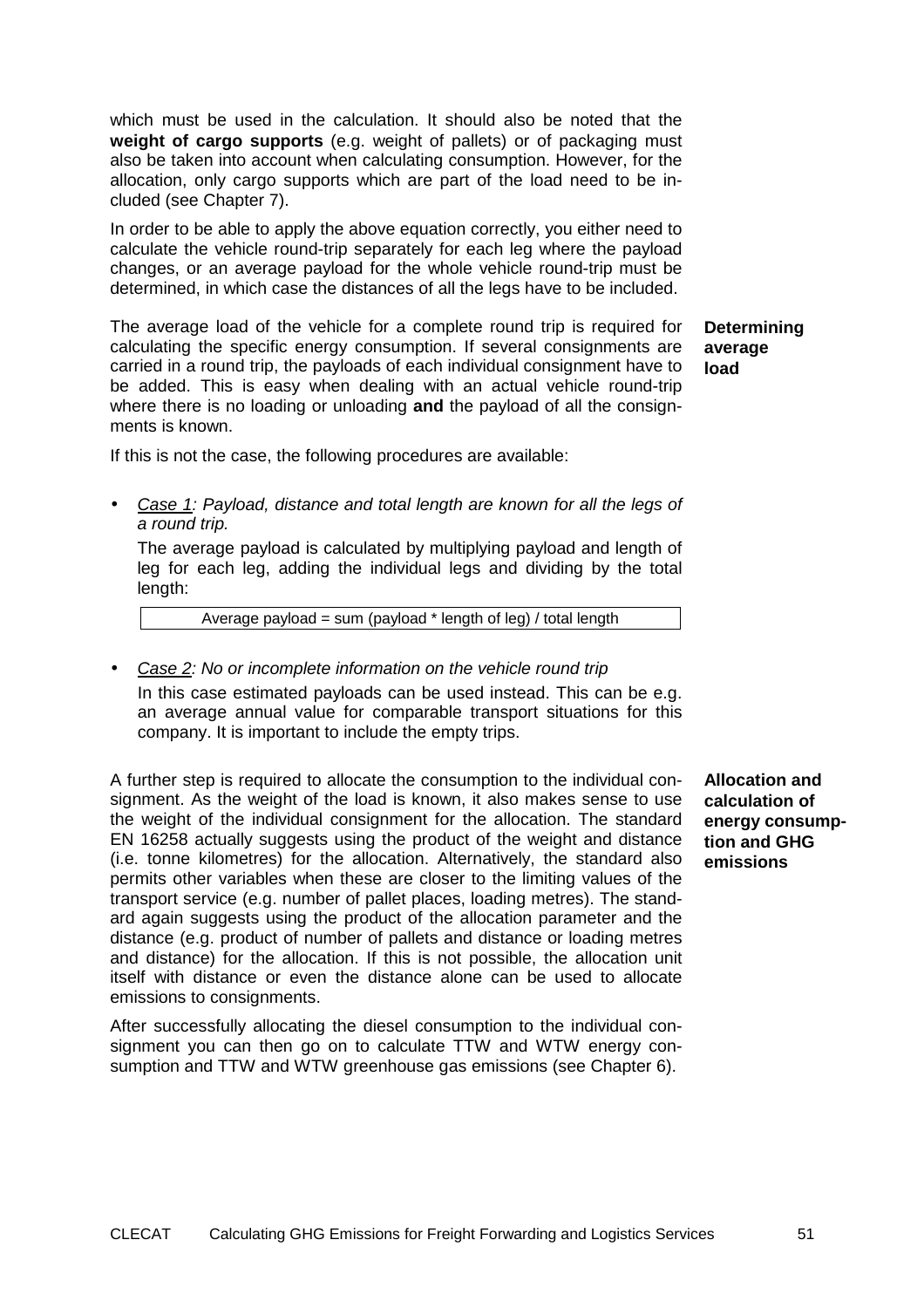## **Sample calculation 11:**

#### **Calculating fuel consumption using actual load data**

A 12-t lorry delivers a total of eight pallets with wood briquettes on a trip. Four pallets of hardwood briquettes (total weight 0.98 t/pallet) are sent from the warehouse in Antwerp to Brussels (50 km). Four more pallets with bark briquettes (0.52 t/pallet) are taken from the warehouse in Antwerp via Brussels to Leuven (50 km + 26 km). The lorry drives back empty from Leuven to the warehouse (70 km). The route mainly involves motorways without any ascents and descents.

#### **Average payload of the vehicle round trip**

The average payload of the round trip can be calculated from the payload of each leg and the length of the legs:

- $-$  Leg 1: 4 x 0.98 t + 4 x 0.52 t = 6.00 t
- $-$  Leg 2:  $4 \times 0.52$  t = 2.08 t
- $-Leq$  3: Empty trip = 0 t

Average payload =  $(6.0 \text{ t x } 50 \text{ km} + 2.08 \text{ t x } 26 \text{ km})$  $(50 \text{ km} + 26 \text{ km} + 70 \text{ km}) = 2.43 \text{ t}$ 

**Average consumption per** 100 km (from Table 17):

E  $[1/100 \text{ km}] = a + b \times N/C =$ 

16.6 l/100 km + 2.4 l/100 km x 2.43 t / 6.0 t = 17.57 l/100 km

**Calculating the total consumption** 

F [l]= D [km] x E [l/100 km] / 100 =

146 km x 17.57 l/100 km / 100 = 25.7 l

52 Calculating GHG Emissions for Freight Forwarding and Logistics Services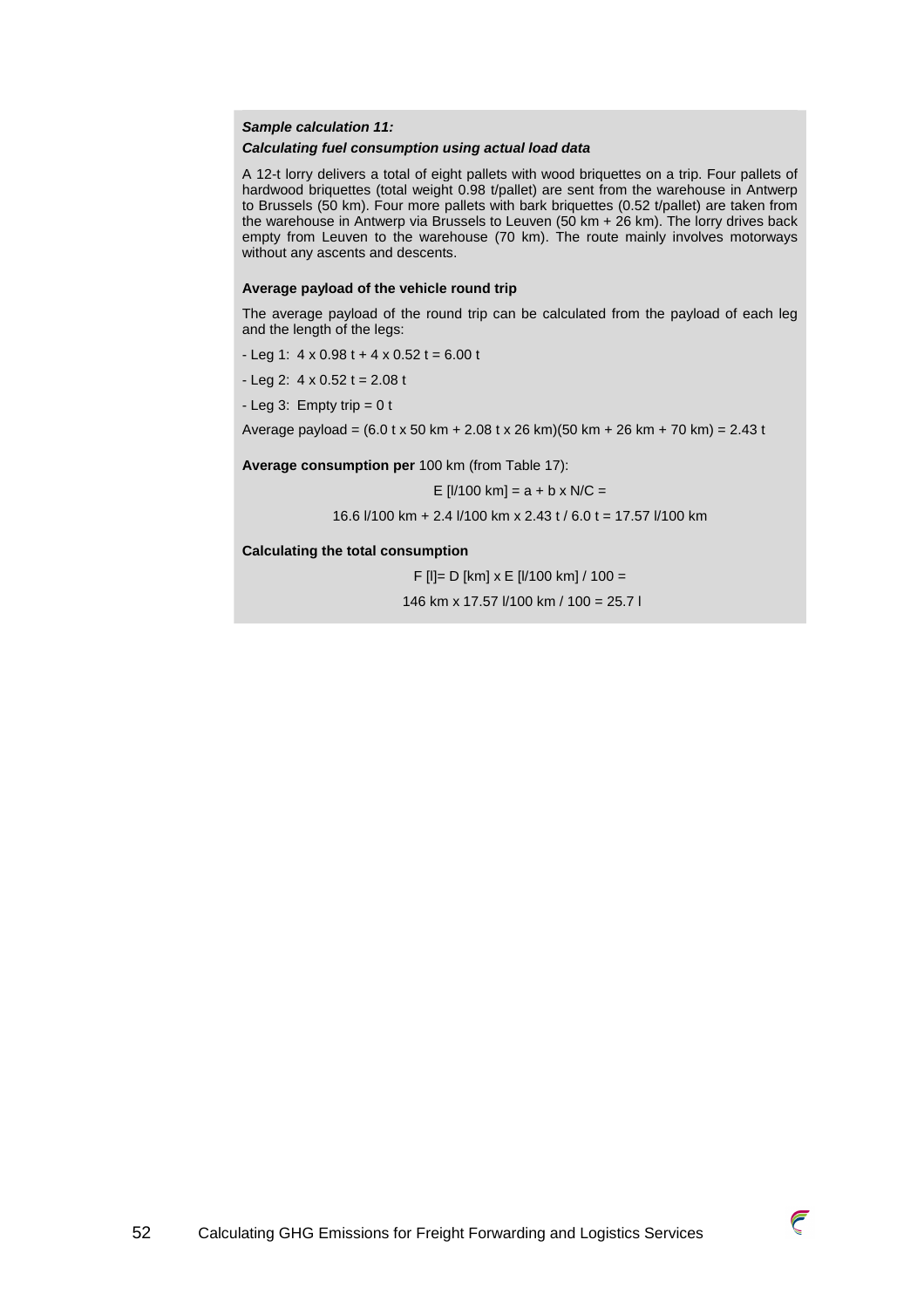# **11 Calculations for buildings, warehouses and handling**

It is not only vehicles that create emissions in the logistics sector. Buildings, warehouses and handling equipment are also responsible for part of the greenhouse gases, generally as a result of

- **Power consumption** by the handling equipment, terminals, warehouses and offices,
- **Thermal energy consumption** by the terminals, warehouses and offices,
- Consumption of diesel, liquefied petroleum gas or electricity for additional equipment such as **swap body vehicles** or **forklift trucks,**
- **Refrigerant losses** from freezers and cold storage.

Stationary services are currently not included in the standard EN 16258. However, future editions of the standard will include the handling of goods. Until then the greenhouse gas emissions for these services which are not included in the standard can be recorded but must be presented separately from the standard-compliant results for transport services. The methods used for these calculations should be described as clearly as possible. A good methodological basis is provided by the **Corporate Accounting and Reporting Standard** in the **Greenhouse Gas Protocol** (see Chapter 5).

According to the GHG Protocol, however, there is only an obligation to calculate the **direct greenhouse gas emissions**. But in order to comply with the provisions of the standard EN 16258 for transport services, account must also be taken of **indirect emissions** (i.e. the greenhouse gases produced by the manufacture of energy sources or products like refrigerant). The procedure for calculating the final energy consumption and the direct emissions will be shown as well as that for calculating the overall energy consumption and the total emissions. Construction of the buildings, warehouses and handling devices will not be considered as it is of lower importance for the overall emissions.

The GHG Protocol includes what is known as the **emission factor-based method** for determining greenhouse gas emissions for power and heating – this approach corresponds to the consumption-based methods in the standard EN 16258. The first step is therefore to obtain the energy consumption values which are then multiplied by the relevant emission factors in a second step, in a similar way to the transport calculations. Energy consumption values are determined for the individual buildings, terminals or handling equipment by means of electricity meters, fuel oil invoices or annual bills from the energy provider. In the case of kWh data it should be noted that these often refer to the gross calorific value whereas many emission factors relate to the net calorific value (in Europe the net calorific value is on average 90% of the gross calorific value). It is important to record all energy consumers – including sorting and conveying systems which often make considerable contributions to consumption. Energy consumption and greenhouse gas emissions are therefore calculated as follows: **Power and heating** 

**GHG Protocol instead of EN 16258**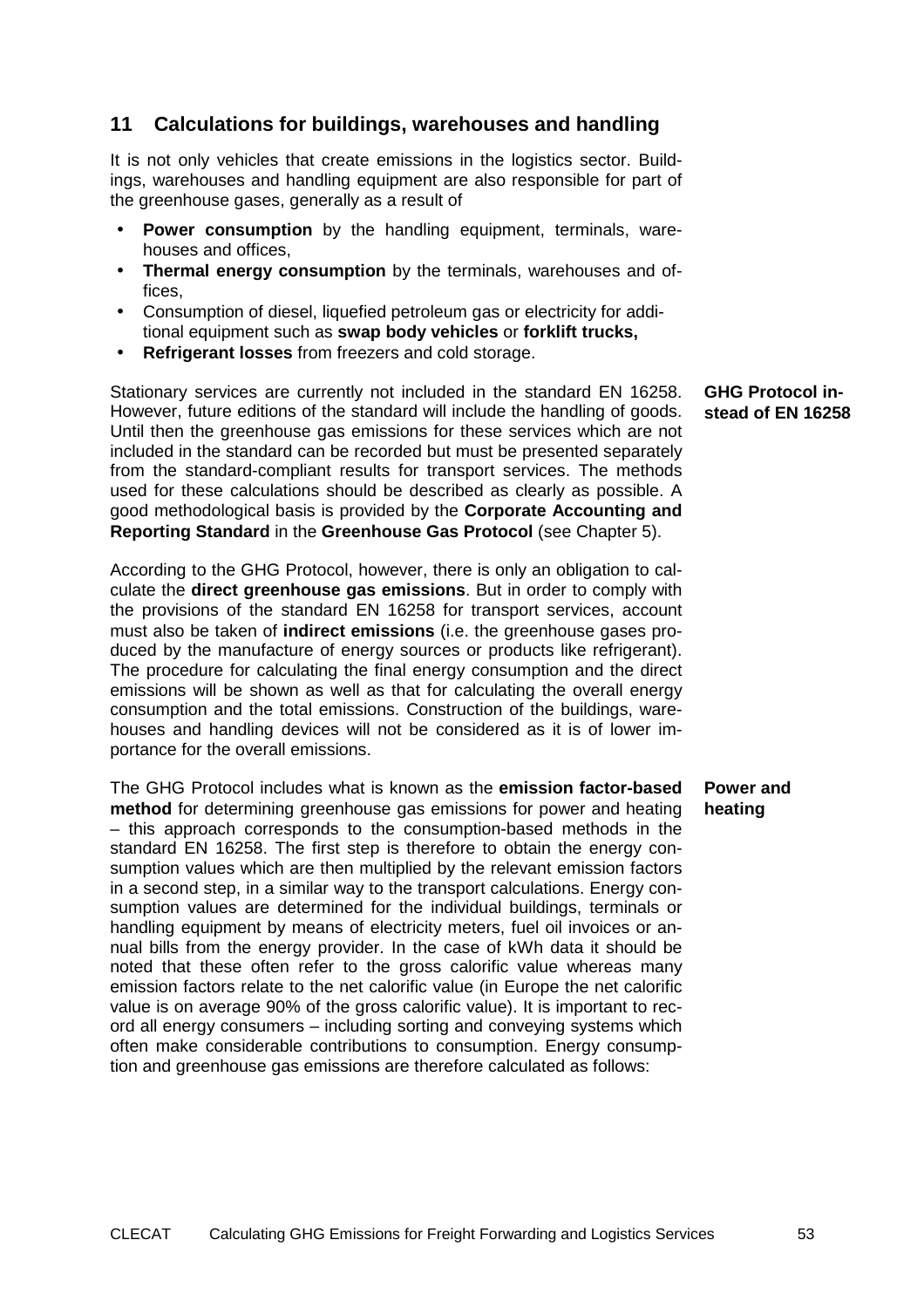| <b>Energy consumption:</b> |                                                                                                                                                                                             |  |  |  |  |
|----------------------------|---------------------------------------------------------------------------------------------------------------------------------------------------------------------------------------------|--|--|--|--|
|                            | $E_{\text{direct and total}} = F \times e_{\text{direct and total}}$                                                                                                                        |  |  |  |  |
| Edirect and total          | = final energy consumption (direct) and primary energy consumption<br>(total) in MJ                                                                                                         |  |  |  |  |
|                            | = measured energy consumption (e.g. kWh electricity, kWh district<br>heating, kWh gas or litre fuel oil)                                                                                    |  |  |  |  |
| <b>e</b> direct and total  | $=$ energy conversion factor for final energy consumption (direct) and<br>primary energy consumption (total) in MJ per kWh electricity, kWh<br>district heating, kWh gas or litres fuel oil |  |  |  |  |

| Greenhouse gas emissions:                        |                                                                                                                                                                                    |  |  |  |
|--------------------------------------------------|------------------------------------------------------------------------------------------------------------------------------------------------------------------------------------|--|--|--|
| $Gdirect and total = F \times Gdirect and total$ |                                                                                                                                                                                    |  |  |  |
| G <sub>direct</sub> and total                    | $=$ direct and total emissions in kg                                                                                                                                               |  |  |  |
|                                                  | = measured energy consumption (e.g. kWh electricity, kWh district<br>heating, kWh gas or litre fuel oil)                                                                           |  |  |  |
| <b>g</b> direct and total                        | = GHG conversion factor for direct and total greenhouse gas<br>emissions in kg CO <sub>2</sub> equivalents per kWh electricity, kWh district<br>heating, kWh gas or litre fuel oil |  |  |  |

The necessary **conversion factors** are shown in Table 18. The factors for electricity and district heating depend on the power plant mix of the country in question. The table shows the electricity values for EU-27 and Germany as examples (for further data, please refer to the appendix). The factors include all process steps from the extraction of the energy carriers and their conversion in the power plant to the transport to the end customer. This procedure therefore corresponds to that required by the standard EN 16258 for transport services. The energy supplier's  $CO<sub>2</sub>$  emission factors for electricity labelling cannot be used as they only include some of the indirect emissions and, in addition, are only calculated for  $CO<sub>2</sub>$ .

If a logistics company uses green electricity from renewable sources, this electricity can only be used to reduce emissions in the carbon footprint if it comes from new plants e.g. new wind turbines. This is usually only guaranteed if the electricity is certified (e.g. electricity with labels like the German OK Power). A company which generates power in photovoltaic units can only count this towards reducing emissions if the company uses the power itself. Anyone who merely makes areas available for PV units and then feeds the electricity into the public grid is not allowed to show the green energy as a reduction measure.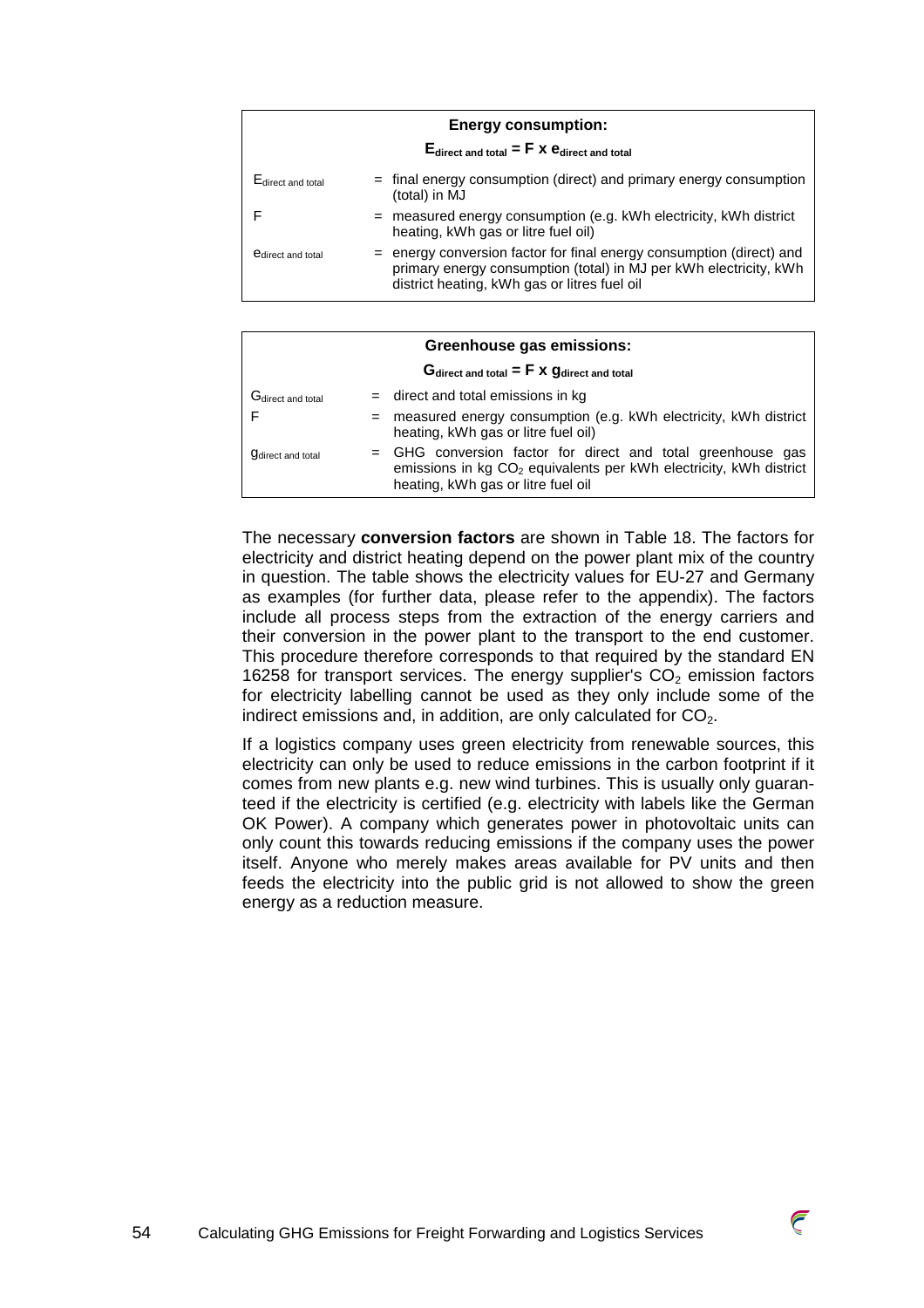|                                    | <b>Energy conversion factors</b> |                                                                             |                                                                          | <b>GHG conversion factors</b>          |                                                   |                                                         |  |
|------------------------------------|----------------------------------|-----------------------------------------------------------------------------|--------------------------------------------------------------------------|----------------------------------------|---------------------------------------------------|---------------------------------------------------------|--|
|                                    | <b>Unit</b>                      | <b>Direct</b><br>energy<br>con-<br>sum-<br>ption<br>$(\mathbf{e}_{direct})$ | <b>Total</b><br>energy<br>con-<br>sum-<br>ption<br>(e <sub>total</sub> ) | <b>Unit</b>                            | <b>Direct</b><br>emis-<br>sions<br>$(g_{direct})$ | <b>Total</b><br>emis-<br>sions<br>(g <sub>total</sub> ) |  |
| Electricity EU-27                  | MJ/kWh                           | 3.6                                                                         | 10.2                                                                     | kg CO <sub>2</sub> e/kWh               | 0.000                                             | 0.424                                                   |  |
| <b>Electricity Germany</b>         | MJ/kWh                           | 3.6                                                                         | 9.7                                                                      | kg CO <sub>2</sub> e/kWh               | 0.000                                             | 0.583                                                   |  |
| Electricity photovoltaic           | MJ/kWh                           | 3.6                                                                         | 3.7                                                                      | kg CO <sub>2</sub> e/kWh               | 0.000                                             | 0.000                                                   |  |
| <b>District heating Germany</b>    | MJ/kWh <sub>th</sub>             | 3.6                                                                         | 4.1                                                                      | kg CO <sub>2</sub> e/kWh <sub>th</sub> | 0.000                                             | 0.249                                                   |  |
| Natural gas: net calorific value   | MJ/kWh                           | 3.6                                                                         | 4.1                                                                      | kg CO <sub>2</sub> e/kWh               | 0.202                                             | 0.242                                                   |  |
| Natural gas: gross calorific value | MJ/kWh                           | 3.2                                                                         | 3.7                                                                      | kg CO <sub>2</sub> e/kWh               | 0.182                                             | 0.218                                                   |  |
| Heating oil                        | MJ/kg                            | 35.8                                                                        | 41.7                                                                     | kg CO <sub>2</sub> e/kg                | 2.67                                              | 3.09                                                    |  |
| Liquefied petroleum gas            | MJ/I                             | 25.3                                                                        | 28.3                                                                     | kg CO <sub>2</sub> e/l                 | 1.70                                              | 1.90                                                    |  |

### **Table 18: Factors for energy consumption and greenhouse gas emissions in stationary services**

**Note:** The values shown include the power loss due to the electricity distribution. The emission value for district heating is related to the thermal consumption in kWh. Energy consumption and emissions due to the construction, maintenance and disposal of the infrastructure are not included (in keeping with the standard EN 16258).

**Sources:** GEMIS 4.8; EN 16258; own calculations.

#### **Sample calculation 12:**

**Energy consumption and greenhouse gas emissions from a warehouse** 

A German warehouse (area 100,000 m²) requires 5.28 million kWh of electricity per year.

- Final energy consumption: 5.28 million kWh x 3.6 MJ/kWh = 19.008 TJ
- Primary energy consumption: 5.28 million kWh x 9.7 MJ/kWh = 51.216 TJ
- Direct GHG emissions:  $5.28$  million kWh x 0.0 kg CO<sub>2</sub>e/kWh = 0 t CO<sub>2</sub>e

- Total GHG emissions:  $5.28$  million kWh x 0.583 kg CO<sub>2</sub>e/kWh =  $3,078$  t CO<sub>2</sub>e

## In cold stores and freezer warehouses the main refrigerant used – in relation to the volume refrigerated – is ammonia which has virtually no damaging effects on the environment. In contrast, smaller warehouses up to 50,000 m² use refrigerants containing fluorine such as R-134a or R-404A or the chlorine-containing R-22 (which is now banned in new plants). Chlorinated and fluorinated refrigerants are **high impact greenhouse gases** which must not be released into the environment.

The GHG Protocol recommends the Lifecycle Stage Approach for calculating the impact of refrigerant losses on the environment. This takes the **annual quantity refilled** and multiplies it by the specific CO<sub>2</sub> equivalent factor for the chemical. If these quantities are unknown, the losses can be calculated using average leakage rates.

Table 19 shows the conversion factors required for calculating the individual refrigerants. The greenhouse gas emissions from the losses of refrigerant can then be calculated using the following equation:

### **Refrigerant losses**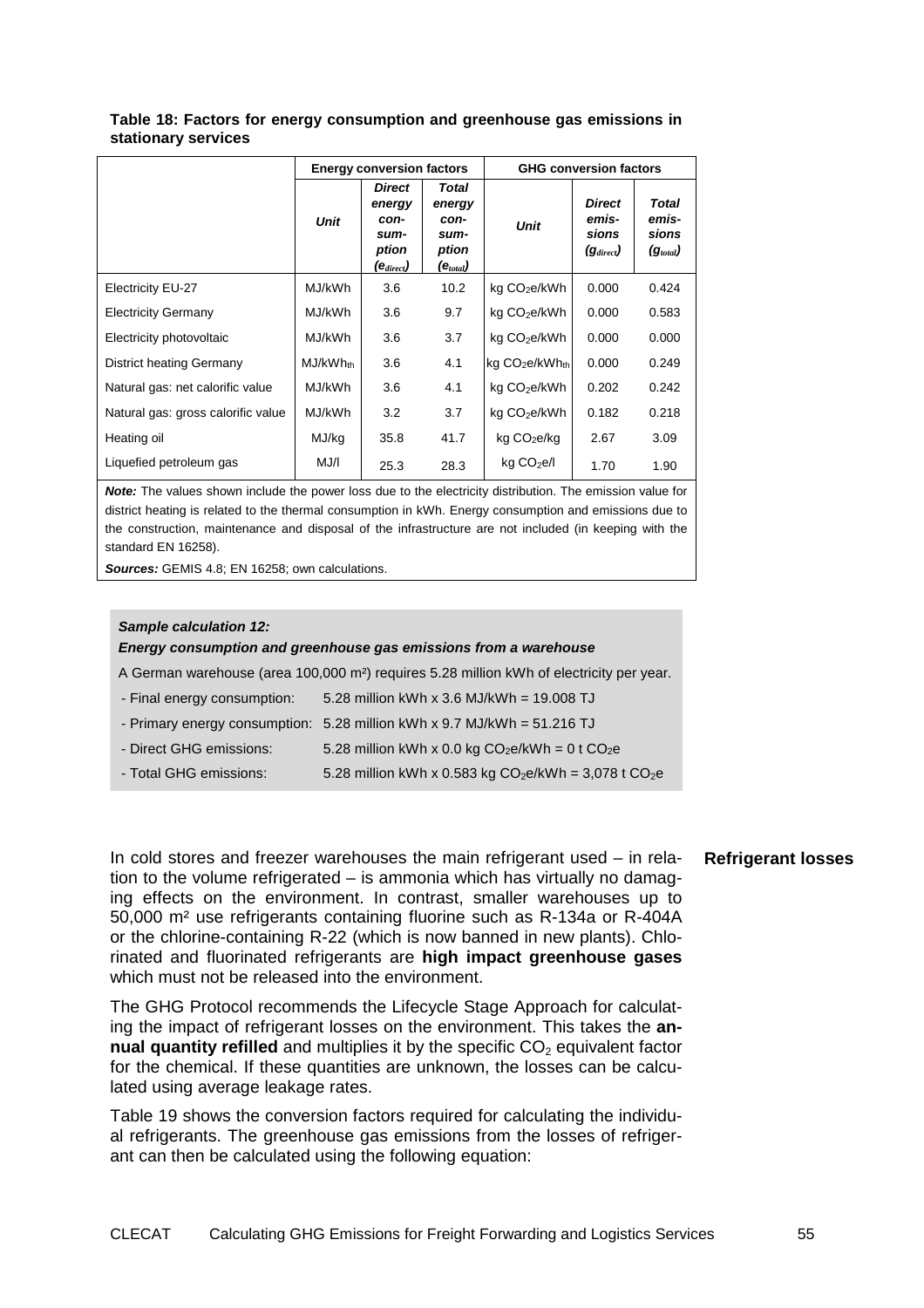|                               | $Gdirect and total = RL \times Gdirect and total$                                                                   |
|-------------------------------|---------------------------------------------------------------------------------------------------------------------|
| G <sub>direct</sub> and total | $=$ direct and total emissions in kg                                                                                |
| RL                            | $=$ refrigerant losses in $kg$                                                                                      |
| <b>g</b> direct and total     | $=$ GHG conversion factor for direct and total greenhouse gas<br>emissions in kg CO <sub>2</sub> per kg refrigerant |

### **Table 19: Factors for calculating the greenhouse gas emissions for refrigerant losses**

|                                                              | <b>Direct</b><br>emission factor<br>$(g_{\text{direct}})$ | <b>Total emission</b><br>factor<br>(g <sub>total</sub> ) |  |
|--------------------------------------------------------------|-----------------------------------------------------------|----------------------------------------------------------|--|
|                                                              | kg CO <sub>2</sub> e/kg                                   | kg CO <sub>2</sub> e/kg                                  |  |
| <b>Refrigerant R-22</b>                                      | 1,810                                                     | 1,886                                                    |  |
| Refrigerant R-134A                                           | 1.430                                                     | 1,533                                                    |  |
| Refrigerant R-404A                                           | 3,922                                                     | 4.025                                                    |  |
| Refrigerant R-407A                                           | 1.770                                                     | 1,873                                                    |  |
| Refrigerant R-410A                                           | 2.088                                                     | 2,177                                                    |  |
| Refrigerant R-717 (ammonia)                                  | 3                                                         | 5                                                        |  |
| <b>Sources: IPCC 2007: Ecoinvent 2009: own calculations.</b> |                                                           |                                                          |  |

#### **Sample calculation 13:**

#### **Calculating the greenhouse gas emissions from refrigerant losses**

Losses of refrigerant in a freezer warehouse amount to 150 kg R-410A per year. The greenhouse gas emissions can be calculated as follows:

- Direct GHG emissions:  $150 \text{ kg} \times 2,088 \text{ kg CO}_2 \text{e/kWh} = 313.2 \text{ t CO}_2 \text{e}$
- Total GHG emissions:  $150 \times 2,177$  kg  $CO<sub>2</sub>e/kWh = 326.6$  t  $CO<sub>2</sub>e$

**Swap body vehicles** for swap trailers or **forklift trucks** require diesel, liquefied petroleum gas or electricity. This amount can be of relevance so it should be converted into TTW and WTW energy consumption and TTW and WTW greenhouse gas emissions as in the procedure prescribed in the standard EN 16258 (see Chapter 6). If no energy consumption figures are available, the number of operating hours and the standard consumption per hour can be used for forklift trucks as an alternative. If forklift trucks are loaded using loading stations in the warehouse, then their energy consumption has already been recorded via the warehouse. **Energy consumption by additional equipment** 

The GHG Protocol does not give any information about how the electricity consumption for warehouses or handling facilities can be divided amongst individual consignments. This guide recommends using only **physical units** (e.g. weight, number of pallets) for the allocation. As the stationary services are a fixed part of a logistics chain, the **same allocation parameters** should be used as for the transport services in this chain. Other parameters are appropriate if the energy consumption of the stationary services is determined using a different variable. The energy consumption of freezer units is dependent on the weight of the goods. In this case the allocation could be made using the weight of the frozen goods, even if a differ-**Allocation** 

![](_page_55_Picture_11.jpeg)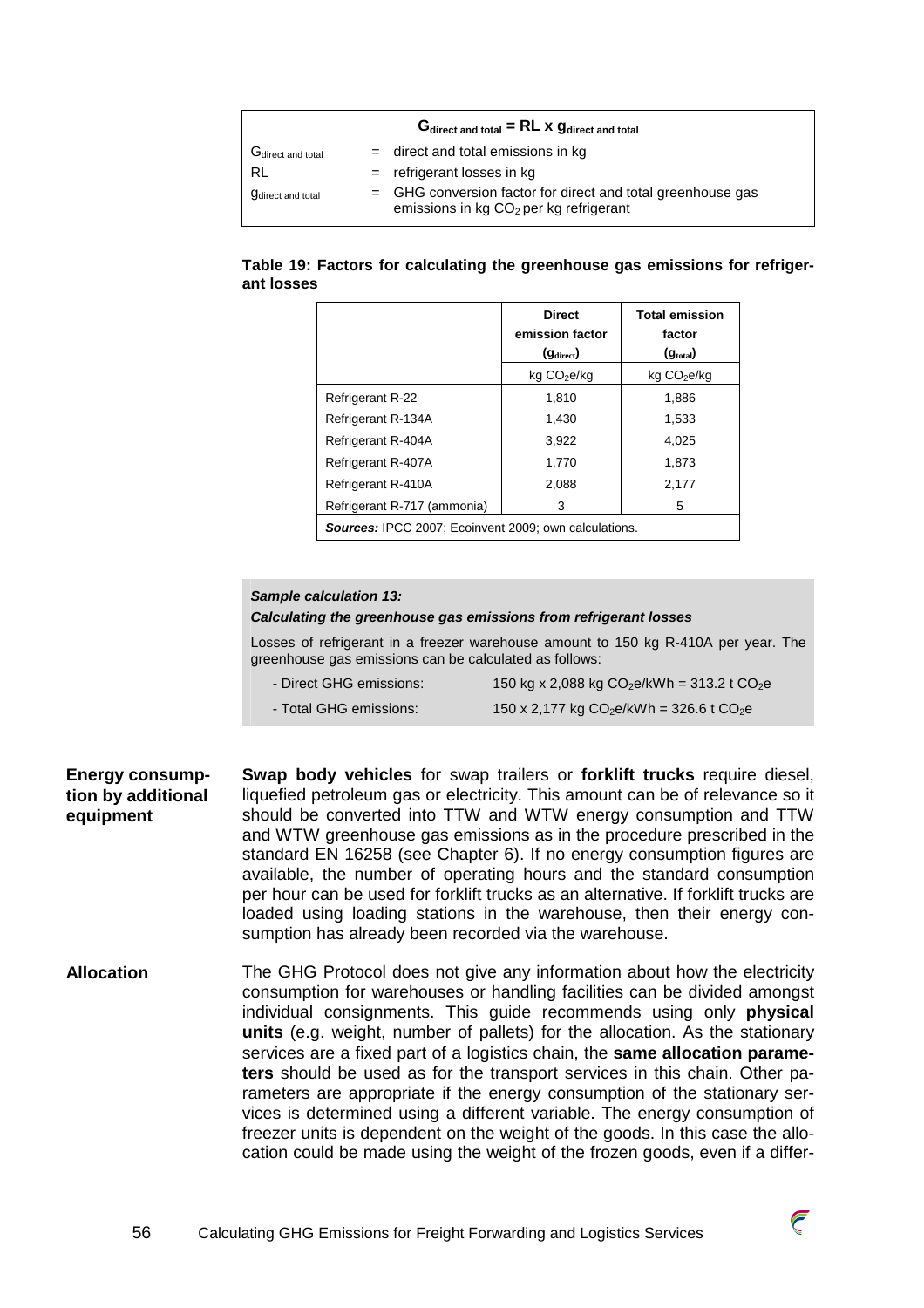ent allocation variable was used for the transport services. For handling equipment the allocation is usually done using the number of consignments handled. In principle the **parameters** used for allocation **must be declared for stationary services as well as for transport services.**

If goods have to be stored for longer periods, then this part has a higher energy consumption. For this reason **the period of storage** needs to be included in the allocation for warehouse facilities. So, for example, the proportion of energy consumption for a pallet can be calculated using the average number of occupied pallet places per year and the period for which a pallet is stored.

#### **Sample calculation 14:**

#### **Allocation of energy consumption to a pallet in the freezer warehouse**

Around 80% of the 6,700 pallet spaces in a freezer warehouse are occupied over the course of the year. For example, in the warehouse beef is stored for an average of 21 days and sweet peppers for 150 days. The following proportion of the annual energy consumption therefore applies per pallet of beef or sweet peppers:

| - Total pallet-days:                                   |  |
|--------------------------------------------------------|--|
| 6,700 pallets x 80% x 365 days = 1,956,400 pallet-days |  |

| - Beef:         | 1 pallet x 21 days = 21 pallet-days                      |
|-----------------|----------------------------------------------------------|
| Percentage:     | 21 pallet-days / 1,956,400 pallet-days = <b>0.00107%</b> |
| - Sweet pepper: | 1 pallet x 150 days = $150$ pallet-days                  |

**Percentage:** 150 pallet-days / 1,956,400 pallet-days = **0.00767%**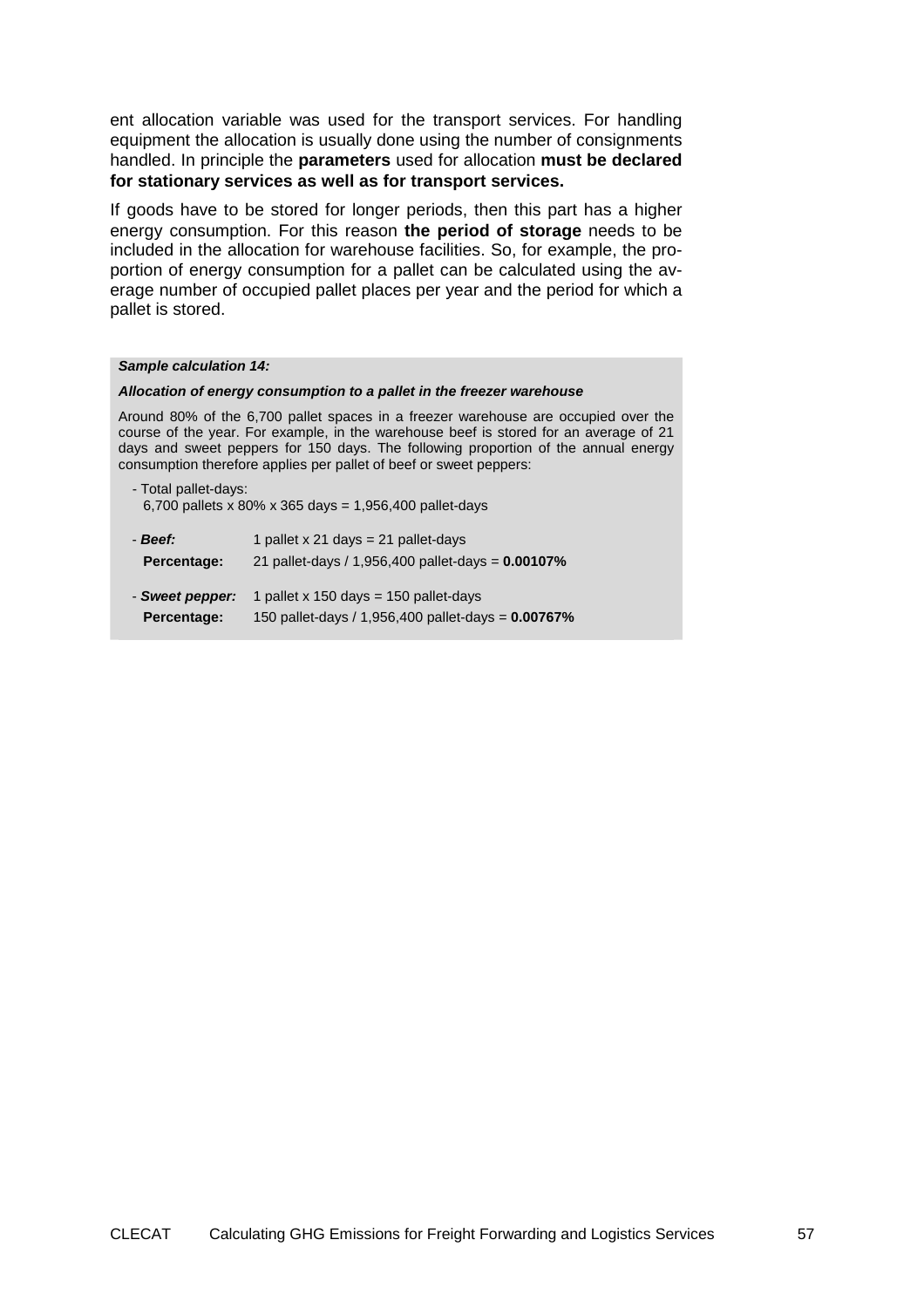# **12 Results – what next**

The calculation of energy consumption and greenhouse gas emissions forms the basis for the company's climate protection strategy. Calculating the values is not the end of the work – only the beginning.

Mistakes can easily be made in calculations. The results of the calculations must therefore be checked to see that they are **plausible** and corrected if necessary before they are made public. This applies in particular to emission and consumption calculations for transport chains in which different modes of transport are used. As a rough guide: aircraft have the highest emissions at 500 to 1,000 g  $CO<sub>2</sub>$  equivalents per tonne kilometre; ships have the lowest emissions with around 5 to 30 g  $CO<sub>2</sub>$  equivalents per tonne kilometre. If the values obtained lie significantly below or above these, then it is essential to **recheck the calculation process**. **How good is my result?** 

> If the energy consumption values are calculated rather than measured, then certain **assumptions**, e.g. about the load utilisation of the vehicles, enter the calculation. Assumptions are not always correct but can have a considerable effect on the result. What are known as sensitivity analyses – in which the assumed values are changed systematically – reveal which input values actually have a crucial effect on the result. Analyses of this kind are recommended the first time a carbon footprint is carried out. If it becomes clear that the assumed values have a marked effect on the result, they should be replaced by measured values for the next carbon footprinting.

# **EN 16258: Reporting the results and calculation procedure**

A value is not very informative on its own For example, the quantity of greenhouse gas emissions per tonne kilometre says nothing about a company's overall environmental performance. In order to understand the values, it must also be known how they were calculated. According to EN 16258, those preparing the carbon footprint must disclose both the well-towheels energy consumption and greenhouse gas emissions and the tankto-wheels energy consumption and greenhouse gas emissions for the transport service in a **declaration**. In addition, it must be clear what **sources** were used for the distance, load utilisation, empty trip percentage and energy consumption parameters: are these specific measured values for the actual transport service? Or are they vehicle-type or route-type values for the transport operator, perhaps determined over a year? Perhaps only the transport operator's average fleet values were used, or even fixed quantities from databases (default values)?

Although the standard EN 16258 allows for short declarations where only the well-to-wheels greenhouse gas emissions have to be stated, these short declarations must nevertheless contain a reference to where the other results of the calculation and the further information on the calculation method are to be found. This is mainly aimed at creating transparency in order to show whether the results are based on measurements or on default values. If default values are used, the source from which they were taken must be stated and the reason for the choice of these particular sources given. The standard EN 16258 also suggests that, in the case of transport chains, the sources used for each leg should be specified – because the data sources may well be different from one leg to another (see Table 20).

![](_page_57_Picture_8.jpeg)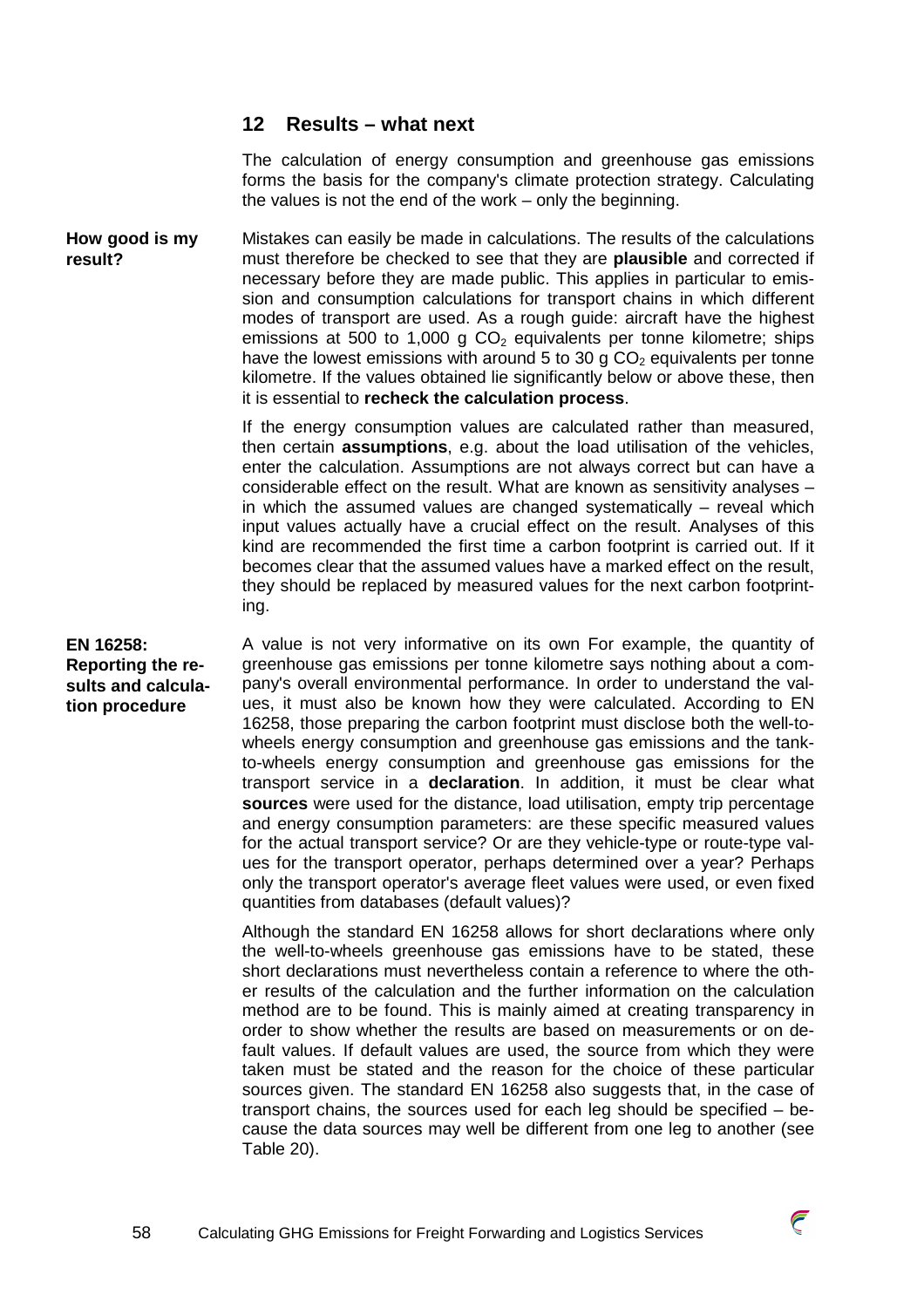| <b>Categories</b>                                       | <b>Default</b><br>value | Transport<br>operator<br>fleet value | <b>Transport</b><br>operator<br>specific<br>value | <b>Specific</b><br>measured<br>value |
|---------------------------------------------------------|-------------------------|--------------------------------------|---------------------------------------------------|--------------------------------------|
| Load (e.g. weight, TEU)                                 |                         |                                      |                                                   |                                      |
| Transport distance of load                              |                         |                                      |                                                   |                                      |
| Fuel consumption <sup>1)</sup>                          |                         |                                      |                                                   |                                      |
| Fuel consumption per distance <sup>1)</sup>             |                         |                                      |                                                   |                                      |
| Mileages of vehicles <sup>1)</sup>                      |                         |                                      |                                                   |                                      |
| Load factors of vehicles <sup>1)</sup>                  |                         |                                      |                                                   |                                      |
| Vehicle capacities <sup>1)</sup>                        |                         |                                      |                                                   |                                      |
| Empty trips <sup>1)</sup>                               |                         |                                      |                                                   |                                      |
| <sup>1)</sup> Refers to vehicle operation system (VOS). |                         |                                      |                                                   |                                      |
| <b>Sources:</b> Annex D of EN 16258; own figure.        |                         |                                      |                                                   |                                      |

#### **Table 20: Template for declaration of kind of sources used for each leg**

If the recommendations in the standard are not followed, then this must be clearly stated in a declaration. This applies particularly to the applied allocation methods, or if there is any deviation from the factors used to convert energy consumption into standardised energy units (e.g. MJ) and into greenhouse gas emissions (in kg) (see Chapter 6) where specific values from the fuel supplier are used. An important point in this context is that the standard EN 16258 only makes provisions for the calculation of transport services. If the energy consumption and greenhouse gas emissions are calculated voluntarily for the buildings, warehouses and handling, then these must be shown separately from the standard-compliant values determined for the transport services (see also Chapter 12).

Incidentally, the standard does not make provision for **certification** of the calculations. Companies can have their calculation certified voluntarily but are then required to comply with the regulations of DIN EN 45011 (in future DIN EN ISO/IEC 17065) i.e. the certification may only be done by accredited certifying bodies.

If you have done your calculations correctly, then you have a solid basis for introducing measures to reduce energy consumption and greenhouse gas emissions in your own company. Calculations based on the guide make it possible to correctly evaluate the effect of measures and to apply these measures in places where the most cost-efficient reductions in energy consumption and emissions can be made. Protecting the climate does not come for free: many cost-saving measures incur costs to begin with but pay off due to energy savings in subsequent years. Assessing climate protection from the initial investments leads to the wrong priorities being set. Climate protection is a long-term investment  $-$  in sustainable economic management and therefore in the future of the individual company.

A targeted climate protection strategy starts in your own company. Priority measures are those for **avoiding** or at least **reducing greenhouse gases**, for example by optimising routes, reducing empty trips, the introduction of more efficient sizes of vehicles or energy-efficient operation of storage and handling facilities. In second place is the use of **renewable energy** 

**Implementing climate protection measures**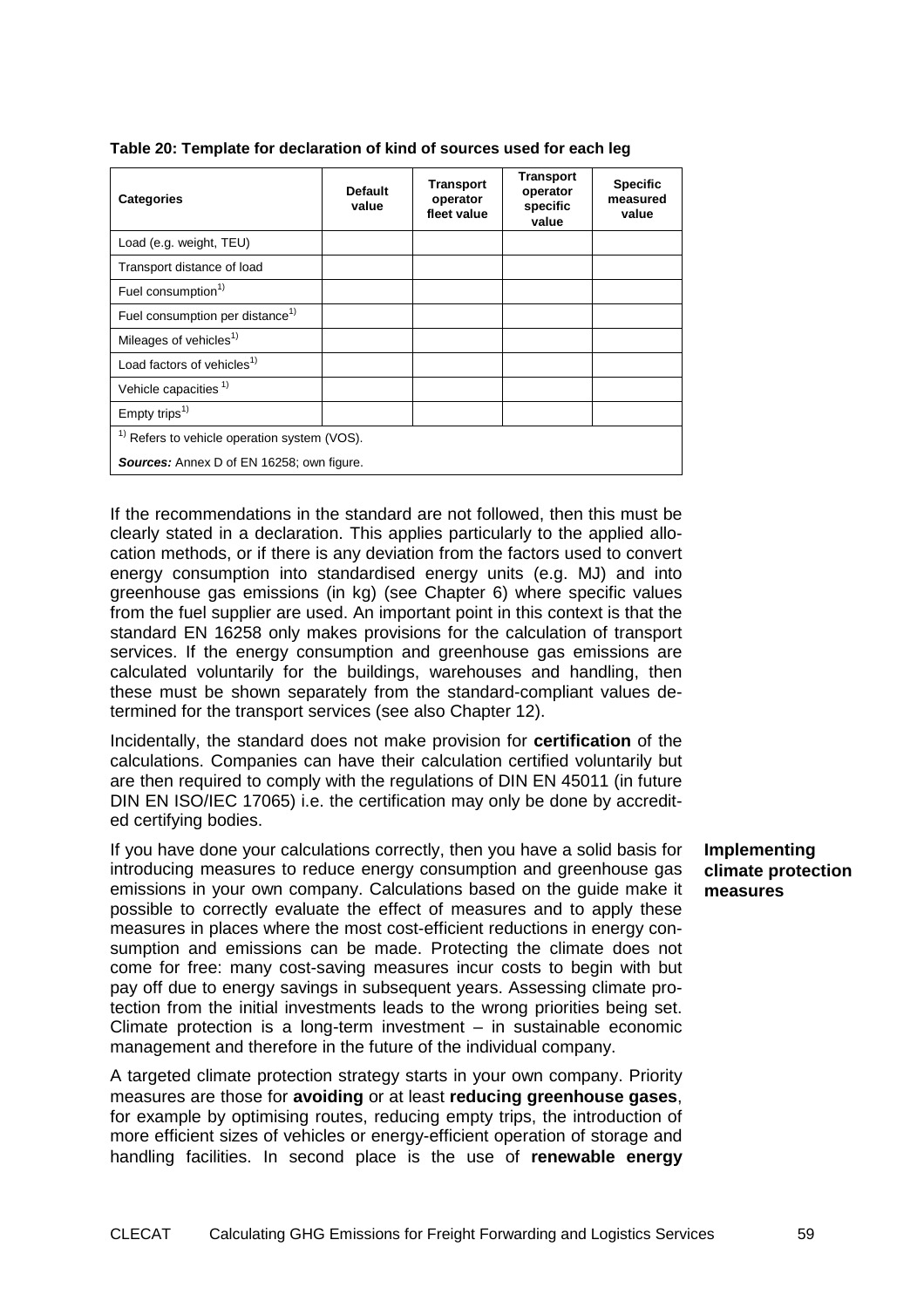**sources**, i.e. from certified green energy or renewable raw materials for heat generation. An additional contribution to climate protection can be made by **offsetting greenhouse gas emissions** (see box). However, this is only plausible if the emissions have been significantly cut in the first place through suitable reduction measures.

### **Climate or CO2 offsetting**

Climate or  $CO<sub>2</sub>$  offsetting is the term used if a company reduces its (unavoidable) greenhouse gas emissions by climate protection projects outside the company. If the quantity emitted is balanced in this way, then this is often referred to as climate or CO<sub>2</sub> neutrality. However, these terms are only partially correct, as carbon footprints do not usually record all the emissions in the upstream chain. If you decide to go down the offsetting route, then the following sequence must be adhered to:

- Wherever possible, emissions of harmful greenhouse gases should be avoided or reduced by means of saving or efficiency measures and through the use of renewable energy.
- The unavoidable emissions are then offset completely through appropriate climate protection projects e.g. in emerging or developing countries.

Offsetting is not true climate protection in all instances. Suitable **compensation projects are those which apply the Gold Standard** developed by WWF and other environmental organisations. This standard ensures that the activities do actually bring about a reduction in greenhouse gas emissions and also contribute to the economic development of the countries. For example, the gold standard currently excludes afforestation projects as it cannot be guaranteed that the trees will remain protected over the years.

Further information on voluntary offsetting and the gold standard can be found in the "Positionspapier Kompensation" by the Öko-Institut and in the "Guides on the Voluntary Offsetting of Greenhouse Gas Emissions" by the German Federal Environment Agency (Umweltbundesamt):

www.oeko.de/oekodoc/1011/2010-071-de.pdf

www.umweltdaten.de/publikationen/fpdf-l/3963.pdf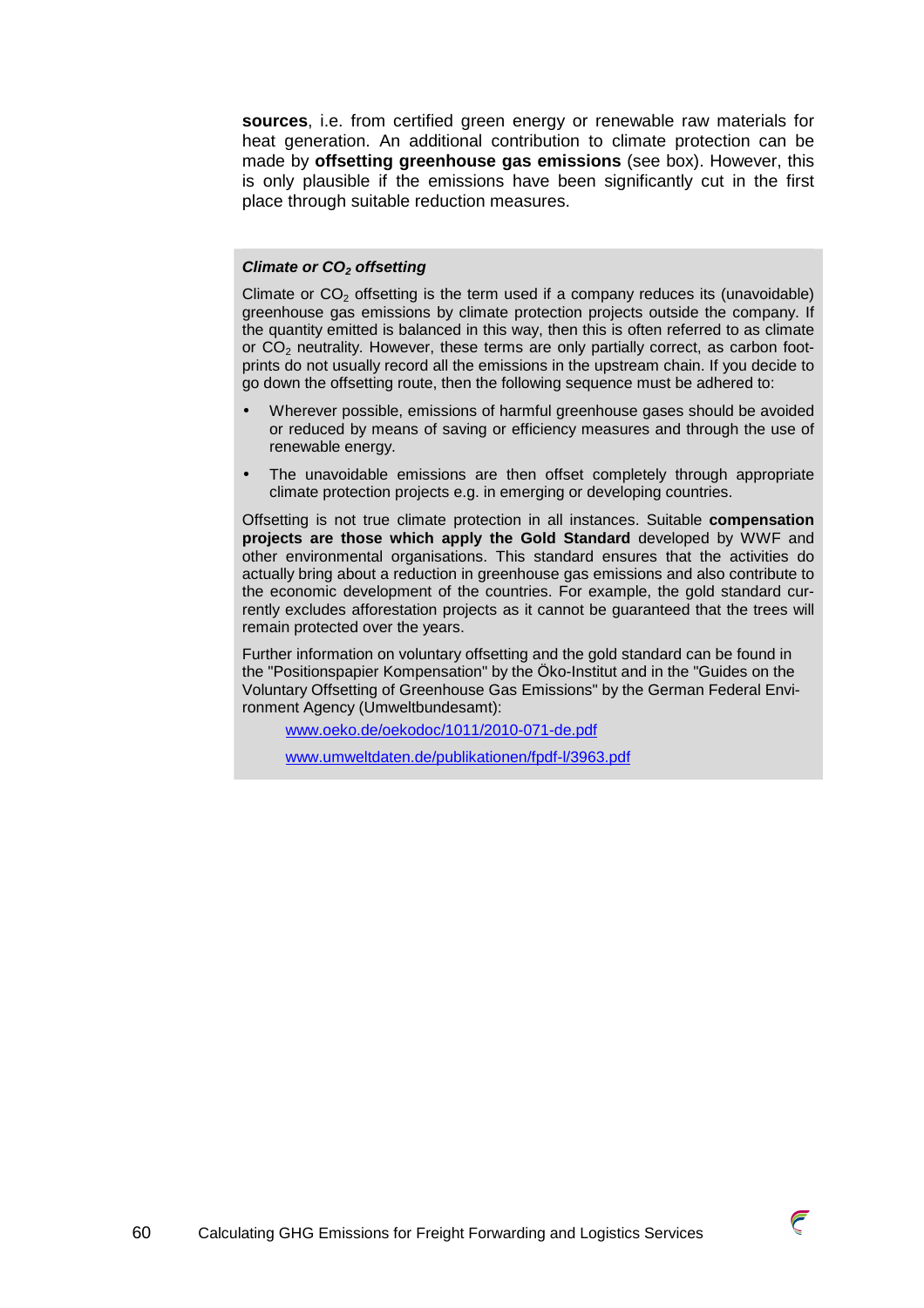# **13 Additional helpful Information**

# **Table 21: Decimal factors**

| Name     | Factor          | Value                 |
|----------|-----------------|-----------------------|
| Kilo (k) | 10 <sup>3</sup> | 1.000                 |
| Mega (M) | 10 <sup>6</sup> | 1.000.000             |
| Giga (G) | 10 <sup>9</sup> | 1.000.000.000         |
| Tera (T) | $10^{12}$       | 1.000.000.000.000     |
| Peta (P) | $10^{12}$       | 1.000.000.000.000.000 |

# **Conversion aids**

# **Table 22: Energy conversion factors (final energy)**

|                                                                                                       | <b>MJ</b> | kWh    | Litres diesel | kg diesel |
|-------------------------------------------------------------------------------------------------------|-----------|--------|---------------|-----------|
| 1 MJ                                                                                                  |           | 0.2778 | 0.0279        | 0.0233    |
| 1 kWh                                                                                                 | 3.6       |        | 0.1004        | 0.0835    |
| 1 litres diesel                                                                                       | 35.9      | 10.0   |               | 0.832     |
| 1 kg diesel                                                                                           | 43.1      | 12.0   | 1.202         |           |
| <b>Note:</b> Conventional diesel without any admixture of biodiesel – in relation to final<br>energy. |           |        |               |           |

### **Table 23: Factors for calculating energy consumption and greenhouse gas emissions for traction current and power from the national grid**

|                                                        | <b>Traction current</b> |                   | <b>Electricity from the public</b>        |                   |  |
|--------------------------------------------------------|-------------------------|-------------------|-------------------------------------------|-------------------|--|
| Country                                                |                         |                   | mains supply of the country <sup>1)</sup> |                   |  |
|                                                        | Energy                  | CO <sub>2</sub> e | <b>Energy</b>                             | CO <sub>2</sub> e |  |
|                                                        | MJ/kWh                  | kg/kWh            | MJ/kWh                                    | kg/kWh            |  |
| Tank-to-wheels                                         |                         |                   |                                           |                   |  |
| All countries                                          | 3.6                     | 0.000             | 3.6                                       | 0.000             |  |
| Well-to-wheels                                         |                         |                   |                                           |                   |  |
| Europe (EU-27)                                         | 10.8                    | 0.468             | 10.2                                      | 0.424             |  |
| Austria                                                | 4.5                     | 0.119             | 6.8                                       | 0.210             |  |
| Belgium                                                | 13.5                    | 0.393             | 12.4                                      | 0.219             |  |
| <b>Bulgaria</b>                                        | 12.3                    | 0.660             | 10.5                                      | 0.538             |  |
| Czech Republic                                         | 11.2                    | 0.661             | 11.2                                      | 0.681             |  |
| Denmark                                                | 6.2                     | 0.433             | 10.9                                      | 0.471             |  |
| Estonia                                                | 13.8                    | 1.208             | 9.7                                       | 1.012             |  |
| Finland                                                | 9.9                     | 0.480             | 10.3                                      | 0.295             |  |
| France                                                 | 13.2                    | 0.077             | 13.5                                      | 0.072             |  |
| Germany                                                | 10.8                    | 0.574             | 9.7                                       | 0.583             |  |
| Greece                                                 | 16.0                    | 1.004             | 9.1                                       | 0.801             |  |
| Hungary                                                | 14.5                    | 0.637             | 13.1                                      | 0.481             |  |
| Ireland                                                | 11.9                    | 0.779             | 7.5                                       | 0.526             |  |
| Italy                                                  | 9.6                     | 0.749             | 8.4                                       | 0.463             |  |
| Latvia                                                 | 5.1                     | 0.160             | 5.8                                       | 0.181             |  |
| Lithuania                                              | 11.9                    | 0.108             | 7.4                                       | 0.390             |  |
| <b>Netherlands</b>                                     | 8.8                     | 0.497             | 9.2                                       | 0.460             |  |
| Poland                                                 | 12.5                    | 1.085             | 10.6                                      | 1.005             |  |
| Portugal                                               | 8.9                     | 0.544             | 7.8                                       | 0.399             |  |
| Romania                                                | 9.4                     | 0.556             | 8.9                                       | 0.495             |  |
| Slovakia                                               | 12.1                    | 0.199             | 10.5                                      | 0.370             |  |
| Slovenia                                               | 11.7                    | 0.686             | 9.4                                       | 0.405             |  |
| Spain                                                  | 9.2                     | 0.425             | 8.3                                       | 0.363             |  |
| Sweden                                                 | 3.8                     | 0.004             | 8.7                                       | 0.058             |  |
| United Kingdom                                         | 10.7                    | 0.621             | 9.5                                       | 0.488             |  |
| $\overline{1)}$ Including loses of electricity grid.   |                         |                   |                                           |                   |  |
| Sources: EcoTransIT 2010; GEMIS 4.8; own calcualtions. |                         |                   |                                           |                   |  |

**Emission factors for electricity for different countries**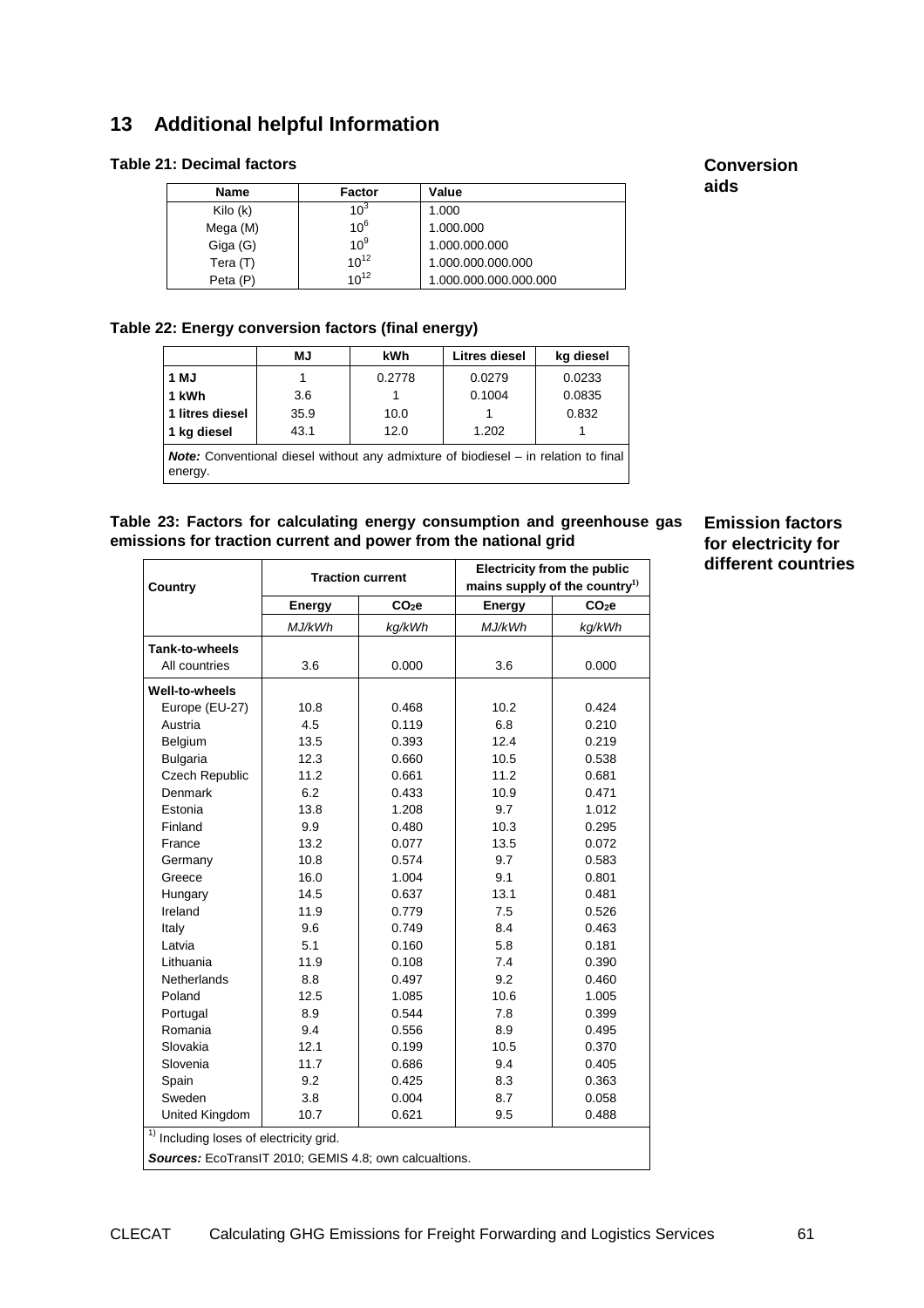#### **References**

References cited in the guide and further references:

- **Standard EN 16258 "Methodology for calculation and declaration of energy consumption and greenhouse gas emissions of transport services":** available in German from Beuth Verlag (www.beuth.de) and in English from BSI Shop (http://shop.bsigroup.com/)
- **Decree n° 2011-1336 of 24 October 2011 on information on the quantity of carbon dioxide emitted during transport services** (décret no 2011-1336 du 24 octobre 2011 relatif à l'information sur la quantité de dioxyde de carbone émise à l'occasion d'une prestation de transport). Can be downloaded free at: http://legifrance.gouv.fr
- **BMU/BDI Guide on product-related climate protection strategies**: Productrelated climate protection strategies: understanding and using Product Carbon Footprints (Produktbezogene Klimaschutzstrategien: Product Carbon Footprint verstehen und nutzen). Joint guide by the German Federal Ministry for the Environment, Nature Conservation and Nuclear Safety (BMU) and the Federation of German Industry (BDI). (Only available in German)
- **Calculating CO2 in logistics:** Kranke, A.; Schmied, M.; Schön, A.: Calculating CO2 in logistics: data sources, formulas, standards (CO<sub>2</sub>-Berechnung in der Logistik: Datenquellen, Formeln, Standards). Heinrich Vogel Verlag: 2011. (Only available in German)
- **Ecoinvent 2009:** Swiss Centre for Life Cycle Inventories (Eds.): EcoInvent. Environmental database, Version 2.1. 2009
- **EcoTransIT 2010**: Ecological Transport Information Tool for Worldwide Transports – Environmental Methodology and Data. IFEU Heidelberg, Öko-Institut, IVE / RMCON. Commissioned by DB Schenker Germany and UIC (International Union of Railways). Berlin – Hannover – Heidelberg 2010. The methodology report can be downloaded free of charge at: http://www.ecotransit.org/download/ecotransit\_background\_report.pdf
- **GEMIS 4.8:** Globales Emissions-Modell Integrierter Systeme (GEMIS). PC computer model for calculating the environmental effects of energy systems; developed by the Öko-Institut and International Institute for Sustainability Analysis and Strategy (IINAS). The PC program can be downloaded free of charge at: www.iinas.org/gemis-de.html
- **GHG Protocol**: Corporate Accounting and Reporting Standards (Corporate Standard). World Resources Institute (WRI) and the World Business Council for Sustainable Development (WBCSD). Can be downloaded free at: www.ghgprotocol.org
- **HBEFA 3.1**: Handbook emission factors for road transport, Version 3.1, February 2010. INFRAS Bern on behalf of the federal environmental agencies of Germany, Switzerland, Austria and a number of other countries. More information available at: www.hbefa.net
- **IPCC 2007**: Intergovernmental panel on climate change (IPCC), Fourth Assessment Report: Climate Change 2007, Chapter 2: Changes in Atmospheric Constituents and in Radiative Forcing. 2007. Can be downloaded free at: www.ipcc.ch/ipccreports/ar4-wg1.htm
- **PAS 2050**: PAS 2050 Specification for the assessment of the life cycle greenhouse gas emissions of goods and services. 2008. Can be downloaded free at: www.bsigroup.com/Standards-and-Publications/How-we-can-helpyou/Professional-Standards-Service/PAS-2050

![](_page_61_Picture_14.jpeg)